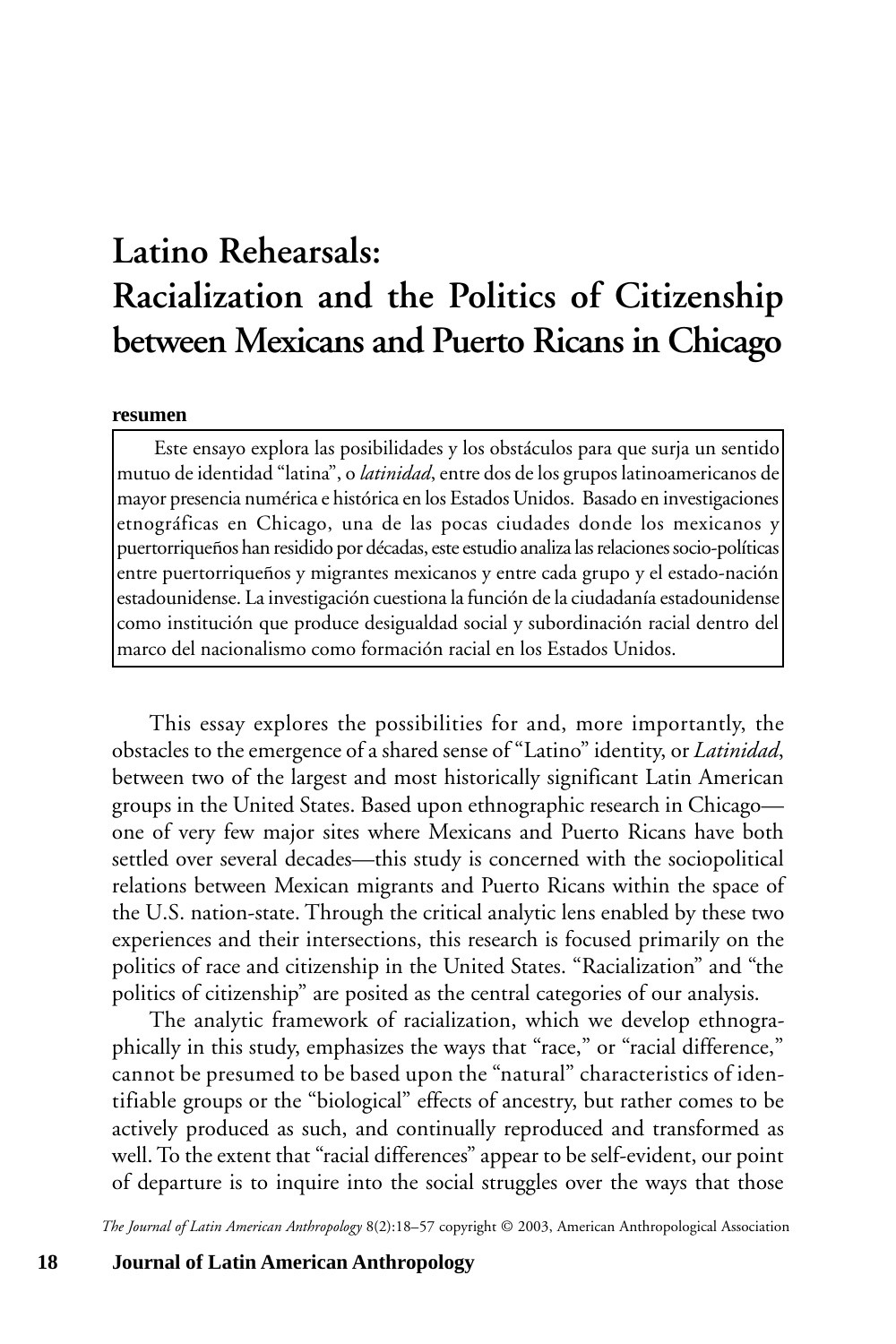## **Nicholas De Genova** Columbia University

## **Ana Y. Ramos-Zayas** Rutgers University

apparently stable distinctions between groups have come to be naturalized and fixed. Thus, "race" is always entangled in social relations and conflicts, and retains an enduring (seemingly intractable) significance precisely because its forms and substantive meanings are always eminently historical and mutable. The analytic framework of racialization, furthermore, attends to the extension and elaboration of racial meanings to social relations, practices, or groups that have previously been unclassified racially, or differently racially classified (Winant 1994:58–68; cf. Omi and Winant 1986:64–66). Theodore Allen argues that what is substantive and systemic about racial oppression is precisely oppression, rather than "race" itself (as a phenotypical or phylogenic category of distinction). "By examining racial oppression as a particular system of oppression—like gender oppression or class oppression or national oppression," he explains, it becomes possible to consistently theorize the organic interconnection of these systems of oppression (Allen 1994:28). Allen's critical intervention is instructive, in that it makes it possible to sustain an analytic distinction between racialization, on the one hand, and racism (or more precisely, racial oppression), on the other. This distinction is critical for our purposes here where two racially oppressed groups each find themselves ensnared by a larger racist hegemony that is sustained, in part, by the extent to which they come to position themselves socially in racialized opposition to one another.

For Mexican migrants and Puerto Ricans, a crucial difference that each group often produced as a racialized distinction concerned their respective positions in relation to U.S. citizenship. Insofar as the institution of U.S. citizenship is commonly presumed to differentiate subjects in relation to the power of the nation-state, differences, divisions, and inequalities are elaborated in terms of "citizenship" and "immigration"—Who is a U.S. citizen? Who is a "foreigner," or an "alien"? Who is eligible for citizenship? Who is deportable? And moreover, who is a "real American"? Furthermore, how do apparently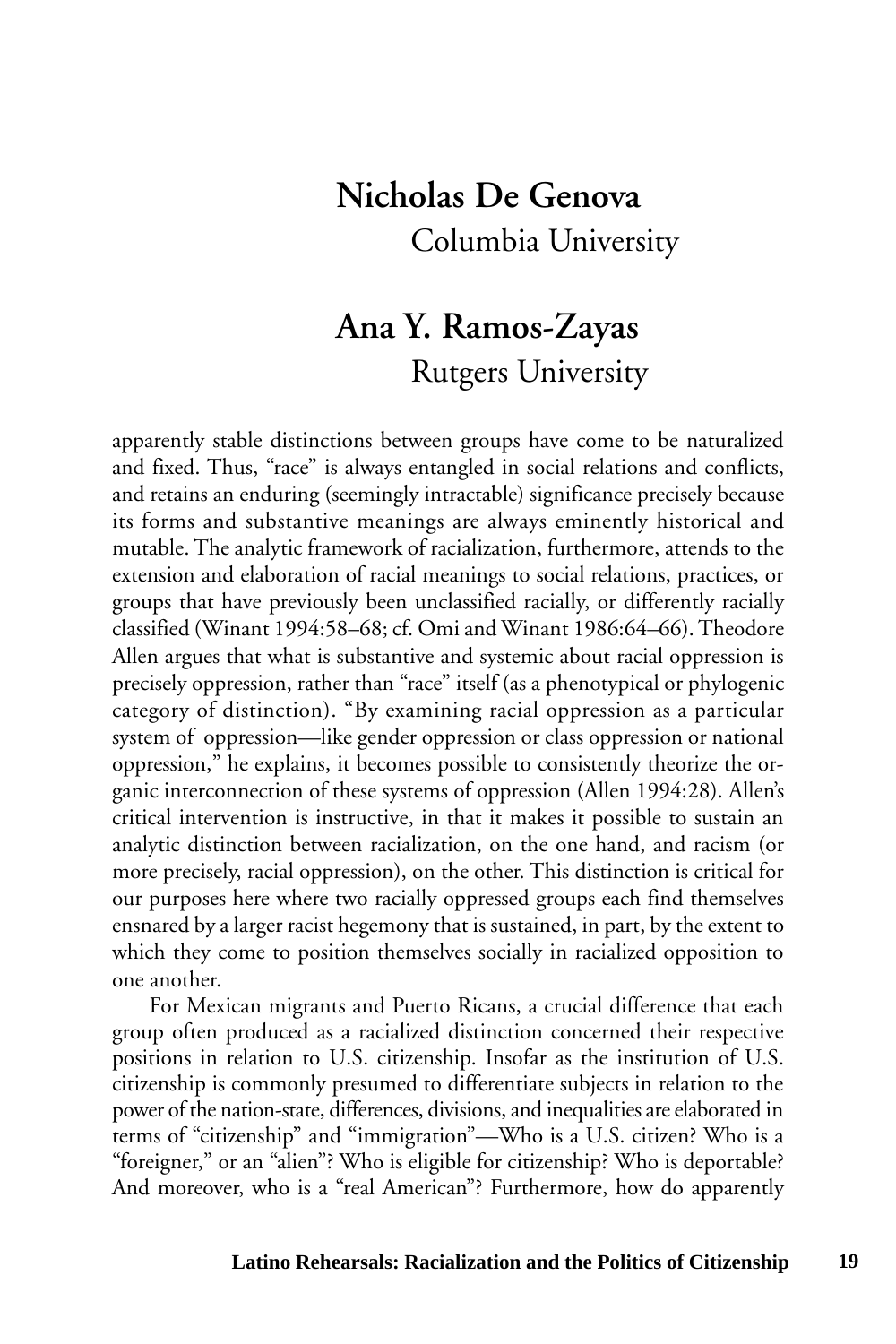formal or legalistic distinctions of citizenship translate into substantive differences of "rights" and entitlements? This is the spectrum of concerns that comprises what we are calling "the politics of citizenship."

Our ethnographic account of the differences produced between Mexicans and Puerto Ricans in Chicago is, therefore, concentrated on the centrality of politics in the most everyday senses of the word. Specifically, this study reveals the constitutive way that the unequal politics of citizenship produced by the U.S. nation-state for these two Latino groups, respectively, has entailed radically different relations to the U.S. state on the part of each, and thus, has engendered significant divisions between their two experiences. Likewise, we emphasize the ways that these divergent relations to U.S. citizenship have come to be racialized in distinct and historically specific ways—including in the ways that the two groups are positioned, and position themselves, in relation to one another.

Both racialization and the politics of citizenship are historical processes, in a double sense: they are grounded in prior histories, but they are also thoroughly implicated in the making of history in the present. Thus, the first sections of this essay address some of the crucial features of the histories of the relations between the U.S. nation-state and Mexicans and Puerto Ricans, respectively. Our discussions of Mexican and Puerto Rican migrations, and their distinct relations to U.S. citizenship, are followed by more specific histories of each group's community formation processes and how these migrations have intersected in Chicago, the site of our collaborative ethnography. The possibility of documenting the ways that history is always being made in the present—the ways that we are all implicated in the production, reproduction, and transformation of our social world in everyday life—is one of the defining and enduring potential strengths of ethnographic modes of research. The historical sections, then, are followed by a brief methodological consideration of the particular features of our study. It is here that we frame the ethnographic material that comprises the main body of this essay. Specifically, we first analyze our ethnographic material to demonstrate how citizenship and migrant "illegality" come to be refracted through ideologies of work, in order to examine how the politics of citizenship are reframed in terms of a moral economy that lends itself to racialization. Thereafter, we examine a variety of ethnographic episodes in which Mexicans and Puerto Ricans formulate ideas of Latinidad, particularly in ways that are fractured in class-specific terms and racialized in overt juxtaposition to Blackness, whiteness, as well as institutional contexts, notably those related to the U.S. state. Ultimately, then, this ethnographic research enables an interrogation of the institution of U.S. citizenship itself as a modality for producing social inequality and racialized subordination within the larger framework of U.S. nationalism as a racial formation.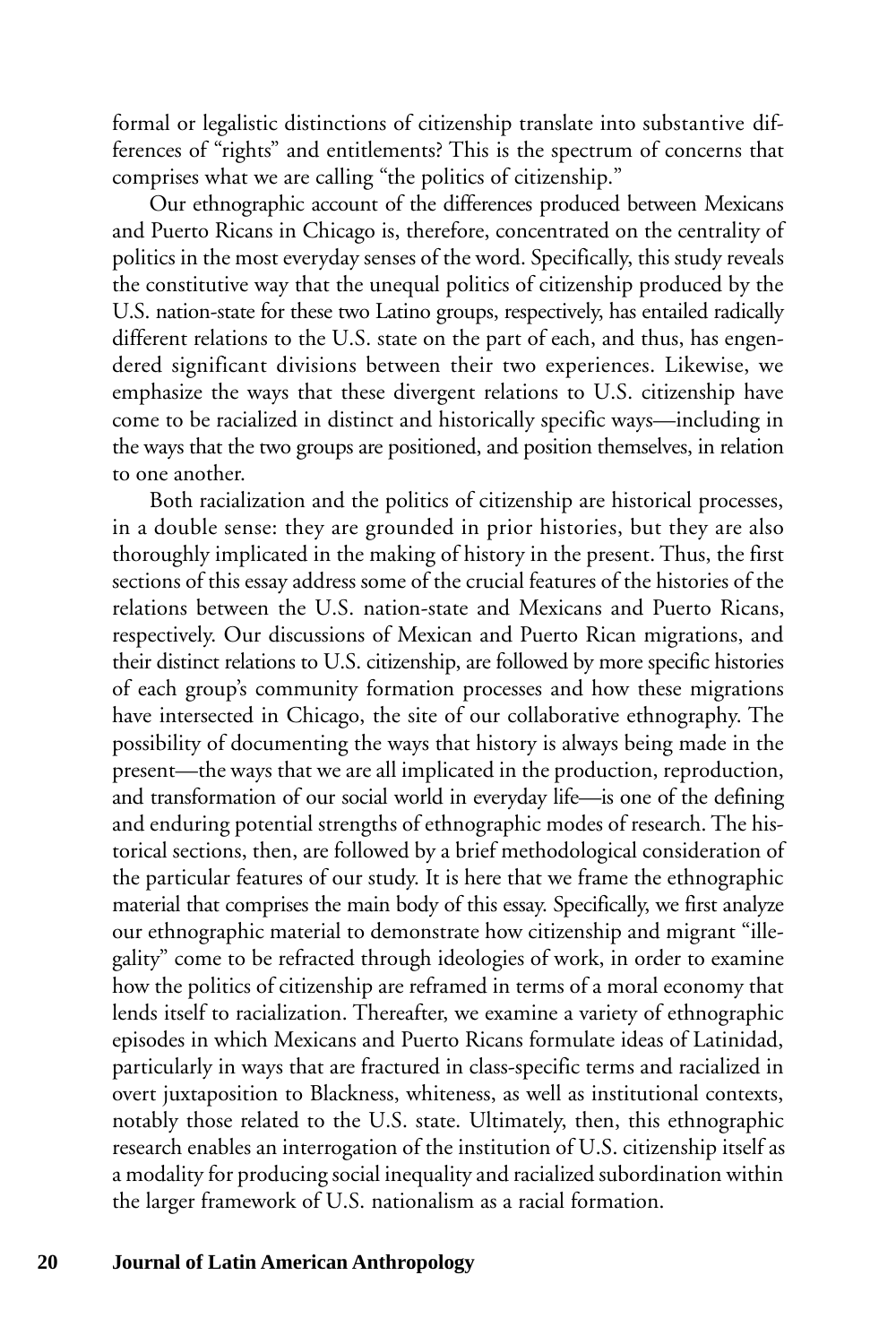#### **Mexican Migration and "Illegality"**

Mexican migrants are very commonly the implied if not overt focus of mass-mediated, journalistic, as well as scholarly discussions of "illegal aliens," but the genesis of their condition of "illegality" is seldom examined. The figure of the "illegal alien" itself has emerged as a mass-mediated sociopolitical category that is always-already saturated with racialized difference, and likewise serves as a constitutive feature of the specific way that "Mexicans" in general came to be racialized in the United States, regardless of their immigration status or even U.S. citizenship (De Genova 1999, in press; Ngai in press). Although the Immigration and Naturalization Service (INS) itself estimates that Mexicans comprise only 54 percent of the total number of undocumented migrants in the United States, the vigilance and enforcement by the INS (and, especially, the Border Patrol) against so-called illegal aliens is consistently directed overwhelmingly against Mexicans in particular.

There has long been a commonplace recognition of the fact that significant numbers of Mexican migrants came to work without documents in the United States (Calavita 1992; García 1980; Samora 1971). The fact of undocumented Mexican migration, of course, arose as a consequence of a shared, albeit unequal, history between Mexico and the United States. At the outset, it is instructive to recall that, in the first instance, it was white U.S. citizens who were the "illegal aliens" whose undocumented incursions into Mexican national territory provided the prelude to the invasion and war in 1848 by which the U.S. nation-state conquered roughly half of Mexico's territory and colonized approximately 80 thousand Mexicans (see Acuña 1981:3–5; Mirandé 1985:24; Vélez-Ibáñez 1996:57–62).<sup>1</sup> In the following decades, a steadily increasing and effectively permanent importation of Mexican labor by U.S. employers cultivated and sustained a largely unregulated and numerically unrestricted migration between the two countries.

Due to the critical function of deportation in the maintenance of a "revolving door" policy, the tenuous distinction between "legal" and "illegal" migration has been deployed to stigmatize and regulate Mexican–migrant workers for much of the 20th century. This reflects something of the special character of Mexican migration to the United States: it has provided U.S. capitalism with the only "foreign" migrant labor reserve, so sufficiently flexible and tractable that it can neither be fully replaced nor completely excluded under any circumstances (see Cockcroft 1986). Since 1965, however, the ongoing history of U.S. immigration law has been central in structuring the inequalities that have shaped Mexican–migrant experiences. The historical specificity of the migrant status of Mexicans is inextricable from the fact that all of the prominent changes in U.S. immigration law since 1965 have been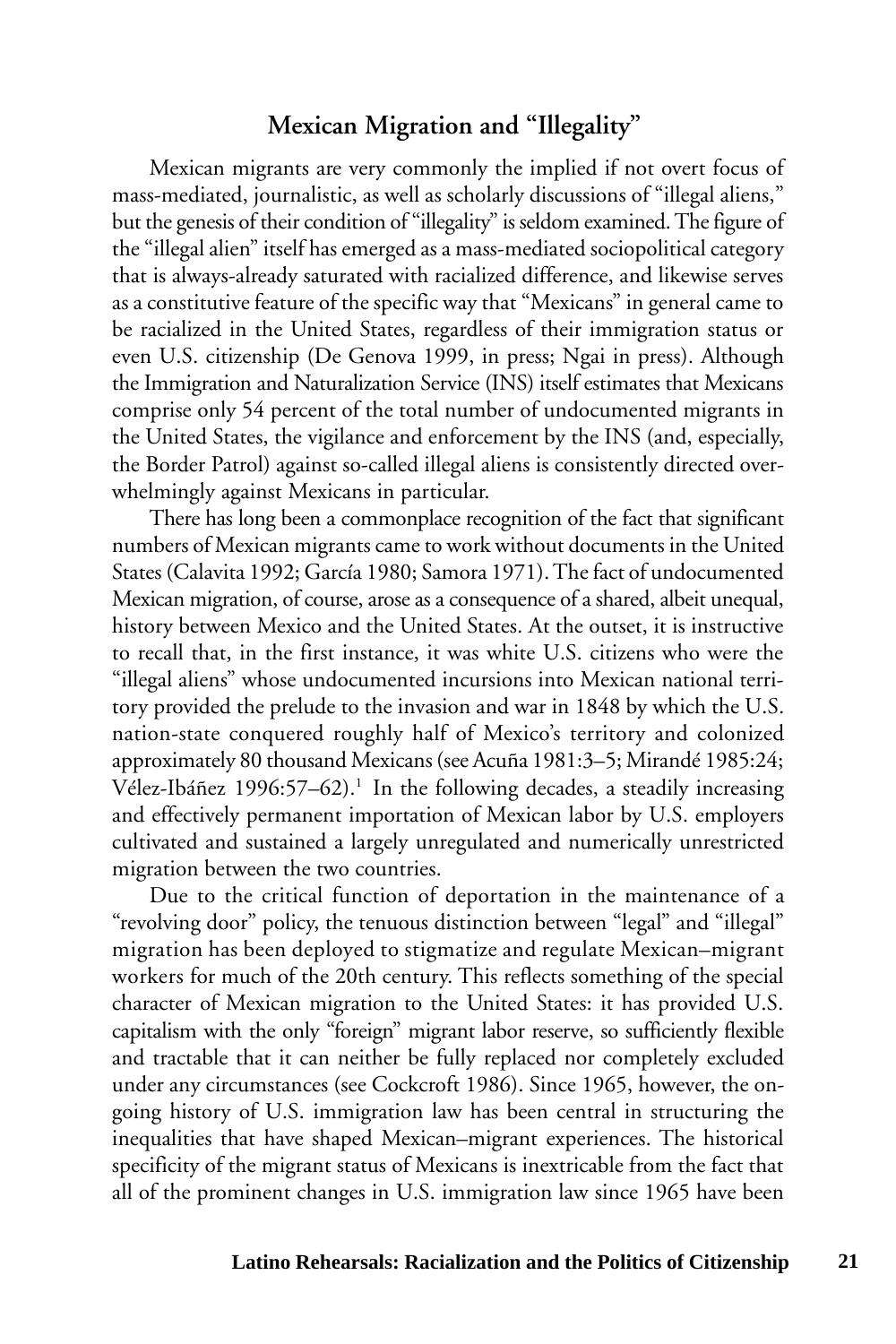restrictive in unprecedented ways, weighing disproportionately upon migrants from Mexico in particular through a legal production of Mexican/migrant "illegality" (De Genova 1999, in press). During the contemporary era of migration, Mexico has furnished at least 7.5 million (so-called legal as well as undocumented) long-term migrants who currently live in the United States no other country has supplied even comparable numbers. The INS projects that 2.7 million of these are undocumented. Mexicans have continued to migrate, but an increasingly restrictive immigration regime has ensured that ever greater numbers have been relegated to an indefinite condition of "illegality." The total number of Mexicans in the United States (including migrants from Mexico and U.S.-born Mexicans) is at least 21 million and comprises 65 percent of all U.S. Latinos.<sup>2</sup> While the overall majority are, in fact, U.S. citizens, at least 13 percent of the combined migrant and U.S.-born Mexican population may be currently undocumented, and a considerably greater number will have been previously undocumented. Likewise, among those who are U.S. citizens, a significant proportion of these are the U.S.-born children of Mexican migrants. Thus, it is impossible to underestimate the extent to which the disproportionate legal production of migrant "illegality" for Mexicans in particular has directly or indirectly affected all Mexicans in the United States, regardless of place of birth or citizenship, and supplies a defining feature in their racialization as "Mexicans."

### **Puerto Rican Migration and U.S. Citizenship**

Puerto Ricans, along with African Americans, are most often implicated in journalistic and popular discussions of welfare "abuse" and figured as prominent "exceptions" to hegemonic narratives of social mobility in the United States. Pervasive representations of Puerto Rican "welfare dependency," belonging to the ideological spectrum that culminates with the perverse stereotype of the usually African American "welfare queen," contribute to a persistent racialization of Puerto Ricans as uniquely stigmatized among U.S. Latinos. Unlike other migrants to the United States, Puerto Ricans are distinguished by the juridical status of birthright U.S. citizenship as an inheritance of their country's colonial condition. The apparent privilege of Puerto Ricans' U.S. citizenship, in contrast to the "immigrant" status of other Latino migrants, further accentuates the insinuation that welfare "dependency" and enduring poverty are Puerto Ricans' own doing. In this sense, the image of welfare dependency marks Puerto Ricans as U.S. "non-citizen" citizens, as a culturallydeficient group who lack good "immigrant values," are a public liability, and stand for un-Americanness (see Ong 1996).

In the decades following the U.S. occupation in 1898, Puerto Ricans became pawns of the official labor recruitment campaigns established in the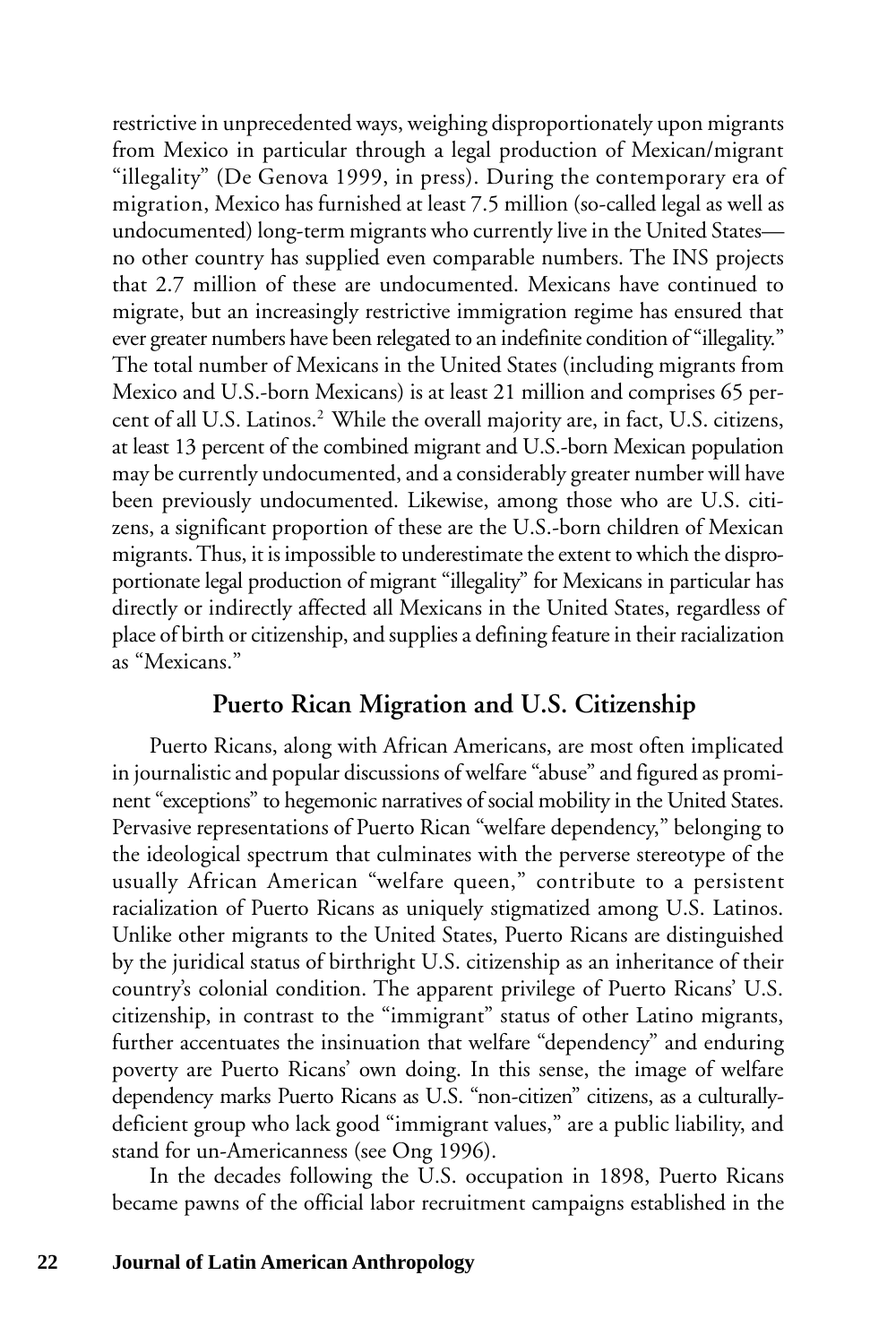territories under U.S. military control. As colonial subjects, and racialized as not-white, Puerto Ricans (along with African Americans from the U.S. South) became an important source of "cheap" labor imported to northeastern U.S. cities. After 1917, with the U.S. Congress's passage of the Jones Act, Puerto Ricans became U.S. citizens, and so, unlike other "foreign" migrant contract laborers, Puerto Ricans could not be deported once their contracts expired.

Puerto Rico's colonial status was revised in 1952. Whereas Puerto Rico had previously been officially designated an "unincorporated territory" of the United States, the island's colonial condition would now be represented euphemistically as a "commonwealth" of the United States, with the official title of "Associated Free State" (Estado Libre Asociado [ELA]). The provisions of this new constitution, while initially purporting to move Puerto Rico closer to sovereignty and autonomy, actually boiled down to establishing a program of tax incentives to lure U.S. capital investment to the island—notably, including the environmentally hazardous operations of pharmaceutical corporations. The ELA also consolidated U.S. territorial prerogatives to establish military training facilities on the island, as well as federal transfers of funds in the form of welfare and public assistance.

By the late 1950s, Puerto Rico was being showcased as the United States's model of "industrialization by invitation," otherwise known as Operation Bootstrap (History Task Force 1979; Wagenheim and Jimenez de Wagenheim 1994). This rapid industrialization, which moved Puerto Rico from an agrarian to an industrial society, was soon presented to the world as an alternative to the "Soviet model" adopted by the neighboring island nation of Cuba (Grosfoguel 1999). Operation Bootstrap's success relied on "cleaning up" the island of its "surplus" (i.e., poor) population, so that the appearance of a virtually instantaneous improvement in the standard of living of the Puerto Rican middle class on the island could be achieved. While the Puerto Rican government claimed to "neither encourage nor discourage" migration, the displacement of Puerto Ricans from Puerto Rico to the U.S. mainland was increasingly perceived as an alternative to "unemployment" and "overpopulation" on the island. It had also become a favored means for supplying labor to mainland industries, particularly during World War II. In fact, the Puerto Rican government became increasingly eager to coordinate efforts with mainland employers by creating organizations such as the Office of the Commonwealth of Puerto Rico in order to "ease the transition of Puerto Rican workers into the new environment," in the words of a pamphlet published in the 1950s (Dávila 1997:37). However, the model of "industrialization by invitation" offered no provision for the livelihood of the mass exodus of more than one million Puerto Ricans who eventually migrated and created barrios in the United States.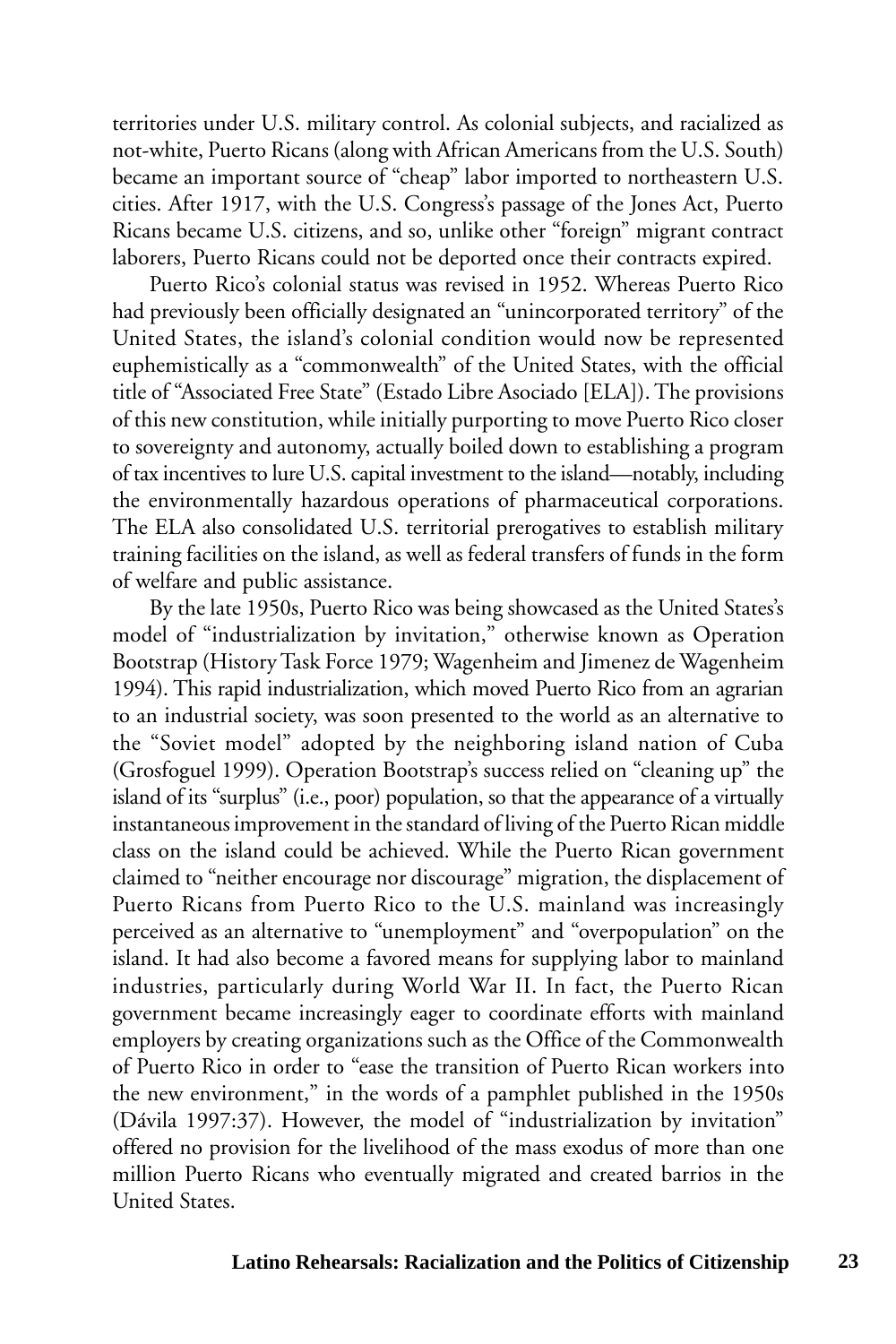Puerto Rican migration has few contemporary or historical precedents since few other countries have exported such a large proportion of their population abroad—more than a quarter of its total population between 1945 and 1965 (Duany 2000:2). According to Jorge Duany's calculations (2000), by 1997 an estimated 3.1 million Puerto Ricans resided on the U.S. mainland, compared to 3.7 million on the island—that is, nearly 46 percent of all Puerto Ricans were living in the United States.

Taken together, these brief sketches of Mexicans' and Puerto Ricans' respective relations to the institution of U.S. citizenship provide an instructive contrast in the history of relations between the United States and Latin America. One Latin American people—Mexicans—are distinguished by a legacy of colonization by the U.S. nation-state that produced a new dis-tinction between (Chicano) U.S. subjects (with an official but largely implausible eligibility for citizenship) and unauthorized (Mexican) outsiders whose movements across a formerly continuous space were now recast as "illegal" border crossings. Formerly Mexican lands were directly incorporated as territories that later became the states of the U.S. "Southwest." On the other hand, another Latin American people—Puerto Ricans—are distinguished by a legacy of colonization by the U.S. nation-state that reduced their land to an officially "unincorporated territory" in a condition of indefinitely (permanently?) deferred exception, and that reduced them to subordinate U.S. citizens. Ironically, then, the colonial incorporation of half of Mexico created the preconditions for Mexican migration to be stigmatized by "illegality," whereas the possession but nonincorporation of Puerto Rico bestowed upon Puerto Rican migration the contradictory inheritance of colonial citizenship.

#### **Mexican Migration and Community Formation in Chicago**

As the United States's quintessential railroad metropolis during the 19th century and the early decades of the 20th century (Cronon 1991:83), Chicago quickly became an important (one might say, inevitable) destination for Mexican/migrant labor, the early patterns of which corresponded so thoroughly to the expansion of railroads (Año Nuevo Kerr 1976; Cardoso 1980; Reisler 1976; Rosales 1978; cf. Clark 1974; A. Jones 1971; Taylor 1932). The Mexican population in Chicago first achieved a notable size during World War I. As early as the 1920s the largest single employer of Mexican migrants anywhere in the United States was a steel mill in an industrial suburb of Chicago, and by 1925 Mexican migrants already comprised more than 20 percent of metropolitan Chicago's total railroad workforce (Rosales 1978:139, 145). From only 1,000 Mexicans in Chicago in 1910, the community had grown to more than 25,000 in 1930. Due to the forced repatriations of both migrant and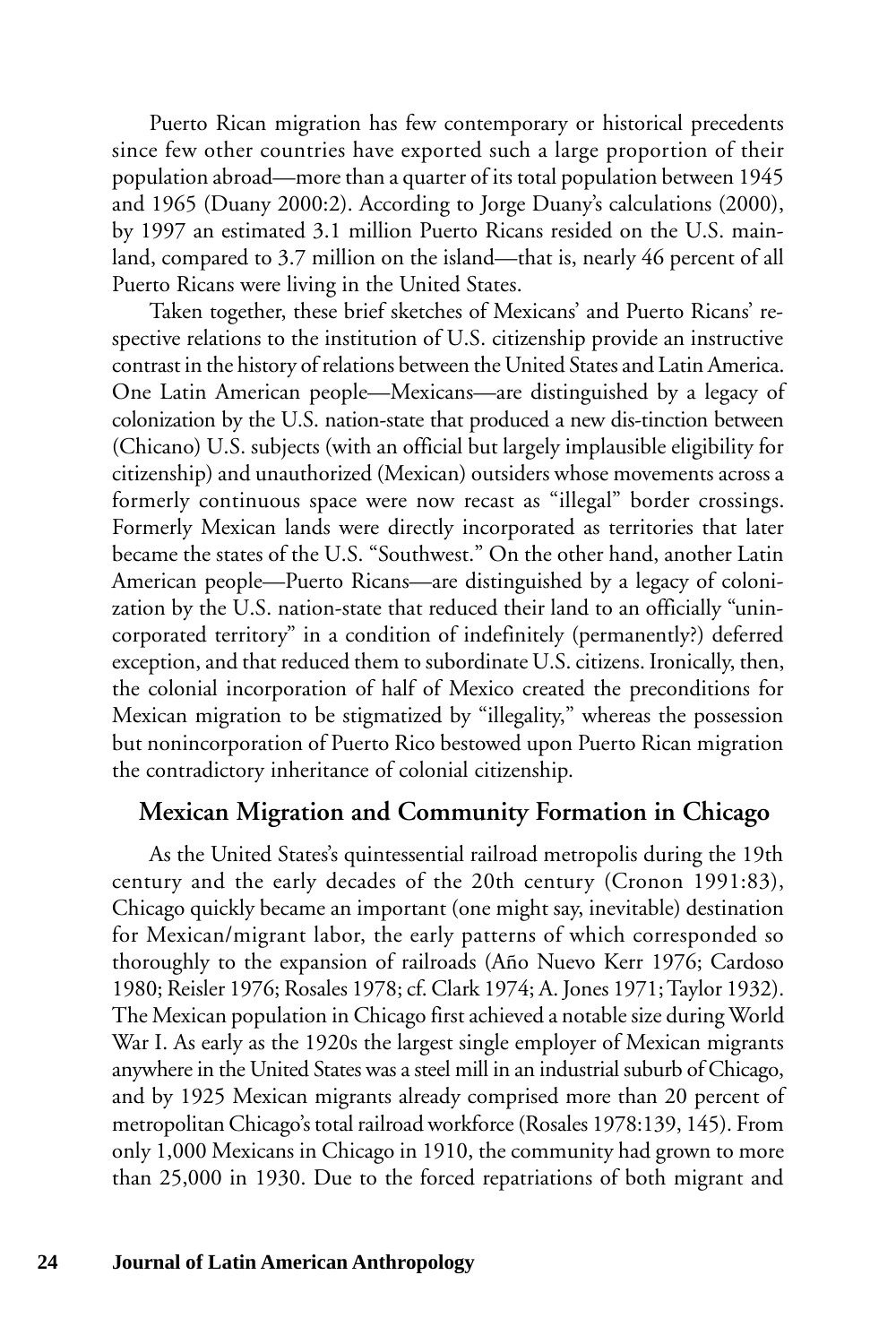U.S. citizen Mexicans during the 1930s (Año Nuevo Kerr 1976:69–77; Weber 1982:213–69), Chicago's Mexican community was reduced to 16,000 by the end of the decade, only then to begin growing anew, especially with the added influx of some 15 thousand braceros contracted to work on the railroads following the advent of World War II. Between 1930 and 1960, the Mexican population in Chicago more than doubled to 55,600. By this time there were well established Mexican communities in such neighborhoods as the Near West Side (near railroad yards), and due to "urban renewal" and displacement, increasingly in the adjacent Near Southwest Side (or "Lower West Side") area known as Pilsen, in Back of the Yards (near the stockyards, slaughterhouses, and meat-packing plants), and South Chicago (near the steel mills). Still, the most dramatic acceleration of Mexican migration to Chicago began only in the late 1960s and early 1970s. Between 1960 and 2000, the Mexican population within the Chicago city limits increased by nearly ten times—from 55,600 to 530,462. In the greater Chicago metropolitan area, however, the increase was even more dramatic.

Today, according to the U.S. Census for the year 2000, Chicago is the second largest urban concentration of Mexican settlement in the country, with numbers greater than 1.1 million in the metropolitan area, and comprising more than 18 percent of the population within the city limits. The absolute majority (55 percent) is composed of those who have themselves migrated from Mexico, and the overwhelming majority consists of migrants and their children. Mexicans in Chicago (including those raised in the U.S.) continue to be concentrated in so-called low-skill occupations, with roughly half holding jobs as industrial operatives, fabricators, and other types of manual laborers. Mexicans in Chicago are more than twice as likely to be factory workers as whites or African Americans. The great majority of the rest work in low-paid service jobs, such as restaurants. (As of 1990, only 6.4 percent of the Mexican workforce in Chicago held managerial or professional positions of any kind).

#### **Puerto Rican Migration and Community Formation in Chicago**

The Puerto Rican community of Chicago, as well as smaller Puerto Rican settlements throughout the Midwest, partially resulted from government and private efforts to meet regional labor needs, while also seeking to restrict and manage the concentration of Puerto Ricans on the U.S. mainland. It was not until the late 1940s that Puerto Rican contract laborers started arriving en masse in Chicago, first recruited by Castle, Barton, and Associates to serve as foundry and domestic workers.<sup>3</sup> In agreement with Puerto Rico's Department of Labor, this private employment agency recruited Puerto Rican women to be domestics in general household service and enlisted Puerto Rican men for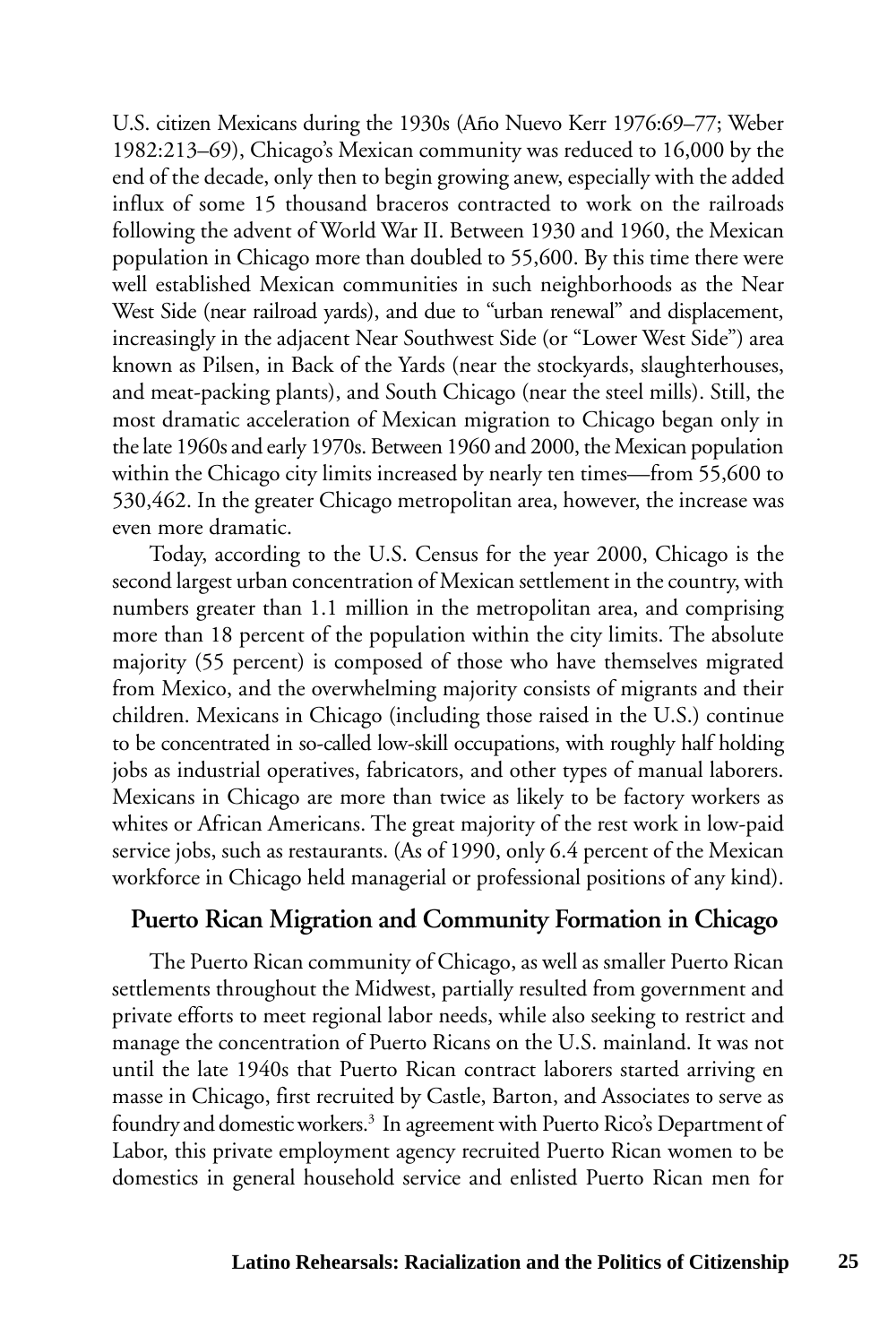foundry work at the Chicago Hardware Foundry Company. Thereafter, workers were brought to work on Midwestern farms as well (Welfare Council of Metropolitan Chicago 1946, 1957:16).

The careless recruitment and deplorable working conditions of contracted workers in Chicago became a source of widely publicized controversy. As stipulated in a study by Elena Padilla, Muna Muñoz, and their research associates (1946), the Department of Labor did not require any proof of age or medical certificates from any of the workers, thus hiring extremely young and oftentimes physically ill Puerto Ricans to perform strenuous work. Charges of mistreatment of Chicago's Puerto Rican workers—including 15-hour workdays, substantially lower wages than other Chicago workers, unannounced transferring of domestic workers between work sites, et cetera—triggered a storm of controversy, which occupied the front pages of island newspapers (*El Mundo* [San Juan], December 19, 27, and 31, 1946, and January 4, 15, 18, 23–25, 28, and February 9, 1947; cited in Maldonado 1979:114).

The seasonal farm labor system both augmented already existing Puerto Rican communities and prompted the emergence of new ones (I. Jones 1955; Maldonado 1979; Senior and Watkins 1966). As was also true for Mexicans, some Puerto Rican agricultural workers stayed beyond the determined employment season and sought work in better-paid industrial jobs. This was the case for many early Puerto Rican agricultural workers in Wisconsin, Michigan, Indiana, and Illinois who first had been contracted to harvest field crops and later found employment in foundries (Maldonado 1979:117). Thus, labor shortages in steel mills after World War II provided fertile terrain for new Puerto Rican communities to emerge and for already existing Puerto Rican areas to grow during the early stages of migration to Chicago. About two thousand Puerto Ricans were recruited through private employment agencies in the 1946–47 period, and approximately 15 thousand more were hired as seasonal farm workers. The bulk of Puerto Rican migration to Chicago did not come from these contract laborers; they did, however, serve as an early catalyst and an important resource for relatives and friends migrating to the region (Welfare Council of Metropolitan Chicago 1957:17). From only 240 Puerto Ricans in Chicago in 1940, their numbers had escalated to more than 32,000 by 1960, and then increased by another 147 percent to nearly 79,000 by 1970 (Betancur et al. 1993:121).

As manufacturing jobs in New York City were quickly disappearing by the late 1950s, the "problem" of a high concentration of Puerto Ricans in New York became a main motivation for redirecting Puerto Rican migration to Chicago. The so-called Puerto Rican problem in New York City became a cautionary tale for agencies responsible for "integrating" the newcomers into Chicago neighborhoods (Welfare Council of Metropolitan Chicago,1954).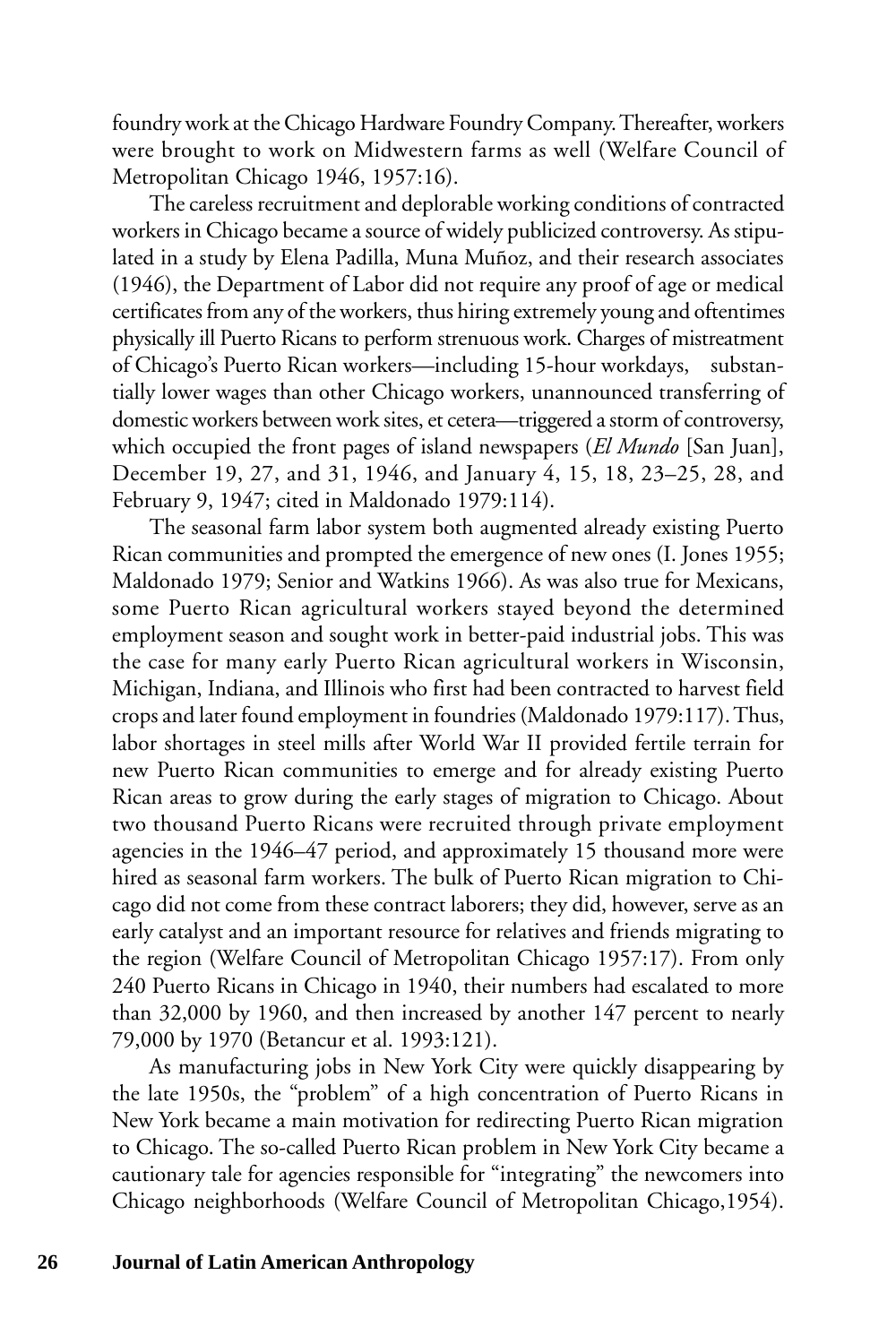The Director of the Commonwealth of Puerto Rico Office in Chicago, in collaboration with the Welfare Council of Metropolitan Chicago, focused on "urging Puerto Ricans not to settle down with any Spanish-speaking people, but to distribute themselves all over the city in Polish, Italian, Czechoslovak and other areas . . . [and] stressing Puerto Ricans' scattering all over the city and warning against the formation of colonies or residence with the Mexicans."4 Indeed, already in 1947, Elena Padilla noted a significant inclination among Puerto Ricans to resettle in Mexican neighborhoods (E. Padilla 1947: 87). Nevertheless, prior to 1970, the defining feature of Puerto Rican residential patterns was precisely the dispersion of Puerto Ricans into minoritized concentrations located in a variety of predominantly white neighborhoods on the city's north side, as well as a few similarly small concentrations in neighborhoods on the city's south and west sides (F. Padilla 1985:40–42, 1987:117–123).

Despite government efforts to prevent Puerto Ricans from "forming colonies" with the Mexicans, however, Puerto Ricans and Mexicans did indeed share social and physical spaces from the very early stages of Puerto Rican arrival in Chicago. The Chicago Catholic archdioces inadvertently played a critical role in bringing together two traditionally Catholic Spanishspeaking populations in the religious and social activities of the parishes. In the early years of Puerto Rican settlement, Latino newcomers were identified as a foundation on which to renew and expand the power and influence of the Catholic Church, which in turn served as a space of social interaction and networking between Puerto Ricans and Mexicans. Likewise, predominantly Mexican nightclubs, like the North Side's Rancho Grande, identified by Elena Padilla, provided a congenial space where Puerto Rican domestic workers "would meet to chat, to eat Mexican food, and to dance to Latin American music" and inevitably served as a social mixer where these Puerto Rican women made their first contacts with the Mexican community, and sometimes became involved romantically with Mexican men (E. Padilla 1947:86–88). Furthermore, Mexican organizations sometimes extended their services and fraternity to Puerto Ricans. The Club Azteca sponsored a dance to raise disaster-relief funds for hurricane victims in Puerto Rico, for instance, and the Mexican Civic Committee, assisted dissatisfied Puerto Rican foundry workers by directing them to alternative employment options and locating housing opportunities in Mexican homes (E. Padilla 1947:54–88). Following their recruitment into contract labor in the 1940s, Puerto Ricans employed in Chicago, as a group, were overwhelmingly working in industrial jobs and related manual labor throughout the 1950s and 1960s. Puerto Ricans had a labor force participation profile that very strikingly resembled that of Mexicans—predominated by "low-skill" industrial labor with very little mobility whatsoever.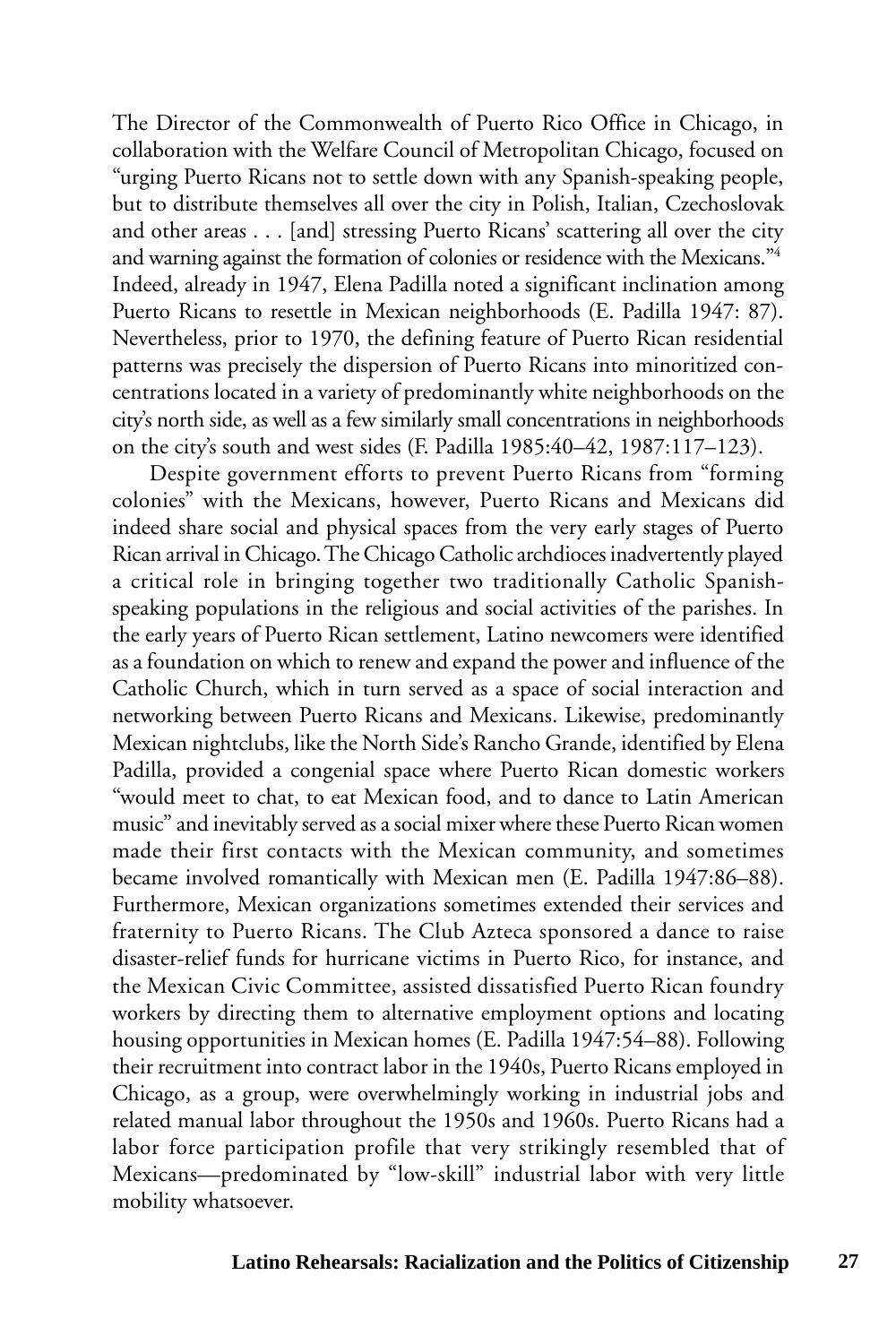By the late 1960s, most Puerto Ricans had either been displaced or deliberately relocated to Chicago's Near Northwest Side. Only a few train stops away from the city's Central Business District, the intersection of three adjacent neighborhoods—West Town, Humboldt Park, and Logan Square had come to serve as the principal "port of entry" for recent Puerto Rican migrants. Already by 1965, police brutality against Puerto Ricans in this growing barrio served as a flash point for community organizing, and then again in 1966 touched off what has been called "the first Puerto Rican riot in the history of the United States" (F. Padilla 1985:46–50, 1987:123–25,144–55). Soon thereafter, the Division Street barrio extending from West Town to Humboldt Park had come to be marked as the distinctively "Puerto Rican" section of Chicago and boasted the largest Puerto Rican community in the Midwest. The proliferation of Puerto Rican *colmados* (grocery stores), barbershops, restaurants, and ambulatory *fritoleros* (fritter cooks) pointed to the entrepreneurial possibilities fostered by the demand for culturally specific goods and services on the part of the rapidly expanding Puerto Rican population.

The unprecedented degree of Puerto Rican concentration in the neighborhoods of Chicago's Near Northwest Side by the late 1960s, furthermore, became a site for advancing a variety of community-based initiatives concerned with the politics of culture and the consolidation of a distinctively Puerto Rican–identified urban space (Ramos-Zayas in press). Puerto Rican community politics in Chicago came to be primarily organized around civil rights concerns and social service provision for neighborhoods that were beleaguered by persistent poverty. Despite the history of Puerto Rican employment in industry over the preceding decades, by the early 1970s Puerto Ricans' tenuous place in the Chicago labor market was being profoundly undermined by aggressive capital disinvestment that took the form of either relocations or restructurings of mass production manufacturing (Betancur et al. 1993). Today, Puerto Ricans, as a group, remain among the poorest U.S. citizens by most socioeconomic indicators. Similar to national trends, Puerto Ricans in Chicago during the 1990s had the highest poverty rate (33.8 percent) of all Latino groups—40 percent higher than the poverty rate for Latinos as a whole (24.2 percent) and even higher than that of African Americans (30 percent).

By the early 1970s, however, migration to Chicago from Puerto Rico had reached its peak, with a Puerto Rican population of 79,000 in 1970; by 2000, the Puerto Rican population within the Chicago city limits had only grown to 113,000 (with 164,509 for the metropolitan region as a whole). Indeed, in 1970, when Puerto Rican migration had already peaked, Mexican migration was at the threshold of a new period of accelerated growth. At that particular historical moment, nonetheless, the size of the two communities was nearly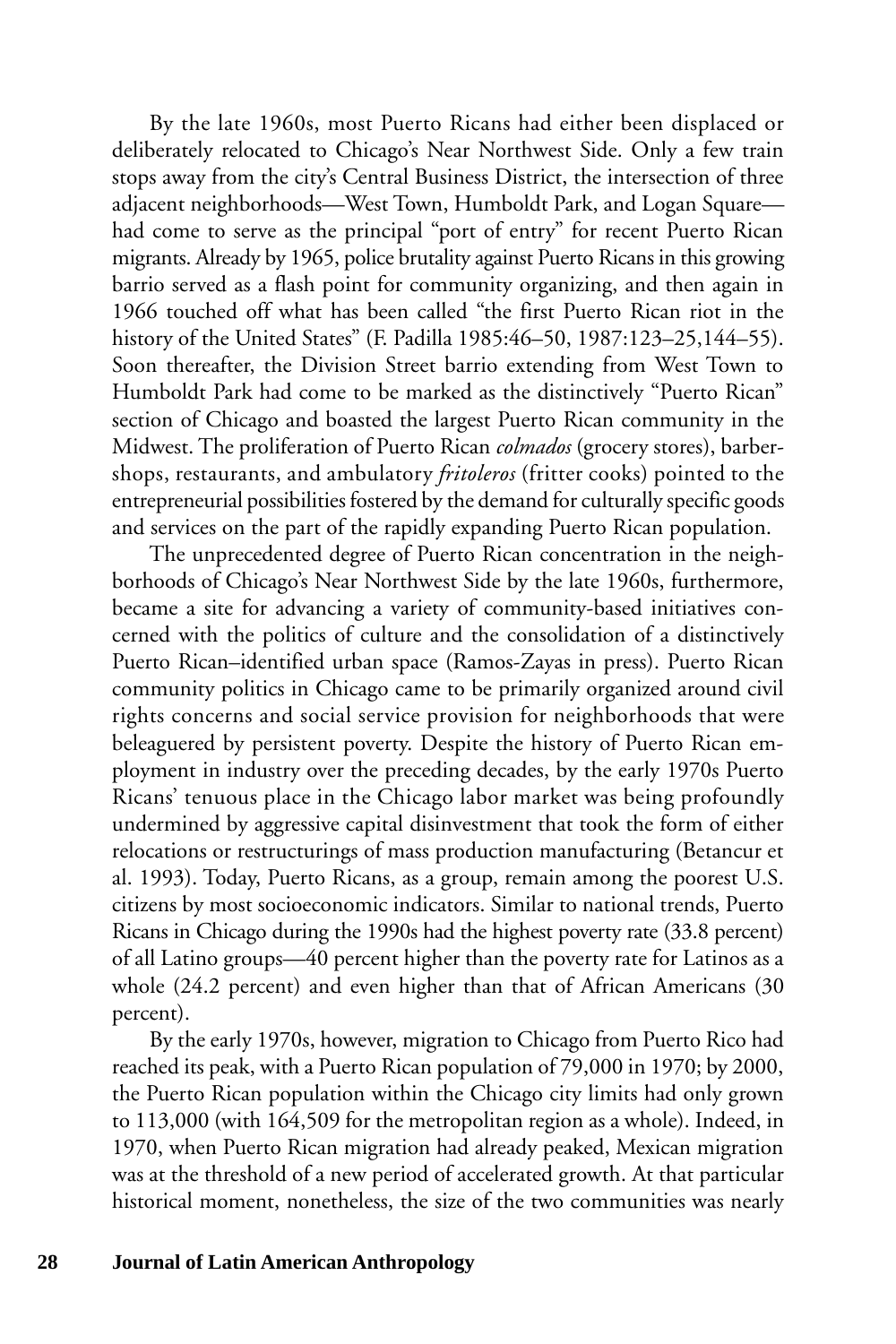comparable: 79,000 Puerto Ricans (comprising 32 percent of Chicago's Latino population), and an estimated (but very probably undercounted) 83,000 Mexicans, accounting for 43 percent or more of Chicago's Latinos (see F. Padilla1985:56). Thus, during the 1970s, even as Puerto Rican organizational efforts toward community consolidation began to enjoy unprecedented success, there were new motivations for coalition-building and an increasing pressure to move toward a new "Latino" politics (González 1980).<sup>5</sup>

An important (and widely celebrated) precursor for our study is Felix Padilla's work (1985) on the emergence of Latino "ethnic consciousness" and political mobilization among Mexican American and Puerto Rican community organizers in Chicago in the 1970s. Padilla sought to problematize the naturalization of the "Latino" or "Hispanic" labels within conventional social science research and emphasized the situational character of Latinismo as it emerged as a new "ethnic group identity," distinct from specific Spanish-speaking national origin group ethnicities, in shared political contexts. Much of the merit of Padilla's study derives from the relative uniqueness of the historically specific situation of Latinos in Chicago—that is, the roughly comparable size of the Mexican and Puerto Rican communities in the early 1970s. Padilla's narrow focus on a very small selection of specifically Latino-identified political organizations, however, is a major limitation to its relevance for considerations of the possibilities for Latinidad in everyday life, which is a major concern of our study.

#### **Research and Methodological Comparisons**

Chicago has been, historically, one of the very few major concentrations of Latinos in the United States where significant numbers of Mexicans and Puerto Ricans have coincided over a span of several decades. Despite the roughly comparable numbers of the two groups in Chicago in 1970, which supplied the particular historical horizon for Padilla's work (1985), both the earlier history as well as the subsequent period are distinguished, in fact, by the numerical preponderance of Mexicans. Today, Mexicans constitute 70 percent of the Latino population within the city of Chicago, and Puerto Ricans compose another 15 percent. As of 2000, these two groups together still accounted for nearly 85 percent of all Latinos in Chicago; trailing far behind, the third largest Latino group (Guatemalans) represented only 3 percent of the total. Between 1970 and 1980, the Mexican population in the most significant neighborhoods of Puerto Rican concentration on Chicago's Near Northwest Side (Humboldt Park, West Town, and Logan Square) nearly quadrupled—escalating from 12,000 to more than 47,000. By 1990, within these three contiguous communities (which together concentrate more than half of the total Puerto Rican population in the city) there were virtually as many Mexicans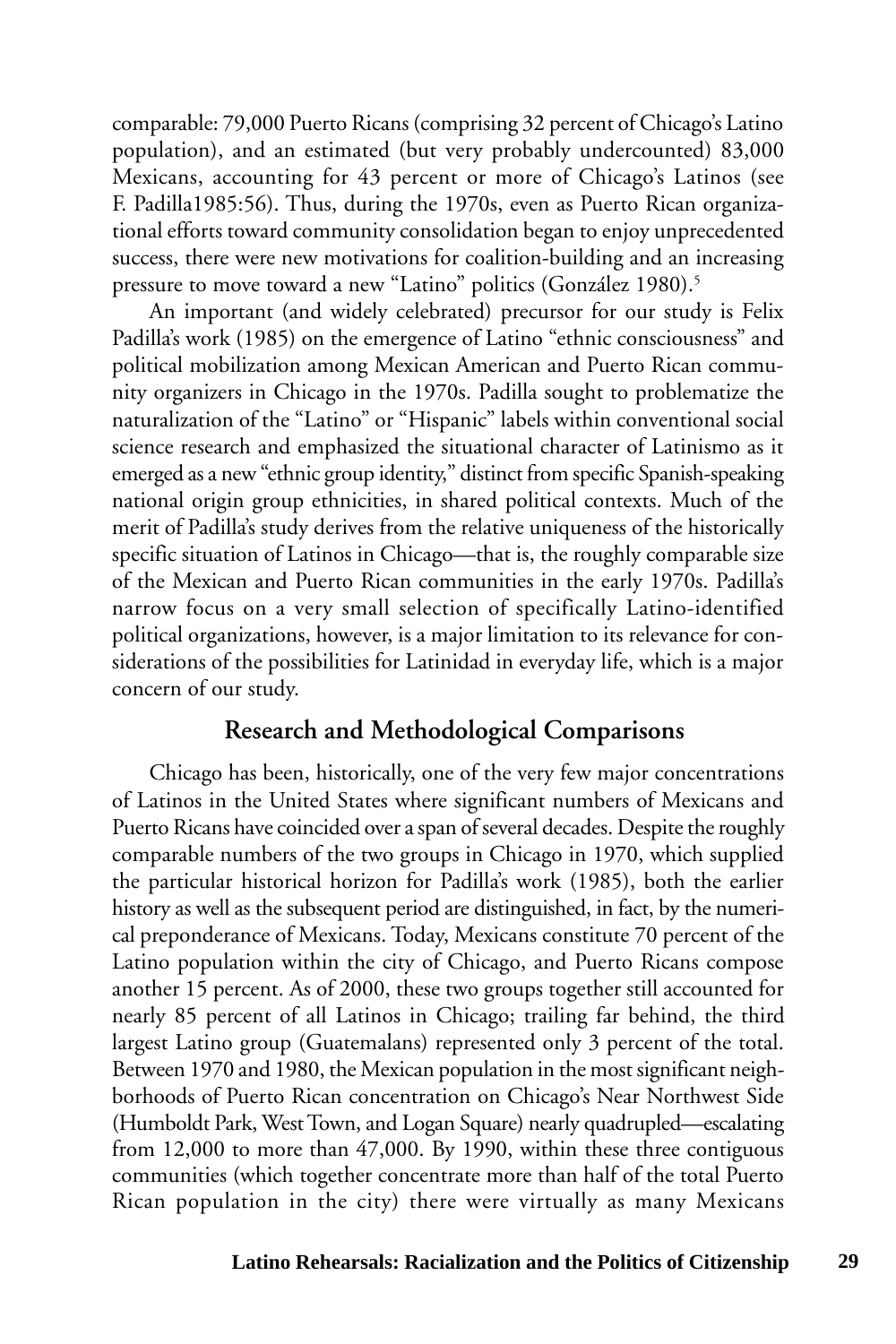(61,429) as Puerto Ricans (63,707). Indeed, in the West Town neighborhood, Mexicans had already bypassed Puerto Ricans in 1990. As of 1990, roughly three-fourths of all the Puerto Ricans in Chicago continued to be concentrated in six contiguous North Side neighborhoods, but Puerto Ricans are now quite routinely exposed to Mexicans living in the same neighborhoods. Meanwhile, the "Latino" communities on the South Side of the city, which historically had always been overwhelmingly Mexican, have indeed remained so: Pilsen (92.4 percent Mexican; 2.7 percent Puerto Rican); Little Village (92.7 percent Mexican; 3.2 percent Puerto Rican); Back of the Yards (88.2 percent Mexican; 5.6 percent Puerto Rican); South Chicago (85.8 percent Mexican; 7.2 percent Puerto Rican).<sup>6</sup> Thus, much of the material in this study contributed from Nicholas De Genova's research tends to have emerged precisely from those contexts where his Mexican interlocutors had had much more contact with Puerto Ricans. Discourses about Puerto Ricans were rather uncommon among Mexican migrants who lived and worked in places where they had very little exposure to Puerto Ricans. By contrast, it has become ever increasingly improbable for Puerto Ricans in Chicago to formulate perspectives about their own Puerto Ricanness without accounting for that identity, to some degree, in relation to Mexicans as well as other Latinos.

This article combines ethnographic data from two research projects, conducted independently of one another, during the same time period (1993–95), by each of the coauthors (De Genova 1999; Ramos-Zayas 1997). These two studies did not share exactly the same research questions, nor were the ethnographic materials produced by these distinct projects, in any rigorous sense, precisely comparable.<sup>7</sup> What we attempt here is nonetheless to bridge some of the inevitable discontinuities between our respective data. Certainly, this selective conjoining of rather particular aspects of our two studies is informed by a set of shared concerns, both theoretical and political.<sup>8</sup> It is indisputable, however, that the dialogue which we stage here is enabled in a very practical sense by the empirical intersection of our distinct ethnographies. This study, which emerges from the conjuncture of these two projects, genuinely serves to shed new light on each of its component parts, substantiating a comparativist inquiry that we contend to be not merely validated by the ethnographic material, but indeed demanded by it (see De Genova and Ramos-Zayas in press).

#### **Citizenship and "Illegality"**

Mexican migrants tended to have little or no historical knowledge about the colonial condition of Puerto Rico. Most commonly, they knew only that here was another Latino group, but one who enjoyed what appeared to them to be a privileged relationship to the U.S. state. Although Mexican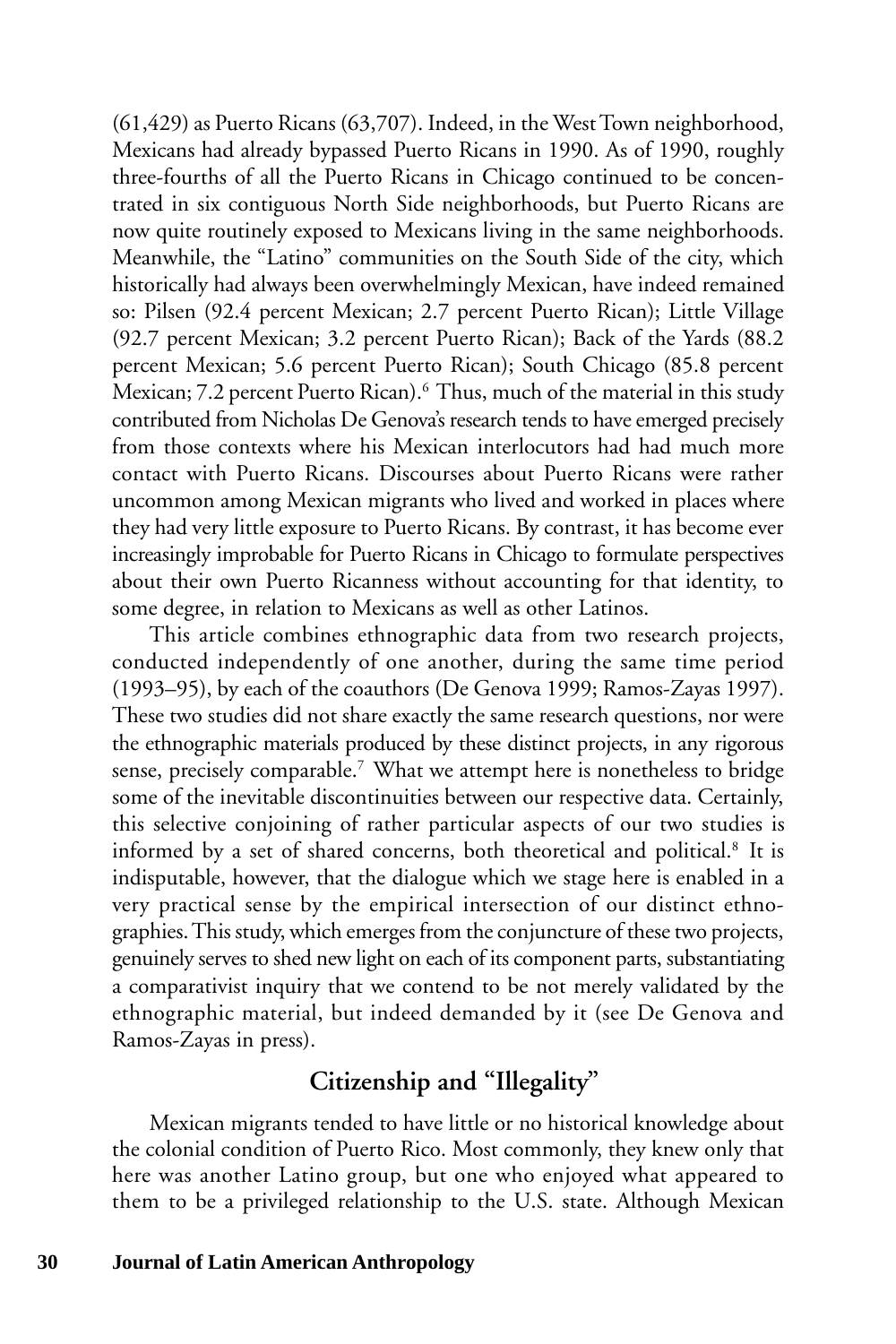migrants did not tend to comment explicitly upon Puerto Ricans' U.S. citizenship, they commonly identified some of the substantive features of that citizenship, which they could conceive of only as a tremendous advantage. By contrast, Puerto Ricans often problematized their U.S. citizenship—deploying it as the distinguishing feature between themselves and other Latinos, but also recognizing it as an inheritance of the Puerto Rican colonial condition. By rejecting the premises and questioning the promises of their U.S. citizenship, Puerto Rican activists grounded successful community-building projects and generated critical discourses as a colonized people; on the other hand, Puerto Rican residents of Humboldt Park oftentimes deployed a "citizenship identity" to enforce boundaries vis-à-vis other Latino groups, whom they typically perceived as even more marginalized "illegal" Others (Ramos-Zayas in press).

The emphasis on a citizenship identity is illustrated by Alma Juncos, a Puerto Rican parent-volunteer at a Humboldt Park high school.<sup>9</sup> When asked to describe the area where she was living, Alma replied:

Where I live, some Puerto Ricans and some Mexicans moved in. There's a building that is mostly Mexican, Guatemalan. Puerto Ricans don't live there. Where I live, I feel fine. As Puerto Ricans, we help each other, we motivate each other. And I've also helped Mexican people, a guy who is mute, who lives on the ground floor of my building. I took him here to the West Town clinic and they gave him good attention, they recommended a school to him. I think that many of them are jealous of Puerto Ricans. My [Puerto Rican] neighbor told me: "The thing with Mexicans is that they know they are wetbacks." And, since we [Puerto Ricans] are [U.S.] citizens, they hate us because of that.

At a time when racialization discourses around Latinidad tended to locate groups of Latin American ancestry outside the juridical and ideological borders of the United States, Puerto Ricans straddled the tensions between the categories of "Latino" and "Puerto Rican"-ness by affirming a citizenship identity. This citizenship identity discourse automatically assumes that Mexicans and other Latinos are not U.S. citizens. Puerto Ricans deployed this citizenship identity by emphasizing service to the "American nation," particularly, their service in the U.S. military and knowledge of English. Nevertheless, Puerto Ricans made the distinction between servicing the U.S. nation as colonial subjects and being "real Americans," an identity which most Puerto Ricans associated with racial whiteness. Thus, while a citizenship identity was invoked to emphasize a Puerto Rican nationality in contradistinction to pan-Latino identification, this citizenship identity still recognized its nonwhiteness and subordinate ("second-class") character.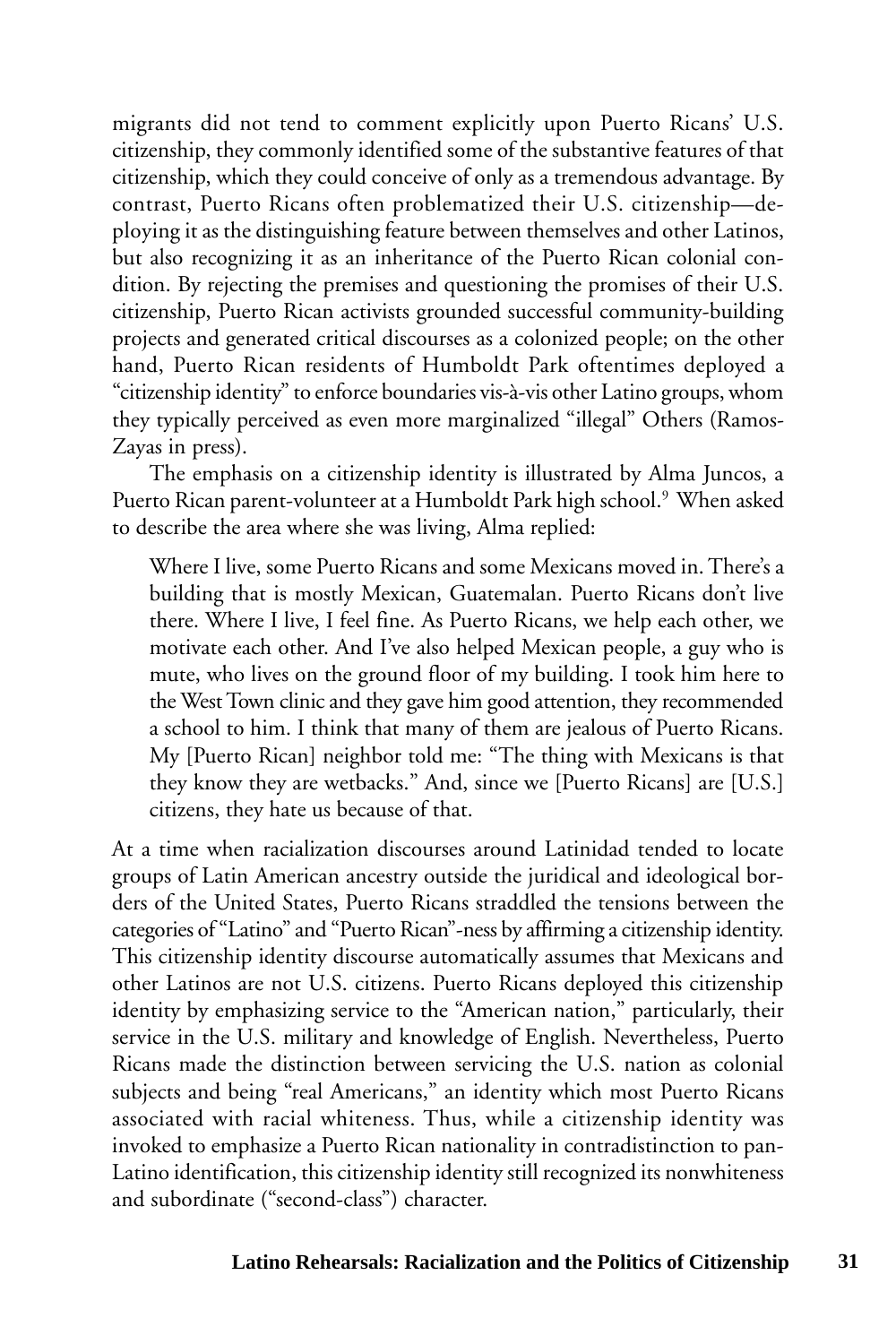In general, there is a bifurcation among Puerto Ricans in the U.S. labor market: at one end are those Puerto Ricans who are not only in the labor force but also doing relatively well, with a proportion in managerial or professional positions that is twice as high as that for Mexicans, and at the other pole are Puerto Ricans who are either unemployed or among the working poor, with a higher poverty rate than any other Latino group. As unionized industrial jobs have eroded and been increasingly supplanted by low-wage, no-benefits, and widely ridiculed service sector employment, Puerto Ricans have been compelled into the growing ranks of the U.S. citizen poor for whom welfare becomes an insufficient complement to other odd jobs for subsistence. As of 1990, Puerto Ricans had a labor force participation rate (56.1 percent) that was significantly lower than that for the total U.S. population, a poverty rate that was roughly three times higher, and a comparably high proportion who were welfare recipients.

In contrast, Mexican migrants who had arrived in the United States between 1980 and 1990, and were not U.S. citizens, had a labor force participation rate (87.5 percent) that was 17.6 percent higher than that of the total U.S. population (74.4 percent). A preeminent exemplar of the working poor, however, their poverty rate (36.6 percent) was almost three times that of the total U.S. population (13.1 percent). Nevertheless, this Mexican/migrant population in poverty received 82.1 percent less in public assistance payments per capita than the U.S. total poverty population. These dramatic disparities reflected several decisive determinants: the exclusion of undocumented migrants from welfare programs (Social Security Insurance [SSI], Aid to Families with Dependent Children [AFDC], and General Assistance), the five-year prohibition on receipt of welfare for most migrants whose immigration statuses were adjusted (or "legalized") through the "Amnesty"of the Immigration Reform and Control Act (IRCA) of 1986, as well as standard immigration and naturalization restrictions against applicants or their relatives becoming "a public charge." Since the "Immigration Reform" and "Welfare Reform" legislations of 1996, such restrictions, for both undocumented as well as "legal" migrants, have become even more draconian.

In contradistinction to many Mexican migrants and other Latinos, Puerto Ricans who enjoy the over-glorified status of U.S. citizenship, but still live in poverty, come to be blamed for their own poverty as culturally "deficient" and socially "deviant." Echoing the comments of other barrio residents, Adriana, an 18-year-old high school student, remarked, "Mexicans see Puerto Ricans as U.S. citizens who come to this country with a lot of privileges and we don't take advantage of those privileges. That we are lazy. That we like living off welfare, that we have this welfare mentality."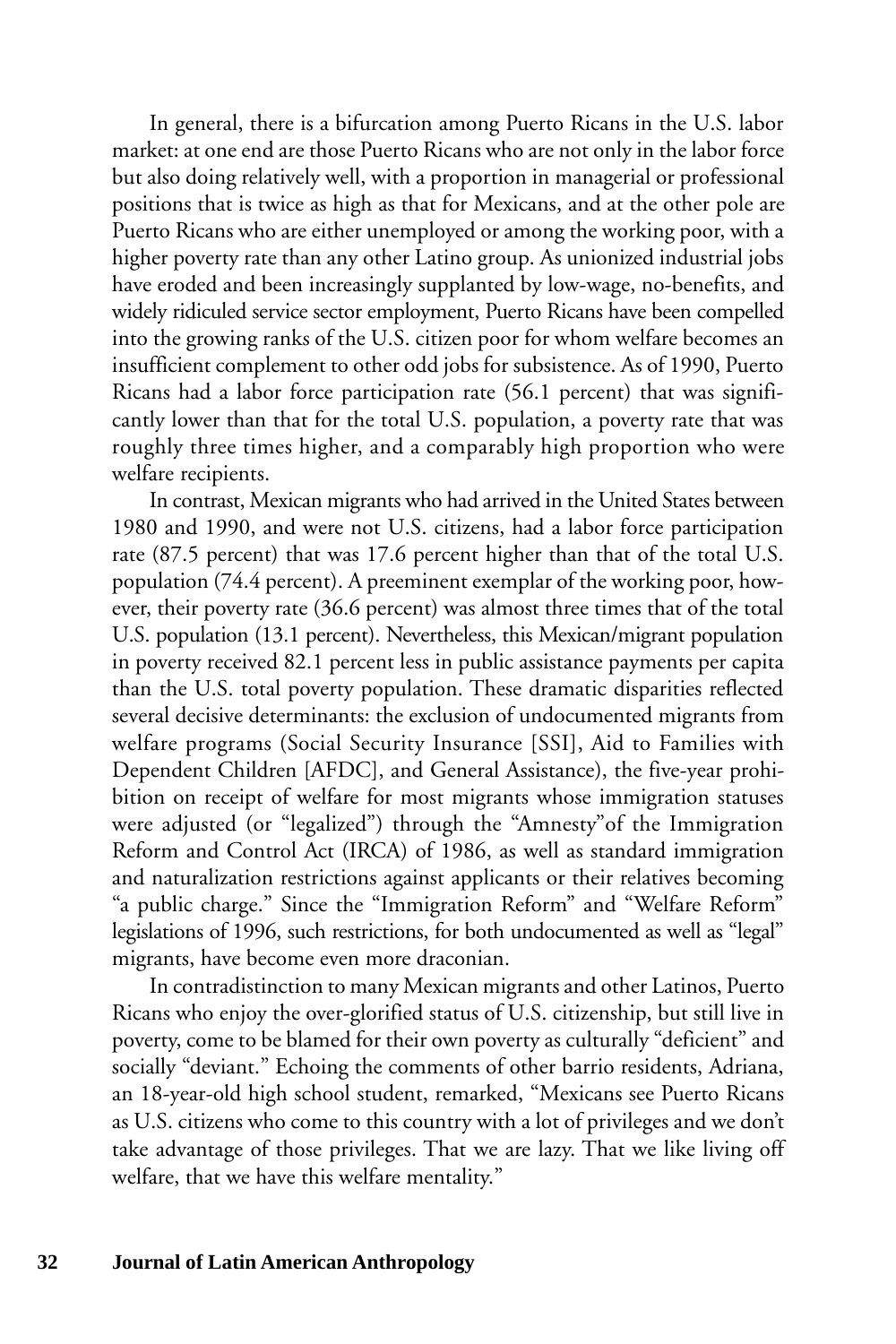#### **Ideologies of Work**

Mexican migrants were virtually unanimous in their sense that Mexicans as a group are extraordinarily distinguished for "wanting to work," for "knowing how to work," for "not being afraid to work," and for "being ready to work hard" (De Genova 1999:261–265). It was hardly surprising, then, when one of the countless industrial day-labor services in Chicago, which specialize in extracting a profit from the recruitment and placement of undocumented workers for local factories, circulated flyers in Pilsen in the summer of 2000 that read: "Seeking people who truly want to work and are not afraid of work!" (*¡Se busca gente que en verdad quiera trabajar y no le tenga miedo al trabajo!*). These specific qualifications, of course, are the ubiquitous conditions of possibility for undocumented workers in particular to serve as an exceptionally vulnerable workforce, presumed by employers to be "cheap" and tractable, and thus, honored as a labor pool of choice. In other words, the intersection between Mexican/migrant "illegality" and a moral economy of "hard work" marked a profound conjuncture between the politics of citizenship and the politics of labor subordination, through which the commodity that was their labor-power was rendered to be competitive (see De Genova 2002). Likewise, Mexican migrants could celebrate these same qualities, in effect, as moral virtues that distinguished them as a group and which could be prized in opposition to those of their most proximate competitors in the labor market, who could be denigrated as "lazy." It is in this manner that these distinctions commonly come to be racialized.

The topic of welfare tended to be inseparable, among Mexican/migrant workers, from allegations of "laziness." At a factory called Czarnina and Sons<sup>10</sup>, in March 1994 a worker named Evangelina put it concisely: "Mexicans don't go on welfare; welfare is for Blacks, Americans, and Puerto Ricans because they're lazy; a Mexican might have ten kids, but the kids go to work; ten years, 12 years old, the kids help pay, no problem . . ." she chuckled, but then after a moment's pause, added somewhat more seriously, "Well, it depends on the father, because the mother doesn't want to make the kids work." Evangelina's endorsement of this severe and laborious ideal of "Mexican"-ness was first enthusiastic and then more ambivalent, and overtly gendered. There was certainly an element of hyperbole in this defense of the pronouncedly working-class status honor of Mexicans against "Blacks, Americans, and Puerto Ricans," and Evangelina's mirth acknowledged her own exaggeration. But then, perhaps because she was embarrassed to have depicted her community to a white "American" man in terms that could make Mexicans seem extreme and even heartless, she abruptly began to qualify her own claim and convey her own reservations about the harsh image she had just portrayed. What is clearly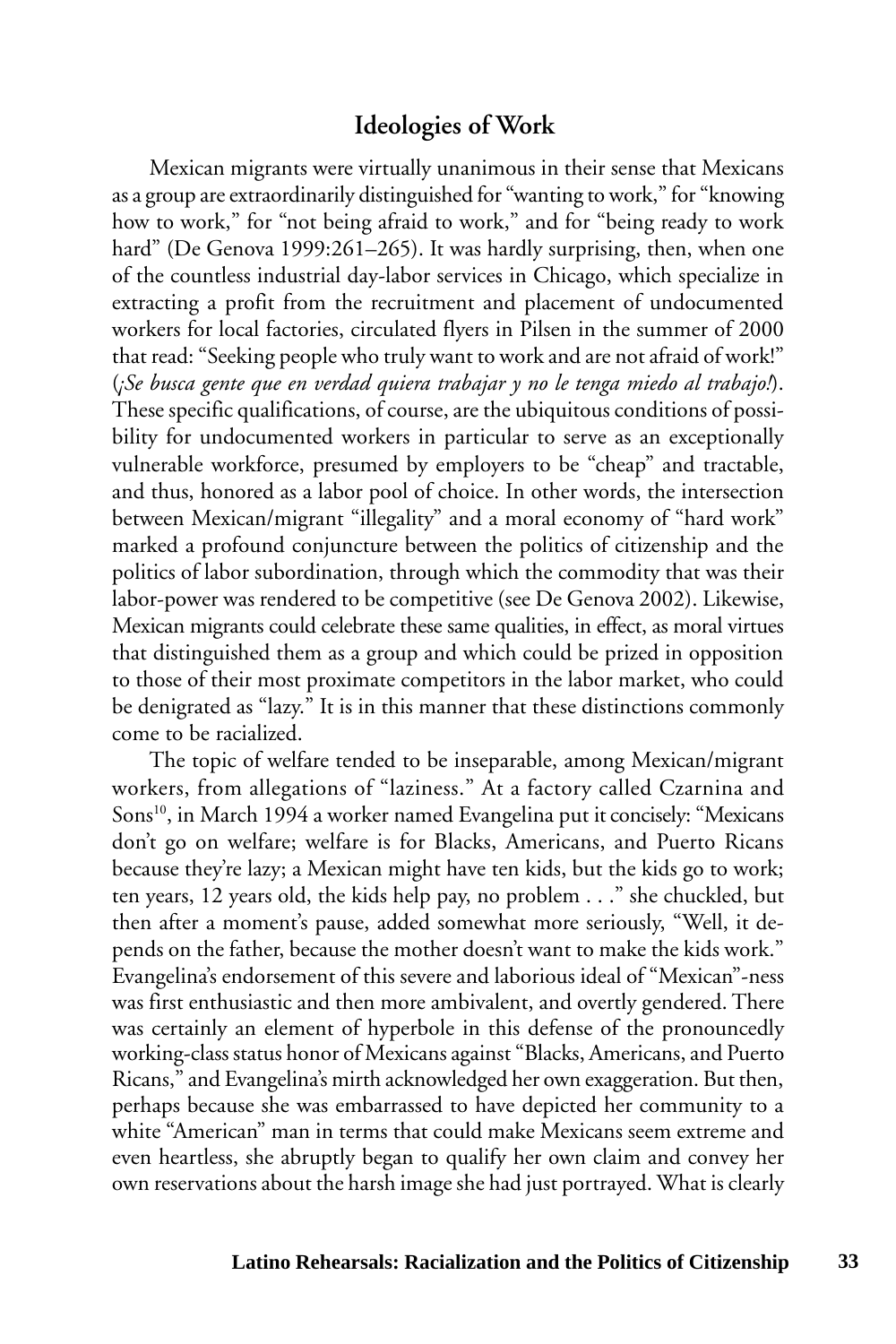significant is that Evangelina did so in gendered terms that suggested a critique of men's patriarchal authority within the family, thereby also implying a direct link between male power and this quite masculinist construction of "Mexican"-ness in terms of "hard work."11

It is illuminating here to extend this analysis with recourse to a joke that was circulating among Mexican migrants in Chicago in the spring of 1997. Reduced to its basic elements, the joke can be summarized as follows: It is the time of the Mexican Revolution, and Pancho Villa's army has just captured an invading U.S. regiment; addressing his lieutenants, Pancho Villa gives the order: "Take all the Americans (*americanos*)—shoot them, kill them; the Blacks (*morenos*) and Puerto Ricans—just let them go." The lieutenants are confused and dismayed: "What?! What are you saying?!? But why??" Coolly, Pancho Villa replies, "Don't waste the bullets—they'll all just die of hunger—because here, there's no welfare."12

Jokes, of course, operate within a certain moral economy of pervasive assumptions, at the same time as they must be understood to be interventions in their own right that contribute to the reproduction (and proliferation) of those same assumptions. Clearly, a punch line such as this—which imputes that Black people and Puerto Ricans would be literally incapable of sustaining themselves without welfare, indeed that their laziness is so intractable that they would starve to death—must operate within a discursive field where this allegation holds a certain currency. This is necessary in order that the joke be apprehended as "funny" and thus, that it elicit the intended double effect of any joke—that people laugh and then go on to circulate it. The expected reception of the joke's irony resides in a collective sentiment that counterpoises the industriousness (and here, also thrift—"don't waste the bullets") of Mexican workers to the "laziness" of their most proximate competitors in the U.S./Chicago labor market—so that what at first appears to be startlingly counterintuitive, even nonsensical, in Pancho Villa's order, is revealed as shrewd wisdom that flatters the commonsense. This joke forcefully reiterates the hegemonic racial script that has already been seen in Evangelina's discursive production of Mexican migrants' difference from white U.S. citizens, on the one hand, and from nonwhite U.S. citizens—both African Americans and Puerto Ricans—on the other. Furthermore, the joke is also similarly gendered inasmuch as the figure of Pancho Villa is a premier symbol, not merely of a romanticized nationalist "Mexican"-ness, but more accurately, of a heroic, popular nationalist, Mexican masculinity (see Alonso 1995; Paredes 1993:234).<sup>13</sup>

The joke produces a reductive representation of the U.S. racial economy one that is specifically resonant for Mexicans in Chicago—but reterritorialized onto Mexican terrain. Within the joke's refracted space, Mexican migrants contend with the U.S. racial economy as Pancho Villa's soldiers (which is to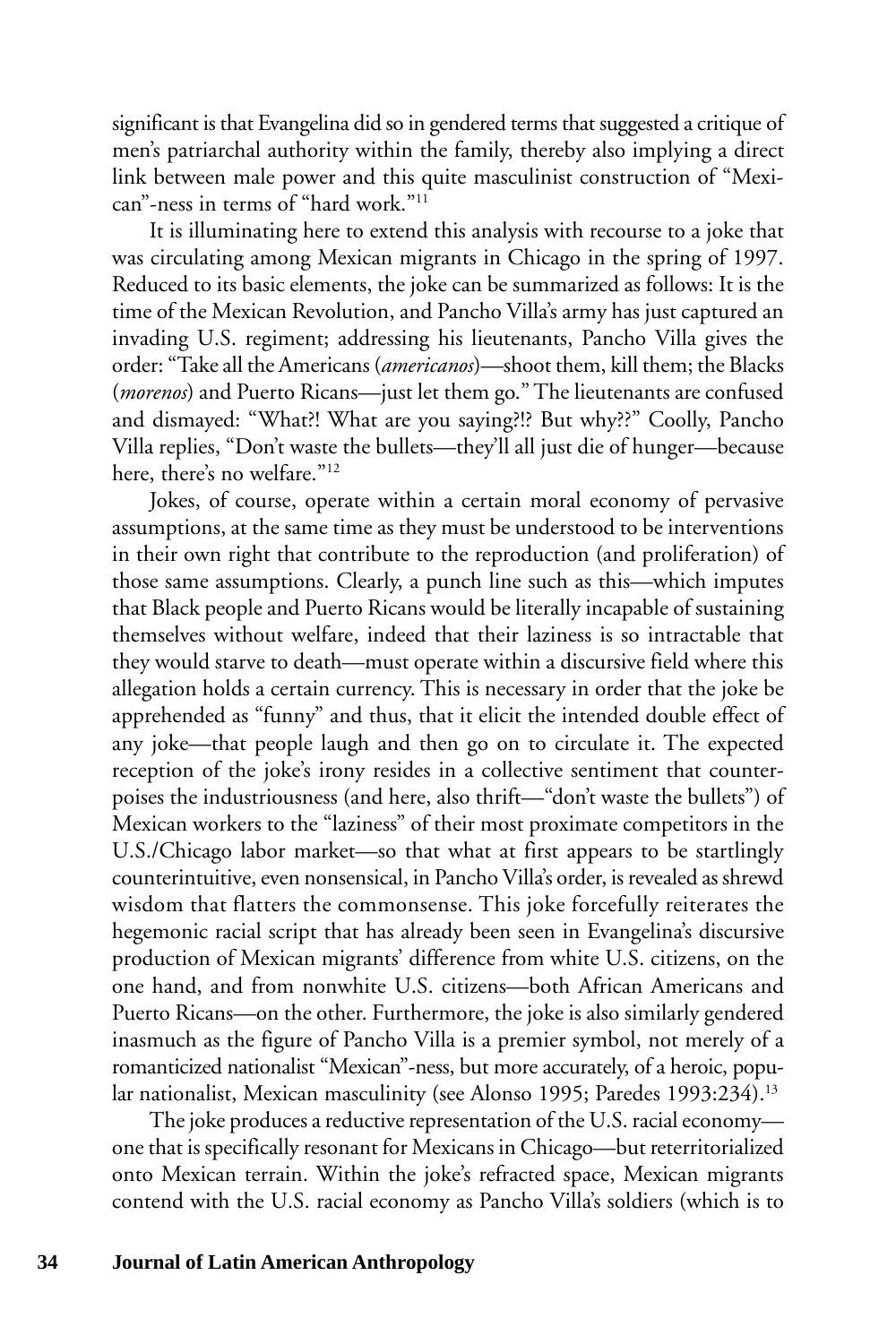say, as "Mexicans") battling the arrayed forces of the United States, which in no simple sense comprise only "Americans," but rather, are composed of "Americans" and "Blacks" and "Puerto Ricans." Notably, Evangelina had used precisely the same categories, and the opposition in both instances implicitly posited "Mexicans" (as migrants) against an array of U.S. citizens. Explicitly, three of these four operative categories could be mistaken for "nationality," but what is decisive is precisely the remaining term—*Blacks*—which reveals that it would be erroneous to simply read the other categories according to their "national" surface. That these categories all stand alongside one another as formal equivalences in the structure of the joke requires that the apparently "national" skins of three of these terms (*Mexican*, *American*, and *Puerto Rican*) be brought into alignment with the purely and plainly racialized identity of the fourth (*Black*). The lines of adversity are drawn around the axis of citizenship, but this division becomes apprehensible only when it is further fractured by racialized distinctions.

African Americans are perceived by most Mexican migrants to be separate, distinct, and indeed, excluded from the category "Americans"—exposing the fact that "American" comes to specifically connote racial whiteness.14 As such, "Americanness" is unavailable to Blacks *or* Latinos (whether they be Mexican migrants or Puerto Ricans who are born into U.S. citizenship).15 Neither for African Americans nor for Puerto Ricans does birthright U.S. citizenship secure the status of "American"-ness, which constitutes a national identity that is understood in itself to be intrinsically racialized—as white. The nationally-inflected "cultural" differences between Mexicans and Puerto Ricans, furthermore, do not suffice to elucidate the racialized distinctions introduced by the joke, since Puerto Ricans are coupled here with Blacks. Their mutual fate, moreover, is formulated in relation to "welfare," an institution of the U.S. state to which both groups have access as a substantive entitlement of their shared citizenship status. Both Mexicans and Puerto Ricans—together as Latinos—occupy racialized locations in an intermediate space between white and Black, but the more palpable form of their respective differences here is that Mexicans quite often tend to be racialized not simply as "Latinos" or "Hispanics," but rather simply as "Mexicans" (see Barrera 1979; Gutiérrez 1995:24; Mirandé 1985:76 1987:3–9; Montejano 1987:5,82–85; Paredes 1993:38; Vélez-Ibáñez 1996:19,70–87), and Puerto Ricans, likewise, tend to be racialized simply as "Puerto Ricans" (Flores 2000:141–165; Grosfoguel and Geroas 1996; Oboler 1995:80–100; Urciuoli 1996:41–72).

Within the confines of the joke itself, of course, "Mexican"-ness is doubly constituted. First, there is a frank recognition of "American" power as a distinctly white power. Against the invasive (colonizing) power of "Americans"—that is, whites—the joke constitutes a heroic "Mexican"-ness as a physical and moreover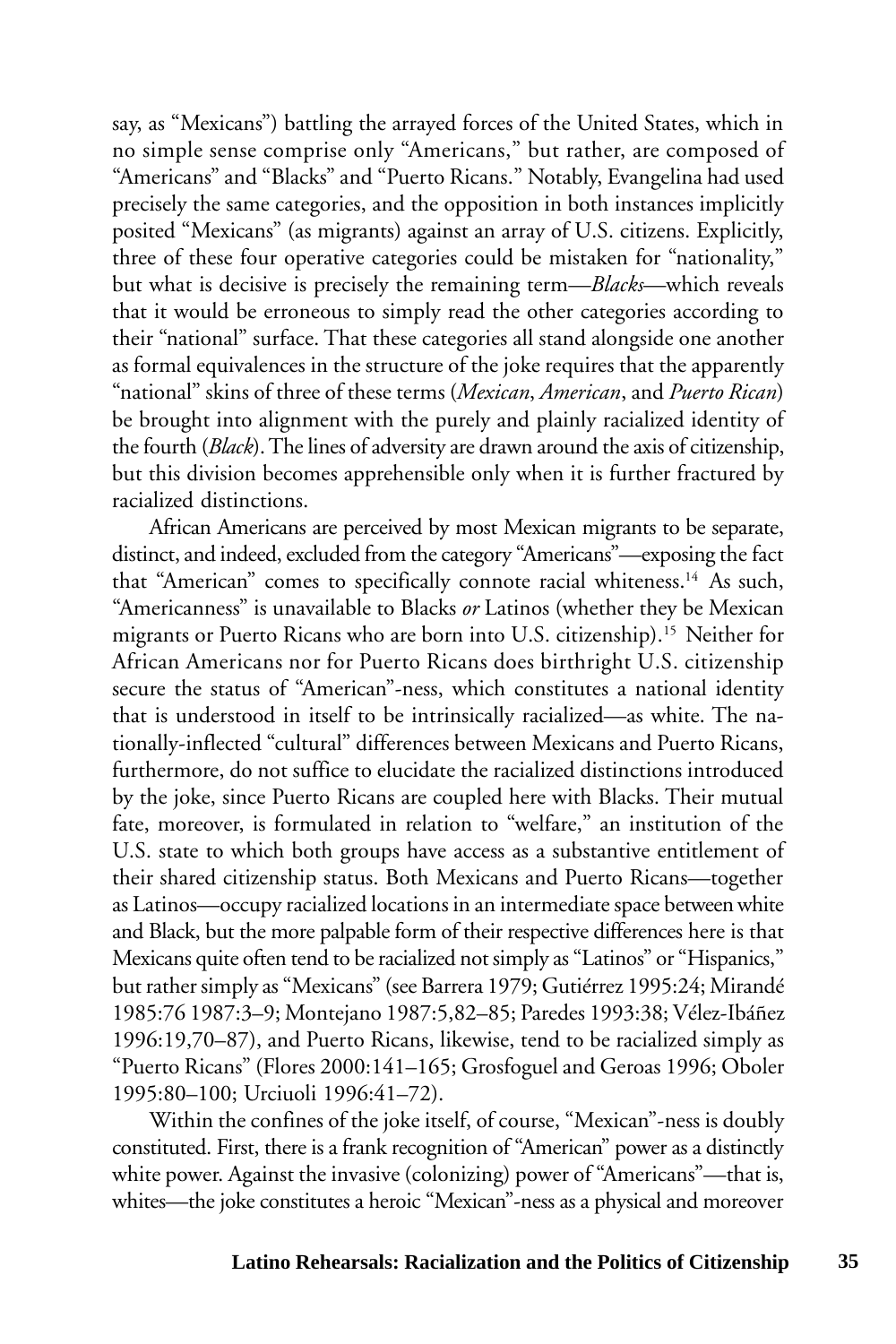intellectual force to be reckoned with, truly capable of vanquishing the genuine threat of this opponent which is so thoroughly fearsome and resilient that it must be completely obliterated ("shoot them, kill them"). Simultaneously, "Mexican"-ness—as a muscular, masculinist, indeed militaristic kind of diligence and self-sufficiency—is constituted not only against African Americans but also Puerto Ricans, both of whom are constructed, as groups, to be so lazy as to be helpless, and ultimately negligible. With regard to Puerto Ricans, the allegations of laziness and welfare dependency (otherwise most commonly equated with Blacks among Mexican migrants in Chicago) disclose an invidious process of intra-Latino racialized distinctions and discriminations. Within the terms of the Pancho Villa joke, Mexicans relegate Puerto Ricans to a racialized status that approximates (or at least approaches) Blackness. Such acts of demotion serve the purposes of a kind of racialized self-promotion among those who are corralled in that agonistic and contradictory space between white and Black and must vie with one another for position. What is revealed about that space, moreover, is that these intermediate racialized conditions neither white nor Black—seem nonetheless to be always already beholden to the hegemonic denigration of Blackness.

Among Puerto Ricans, despite stereotypes of pervasive welfare "dependency," there was a widespread endorsement of the moral value of "hard work" and conventional narratives of individual achievement and "success." Nevertheless, the meaning of "starting at the bottom," which is built on the assumption that the occupational structure of the United States is an ascending ladder of "opportunity" that everyone climbs in order to "make it," was deployed in divergent ways based on class differences. Puerto Rican middle-class professionals, and even the working-class employees of nonprofit organizations, pointed to the "lack of drive" (*el desgano*) of Puerto Rican barrio residents. To various degrees, many middle-class Puerto Ricans subscribed to dominant "underclass" arguments when referring to their compatriots in *el barrio*. Oftentimes, middle-class Puerto Ricans deployed this dominant U.S. discourse to valorize their own social mobility as individual achievement.

Puerto Ricans across class lines tended to perceive being on welfare, and particularly "bad" welfare (i.e., welfare not counterbalanced by one's mitigating life circumstances), as degrading. However, for Puerto Rican barrio residents, "working for nothing" or being exploited in a dead-end job (which were perceived as the only other options for the poor) also concerned issues of dignity. Alma and Elda, two Puerto Rican women who attended parenting workshops at the local high school, demonstrated indignation as they explained that Teresa, a Mexican participant in the program, would have to miss that day's workshop. In this instance, as on previous occasions, Teresa's Cuban boss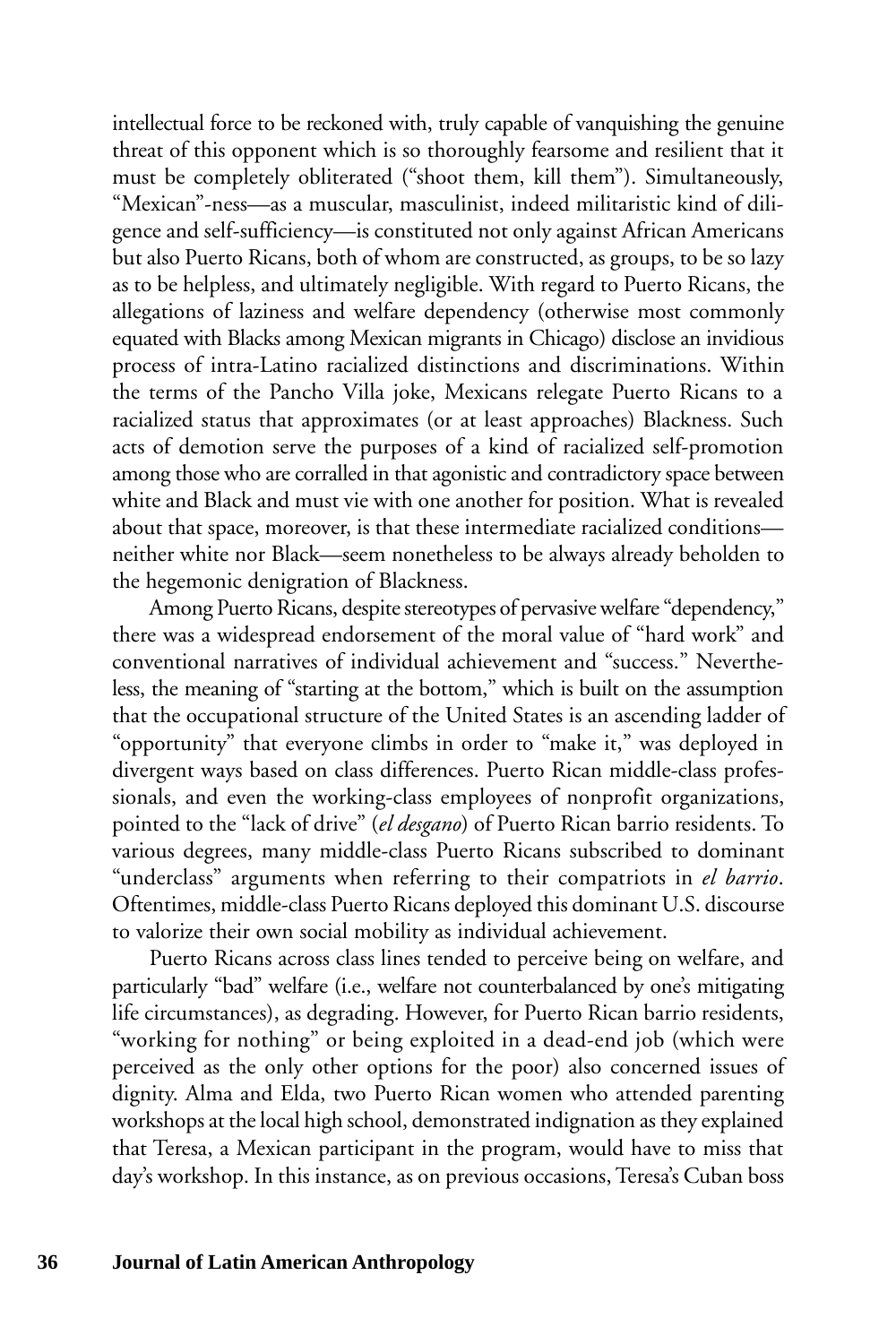did not permit her to leave work a half-hour early, even though the program coordinator had informed employers that the City was sponsoring these workshops and had requested that they adjust work schedules to allow their employees to attend twice a month. When Alma and Elda commented that Teresa should have given her boss hell so that he would let her come to the workshop, another Puerto Rican parent explained: "There's not much [Teresa] can do. And they [Mexicans, other migrants] accept it because they don't have any choice. They can't go complain to anybody. No, no. You have to bow down [*eñangotao*] and accept that you are less than your boss. You just have to accept it." Similarly, Carmen, a working-class resident of Logan Square, commented, "The *mexicanitos* are very humble. If you talk to them, they right away tell you '¿*Mande*…?' Very obliging [*serviciales*].16 We Puerto Ricans are arrogant and we don't help each other. Mexicans do." In Carmen's view, the very "humility" and "obligingness" exhibited by Mexicans derived from the migrants' perceived existence in tightly-knit groups with a predominantly "communitarian" orientation, a quality juxtaposed to the implicitly more "modern" and "individualistic" character that Carmen ambivalently projected onto Puerto Ricans in Chicago. Many Puerto Rican barrio residents attributed the job patterns exhibited by Mexicans and Central Americans not only to the vulnerability caused by their "illegality," but also to a lack of knowledge about "how this country works" and "being used to exploitation" (originating in their "backward" countries of origin). On the one hand, then, Puerto Ricans identified how substantive rights and entitlements to which they could avail themselves—as U.S. citizens—seemed to be simply foreclosed for many Mexican migrants. On the other hand, Puerto Ricans also often celebrated their citizenship as a distinctive group identity that could be counterpoised to Mexican and other Latino migrants (especially the undocumented) whose legal status and consequent social conditions could furthermore be presumed to derive from defining traits, such as humility and obligingness, alleged to characterize them as a group.17 Thus, the difference of citizenship provided Puerto Ricans with the means to demote Mexicans to an effectively premodern condition of passivity and subservience.

#### **Latinidad in Opposition to African Americans**

Blackness was the degraded racialized extreme toward which Mexican migrants in Chicago were frequently inclined to demote Puerto Ricans as the two groups vied for position within the larger U.S. social order of white supremacy. Nonetheless, there were various occasions and contexts in which Mexican migrants and Puerto Ricans aspired toward a mutual recognition through their shared sense of Latino identity, or Latinidad. One noteworthy way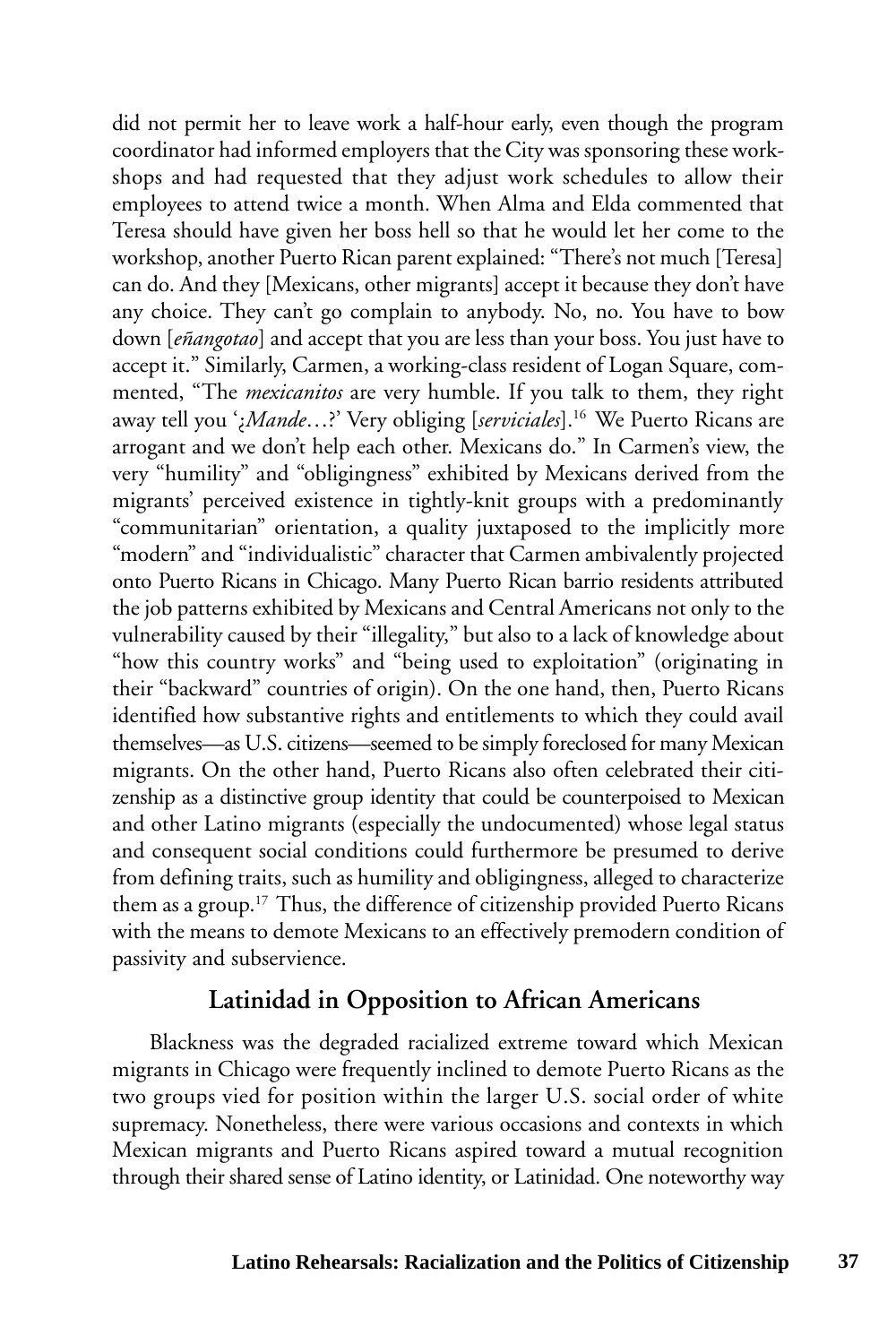in which Latinidad came to be invoked, however, was precisely in opposition to African Americans. During an interview in the home of a Mexican/ migrant factory worker named Alfredo Reynosa, the theme of Latinidad emerged in the form of a discourse about the unfair advantages of the Black workers as opposed to the Latinos:

Okay, look: sometimes there are problems . . . A problem happens to you on a machine—you get cut, you get bruised—and yes, yes, they attend to you. I'm not saying they don't. Yes they attend to you but—— But there's one thing that one (who's, who's, um, a worker, a factory worker) notices that—very, very much on top of many things—that being Latino, being Latino, you're a little . . . neglected in many things [*se te hace un poco* . . . *caso omiso de muchas cosas*]. Nevertheless—I hope it's not bad what I'm saying, but there is one thing: That should a Black, a white, get bruised or get cut, get injured—a Puerto Rican, the Puerto Rican is still almost, almost, almost the same as us—but should he be Black, it's as if it were God [*Que se machuca o se corta, se lastima un moreno, un güero, un potorriqueño—todavía el potorriqueño es casi, casi casi igual que nosotro pero que sea moreno es como si fuera Dios*]. Okay, but you also have to take into account that, that the Blacks [*los morenos*] . . . had . . . a long spell of slavery [*un dejo de esclavitud*], but because of that we're not going to repeat it—may they give me a punch in the mouth if I'm saying that, if I'm sneering at that; no-o-o, me, my respect is for all people. But yes, there is one thing that, that one notices: That whatever may happen to the Latino, what may happen to him is, um, is very different than . . . than other people—I'm referring to Blacks or whites, right [*se nota que al latino le pase lo que le pase es, uh, es muy diferente que* . . . *que otras persona*—*me refiero a morenos o güeros, edá*]. There is where, um, there begins the—such a kind of impotence/powerlessness [*impotencia*] in the sense that . . . in that, why, why those things occur, but they occur. Who can explain them?

It is striking here that Alfredo explicitly invokes a Latino identity, premised on the sense that "the Puerto Rican is still almost, almost, almost the same" as "us" (Mexicans). Alfredo's excessive qualifying of "the Puerto Rican" as similar but not quite the same as the "we" to which he most definitively identified (Mexicans) clearly underscored a distinct ambivalence about the Latinidad he invoked. The ambivalence is more manifest in the original Spanish, where Alfredo initially links "a Puerto Rican" as the third term in a sequence of plausible subjects which *follow* the predication; literally, his words would be translated as "should [he] get bruised or get cut, [should he] get injured, a Black, a white, a Puerto Rican," only then to break that chain of association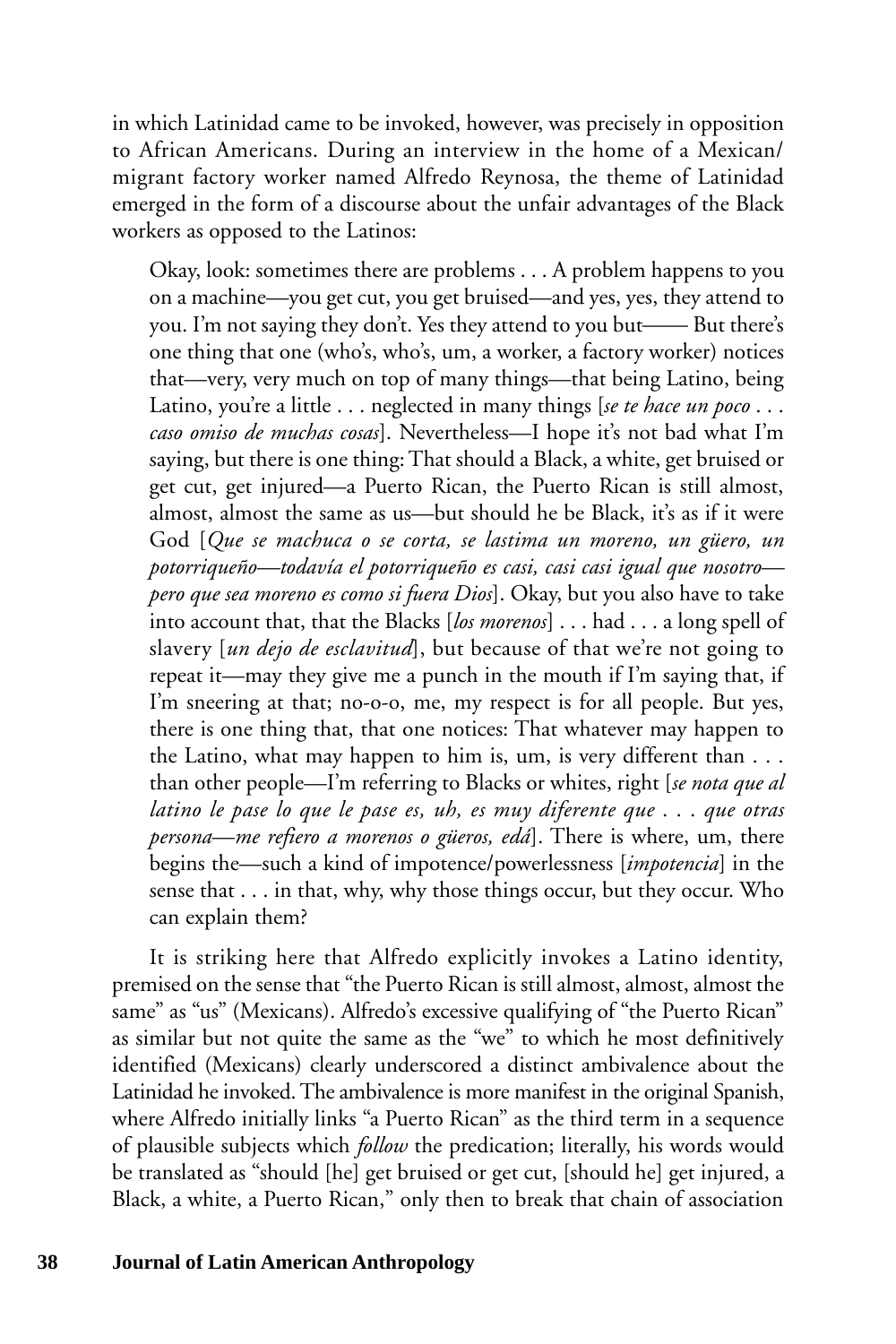and interrupt his own commentary with a revision that makes an exception of "the Puerto Rican." Nonetheless, at that crucial juncture in his own discourse, Alfredo most certainly did invoke a common Latinidad that conjoined Mexicans and Puerto Ricans. It is significant to emphasize that he did so in juxtaposition to both whites and Blacks, but did so most forcefully in opposition to Blacks. This was true even while Alfredo admirably tried to distance his own sense of Latino disadvantage from any conclusively negative judgment of Blacks as a group (even acknowledging the history of African American slavery).

In spite of Alfredo's more delicate observations, however, the Mexican– migrant and Puerto Rican workers at Imperial Enterprises (the factory where Alfredo worked) had seemed singularly united in their allegation that Blacks were "lazy." On one occasion, De Genova had introduced enlarged photographs taken on the factory floor as a pedagogical device intended to evoke classroom conversation about the labor process in the plant. There were a variety of rather benign jokes about the coworkers visible in the photos—this one works too hard, that one works too slow, another talks too much, et cetera. But then, one of the Puerto Rican workers, Ramón López, declared, "Oh, and there's Jimmy [one of the African American workers]—he's sleeping just behind [machine number] 709!" The claim that Jimmy was inclined to be sleeping on the job had been intended to be sufficient in and of itself, but De Genova gullibly examined the photo more closely, and demanded "Where is Jimmy?" As if to make the racialized content of the joke more blatant, López replied, "Here he is! . . . Oh, no—it's just a black oil drum!" The group broke into loud laughter. This inspired Héctor Pérez (another Puerto Rican worker) to relate, "You know what was the first word I learned in English? The first word I learned in English is *nigger*. You know why? Because I was working with a Black guy." Tentatively, De Genova asked, "Did you learn it from him?" Pérez responded emphatically, "No, but that's the first word I learned—because I was *working* with him." It was abundantly evident in these comments that the equation of African Americans with laziness (and the implicit valorization of "hard work") became conjoined with the denigration of racialized Blackness, and that this conjuncture became one kind of condition of possibility for the sense of a shared (racialized) identity—as "Latinos"—to be mutually invoked by Mexican migrants and Puerto Ricans.

### **Latinidad as Class Solidarity**

If Latinidad sometimes emerged as a basis of racialized solidarity among Mexican migrants and Puerto Ricans, specifically against Blacks, it nevertheless tended to be fractured by class divisions generated through contentious relations of labor subordination. In the interview with Alfredo Reynosa (quoted above), such themes emerged, simultaneously foregrounding a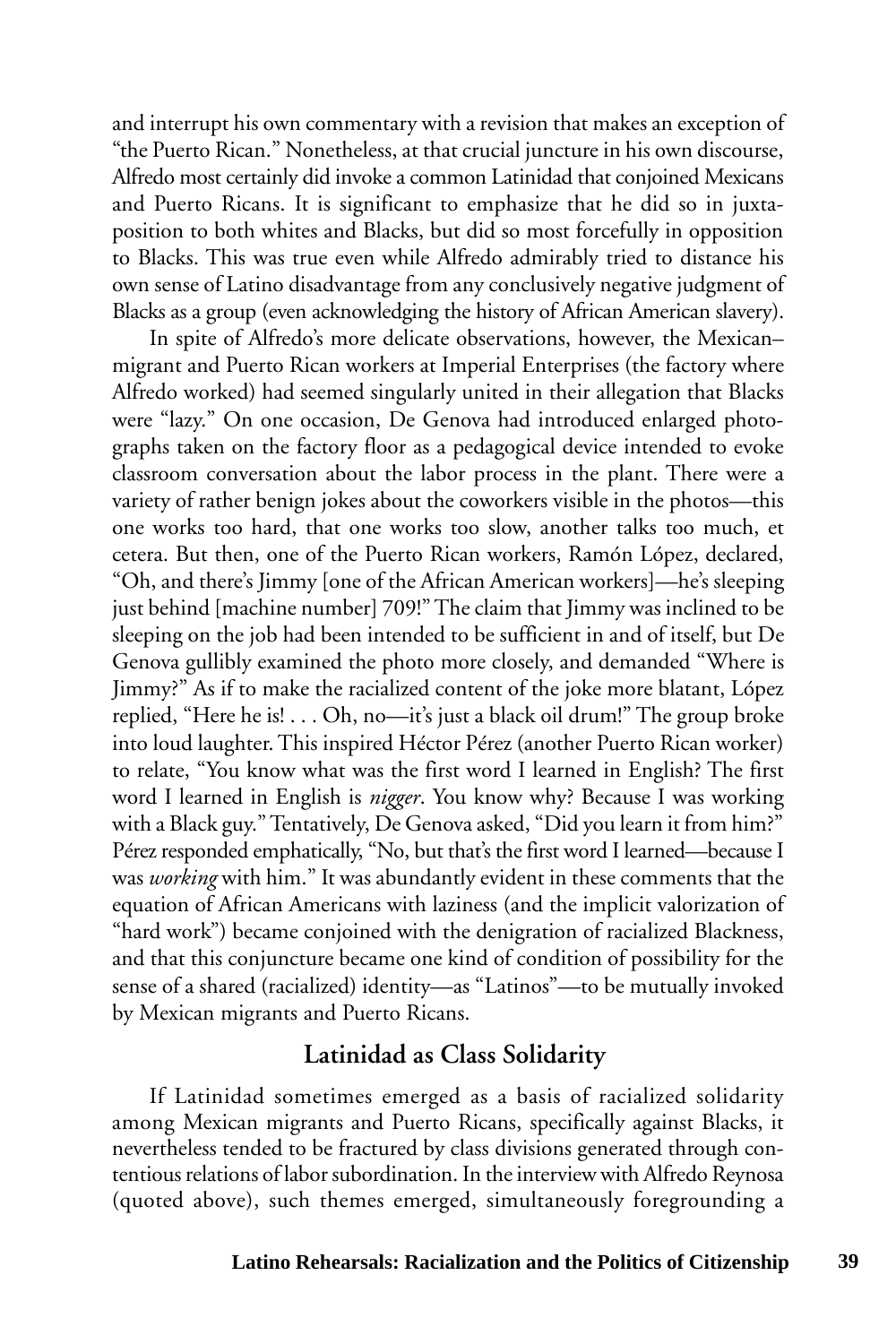Latinidad grounded in the shared plight of Latino workers and lamenting the tenuousness of such Latino solidarity due to the fractures of class:

Many times the bosses [*los mayordomos*] . . . if it's a Latino, if it's a Latino, well—you don't feel the support very fully, a good support, no-o-o; on the contrary, there are—not all, obviously, I have to be honest—but yes, there are, there are, there are Latino supervisors who . . . who keep you down [*que te pisotean*] . . . Many times, I think, it's because of how they feel, how they feel that "No, if I let him rise higher, most likely, he passes me up—and he's going to replace me" [*como que sienten que* "*no, si lo dejo que suba a la mejoorrr me pasa— y me va reemplazar*"]. But I don't think so, because—maybe that sort of thing happens, logically, right, but . . . As I say: There are, there are and we are people—the majority—[people] of good sentiments to the effect that with work . . . you complete your job and then some!—"Ahh, there's that over there, ahh!" [Here, Alfredo was imitating someone eager to find more things to do on the job].

But what's also missing is unity [*unión*]—that is what I say, because of that, there's no strength, because . . . if we were more united, like how we struggle as for something personal . . . No, I just don't understand that there—like how we struggle for something personal, but—— But why, I wonder, don't we, um, have a compatriot ideal [*un ideal compatriota*], so to speak, here in this country, here in this county, because if we were, oh, more united, with more, oh, more patriotic feeling to the effect that, that one should say, "No, so-and-so, this happened to him, let's go help him, yes, if we help them, yes, we help ourselves." But in any case, there's a lack of that—and with the persons, so to speak, those who, uh, give us orders in our jobs, that's how it is automatically (not all of them, as I say), it's like nothing . . . Because you cut yourself, you get injured, "Nah, nah, nah, you work, get going, and if not . . ."—it's happened many times—"and if you don't like your job, there's the door" . . . Nevertheless, to a white, to a Black, they don't do that. Why? Because it's a white, because it's a Black [*Sin embargo a un güero, un moreno no le hacen eso. ¿Por qué? Porque es güero, porque es moreno*].

And as I say, the Puerto Rican and the Central American is the same as us—overworked to death, mistreated [*y como digo el potorriqueño y el centroamericano es igual que nosotros—matao, maltratao*] . . . We arrive and we do jobs like, I'll say again, that the white [*el güero*] doesn't do, Blacks [*morenos*] don't do it . . . and nevertheless, how one feels in the flesh as if he were a type of beast . . . as if he's screwed over so that he can be screwed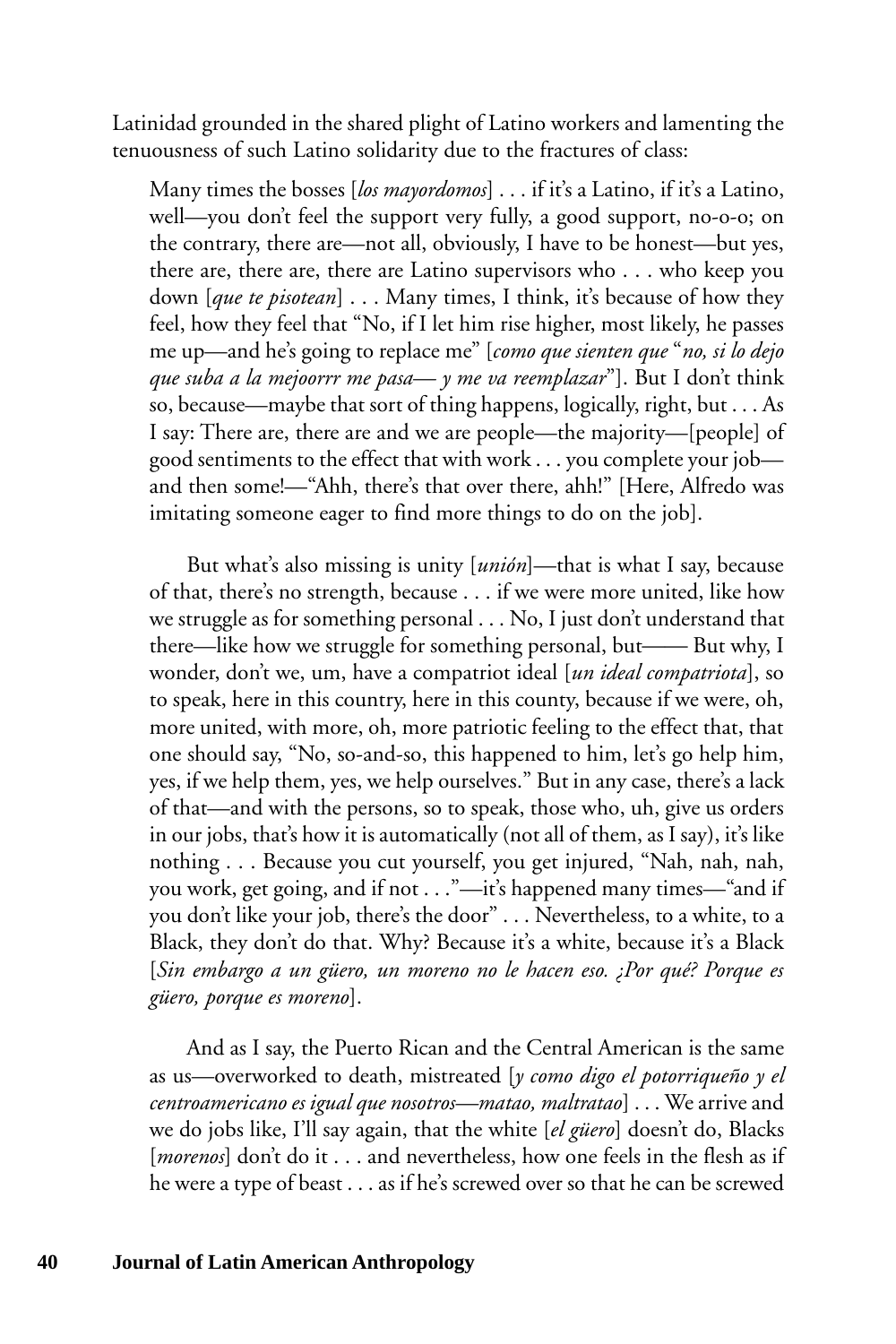over some more [*como que uno siente en carne propia que, como si uno fuera un tipo de bestia . . . como si se jode que se joda más*]. Aah, Nico, how lacking is a little humanity [*humanismo*] . . . Maybe I'm wrong, eh? But no, because—— Because the things you see, they're felt, they touch you at every moment . . .

In any event, it's—— It's like, like a long aftertaste of impotence/ powerlessness [*un dejo de impotencia*]. [Alfredo clicked his tongue in disgust] that [Alfredo let out a deep sigh] doesn't let us express that feeling because they bridle you, they silence you [*lo frenan a uno, lo callan a uno*] . . . Oh, so many things, so difficult sometimes to explain, in the system of one who is an immigrant [*oo* . . . *muchas cosas que tan difícil a veces de explicar en el sistema de uno de inmigrante*].

Alfredo here again invoked a Latinidad, but he now asserted an unequivocal sameness or equivalence between Mexicans and Puerto Ricans (and also Central Americans)—finally, as (im)migrants (regardless of citizenship), produced in racialized opposition to whiteness and Blackness—but also as workers, in a class-inflected opposition, above all, to specifically "Latino" bosses. Notably, while this shared Latinidad was invoked among coworkers who all continued to be identifiable according to their national or regional particularities, in this instance, the more generic label "Latino" was applied only to those whose class difference was seen to subvert the possibility of a specifically working-class Latino community.18 The lack of "unity," "patriotic feeling," and "a compatriot ideal" that served to undermine a genuine Latino solidarity in Alfredo's account were particularly symptomatic of a perceived betrayal, on the part of those Latinos who had achieved some measure of greater power in the United States (specifically in relation to the white owners and upper management of the factories where they were employed), against those other Latinos who were their subordinates in the workplace. Indeed, Latino bosses seemed to Alfredo to be committed above all else to demonstrating their greater loyalty and devotion to whites and Blacks.

### **Fractured Latinidad: Whiteness, Power, and Institutional Contexts**

Within the hegemonic bipolarity of whiteness and Blackness that characterizes white supremacy within the space of the U.S. nation-state, groups that come to be racialized as neither white nor Black must inevitably be constituted in relation to both. A racialized Latinidad that could be invoked to include Mexican migrants and Puerto Ricans in Chicago tended to arise in concert with either explicitly racist denigrations of Blackness or at least deliberate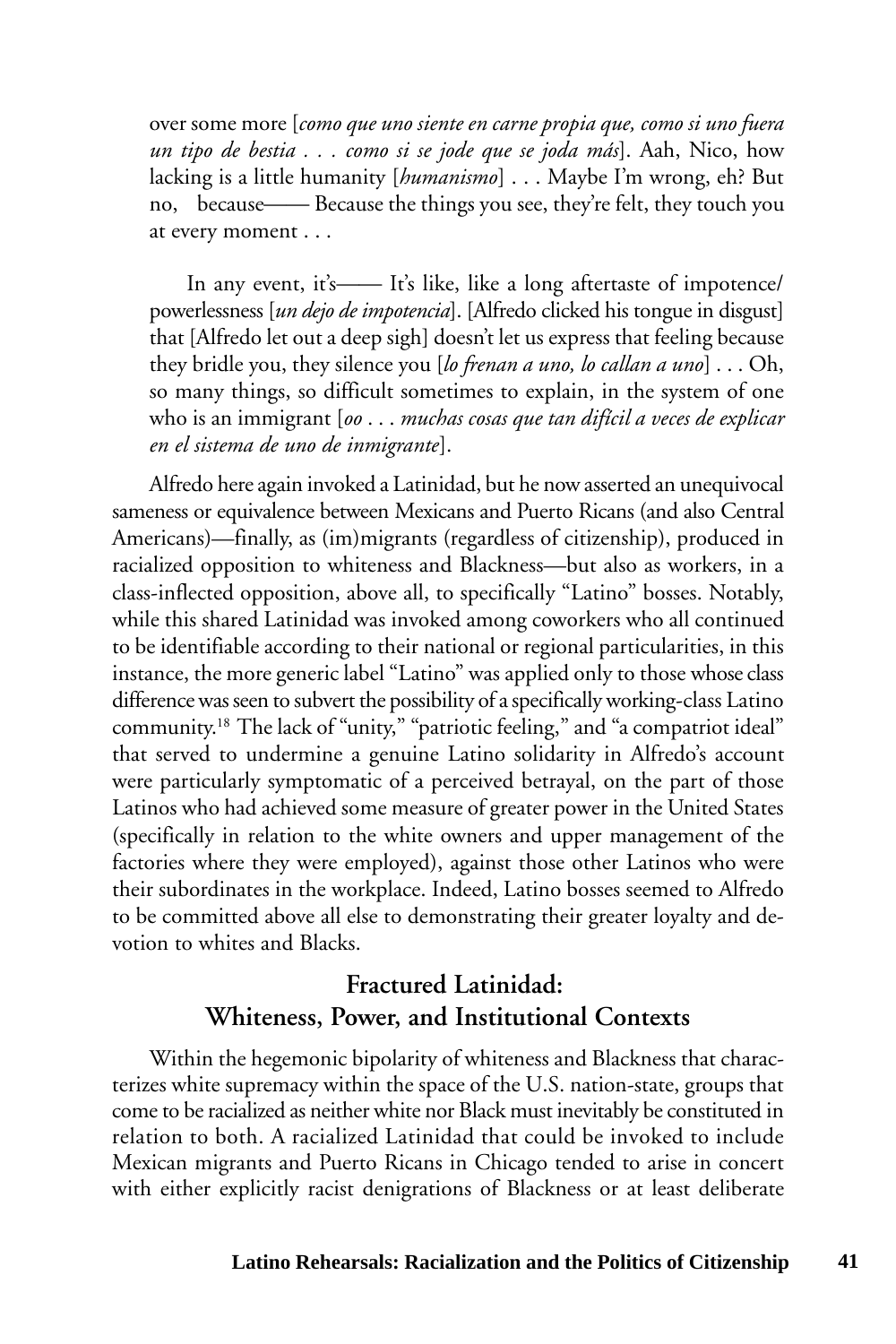disavowals of African Americans. If this was so, however, such pan-Latino identifications tended to be rather more tenuous and selective in relation to a dominant whiteness.

The fact that social interaction between Latinos and whites occurred for the most part in institutional contexts is indicative of how, for many Mexicans and Puerto Ricans, whiteness tends to be localized in sites of power. Those Mexicans and Puerto Ricans who had access—however unequal and subordinate—to such institutional contexts, were those who tended to deploy various expressions of Latinidad in relation to whites.

Carlos Flores, a young Puerto Rican who was teaching at an elementary school in the West Town neighborhood, believed that the relationship between Latinos of different nationalities flourished and was transformed in contexts that are related to institutional mobility and proximity to whiteness, such as higher education. In an interview with Ramos-Zayas in 1995, Flores described his experience of going from a mostly Mexican suburban neighborhood to becoming a student in a predominantly white rural college in Illinois:

The Latinos where I lived were mostly Mexican. The Mexicans, you see, they identified themselves as being culturally different from us . . . The dialect . . . They didn't like our dialect. They *detested* it. We knew that indirectly they would say slurs at you and try to push you down . . . In college, I hung out with all the Latino groups on campus. Immediately, the first semester, I became part of the Latin American Student Association. It was a good experience. There we didn't have friction at all because we knew we were a very small percentage. Therefore, even more, we created a bond.<sup>19</sup>

Carlos also recalled that white college students at the rural school were afraid of Latinos, whom they perceived as menacing and "ghetto." As Carlos explained, the white college students "were stereotyping that everybody that was from Chicago came from a very hardcore environment. They thought that Latinos coming from Chicago were dangerous. You don't mess with them because they can pull a knife on you." Like Carlos, other young, upwardly mobile Puerto Ricans referred to their college experience as a turning point that not only made them more aware of their own "Puerto Rican"-ness, but also facilitated common bonds with other Latinos—and, to a lesser extent, African Americans and other minority students in general.

Whereas a variety of institutional contexts served to enable the emergence of a racialized Latinidad, it has frequently also been the larger-scale institutional frameworks of the U.S. state apparatus that have simultaneously homogenized Latinos as "Hispanics" while also differentiating and hierarchically sorting and ranking them as well. One quite glaring illustration of this may be found in the divergent histories of conquest and colonization that laid the foundations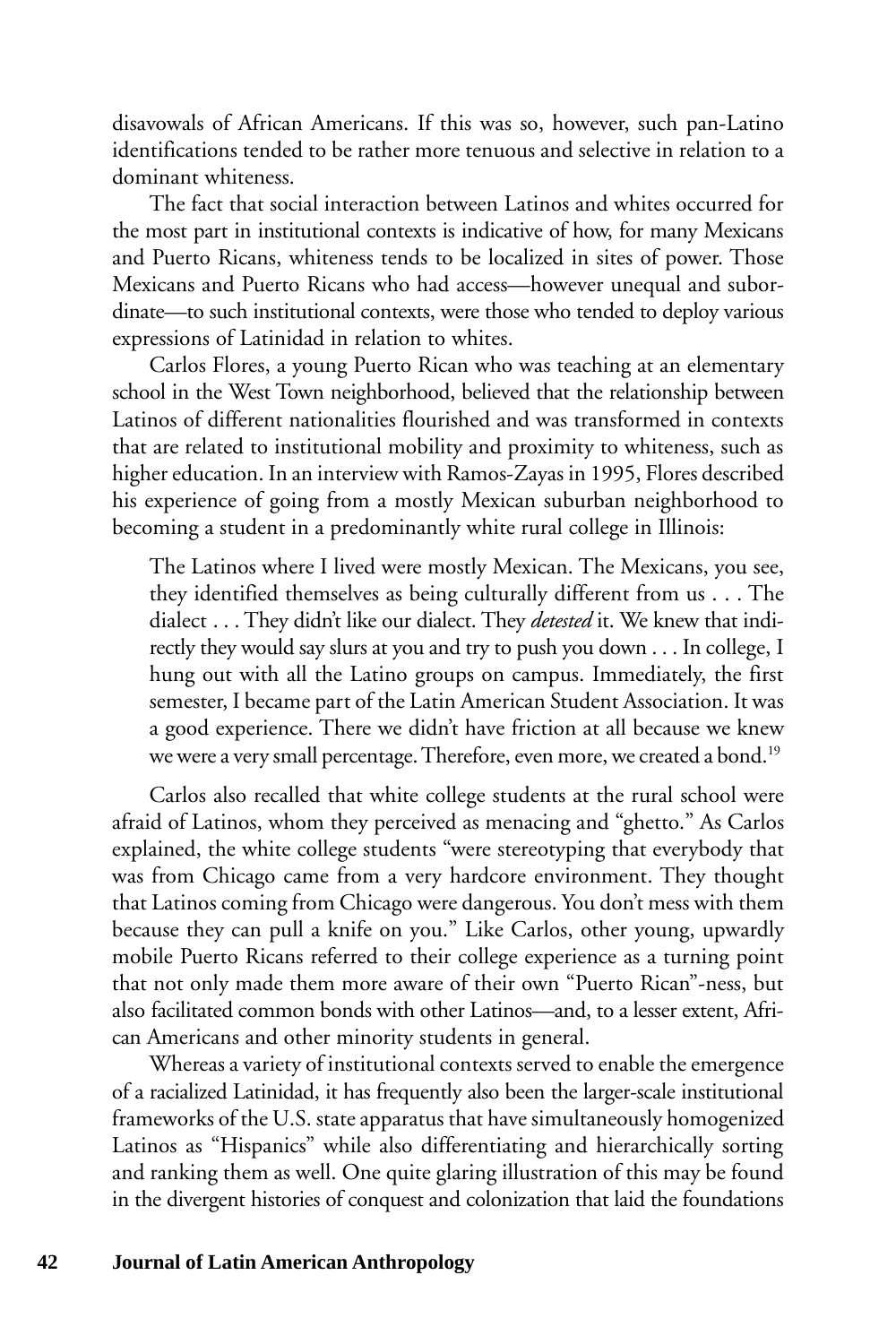for Mexican–migrant "illegality" and Puerto Rican citizenship. This kind of production of difference between Mexican migrants and Puerto Ricans in Chicago through the mediation of state institutions, however, also transpired through much more localized and everyday forms. One quite revealing instance of such emerged in an ESL-classroom discussion at a Pilsen community organization in October 1995. "One time," Claudio (who lived on the South Side) recounted, "the police stopped me on the North Side, and they asked me, 'Where are you from?'" and then, when Claudio responded that he was from Mexico, the cop went on to explain, "If you were Puerto Rican, you'd be in trouble, but since you're Mexican, I'll let you go." Claudio concluded with the remark, "He was a white." It is especially salient that this episode of police racism transpired on the North Side of Chicago where Puerto Ricans have been historically predominant. This can be understood to be significant in either of two distinct but complementary ways. In one plausible interpretation, the racialization of that space as a Puerto Rican one—where this young Mexican migrant was effectively considered by the white cop to be "out of place"—provided the white cop an occasion to exercise his racist discretion in a manner that appeared as a magnanimous favor, a gesture of (not-quite) "benign" neglect, with regard to a Mexican migrant. In another conceivable scenario, Claudio may have been presumed to be one of the growing number of Mexicans living in those same historically Puerto Rican neighborhoods. In either case, the white cop's overall message seemed to communicate to the teenaged Mexican migrant that Puerto Ricans were presumed criminals toward whom he would show no mercy, whereas Mexicans were deserving of his leniency, and therefore, since Claudio was judged more favorably as a Mexican, he had better not get mixed up with any Puerto Ricans because next time he might not be so lucky. Indeed, in this episode, Claudio's undocumented status as a Mexican migrant mattered less to a local representative of the U.S. state than the prospect of "criminal" citizenship, had he been a Puerto Rican. This encounter offers a premier example of police racism as expressly pedagogical and, likewise, productive of racialized divisions both among social groups and the spaces that they inhabit and move through. There was a racialized ambiguity that required the white police officer to inquire about Claudio's origins. For the cop, Claudio's generically "Hispanic" racialized character demanded further sorting among distinct national-origin Latino identities. Precisely this racial ambiguity in the face of power might otherwise have been productive for Claudio of a certain Latinidad were it not so bluntly interrupted and subverted by the policeman's very materially efficacious privileging of a difference between Mexicans and Puerto Ricans.<sup>20</sup>

The white policeman's initial question ("Where are you from?") reveals the way that a "Latino" identity becomes possible in a racialized space of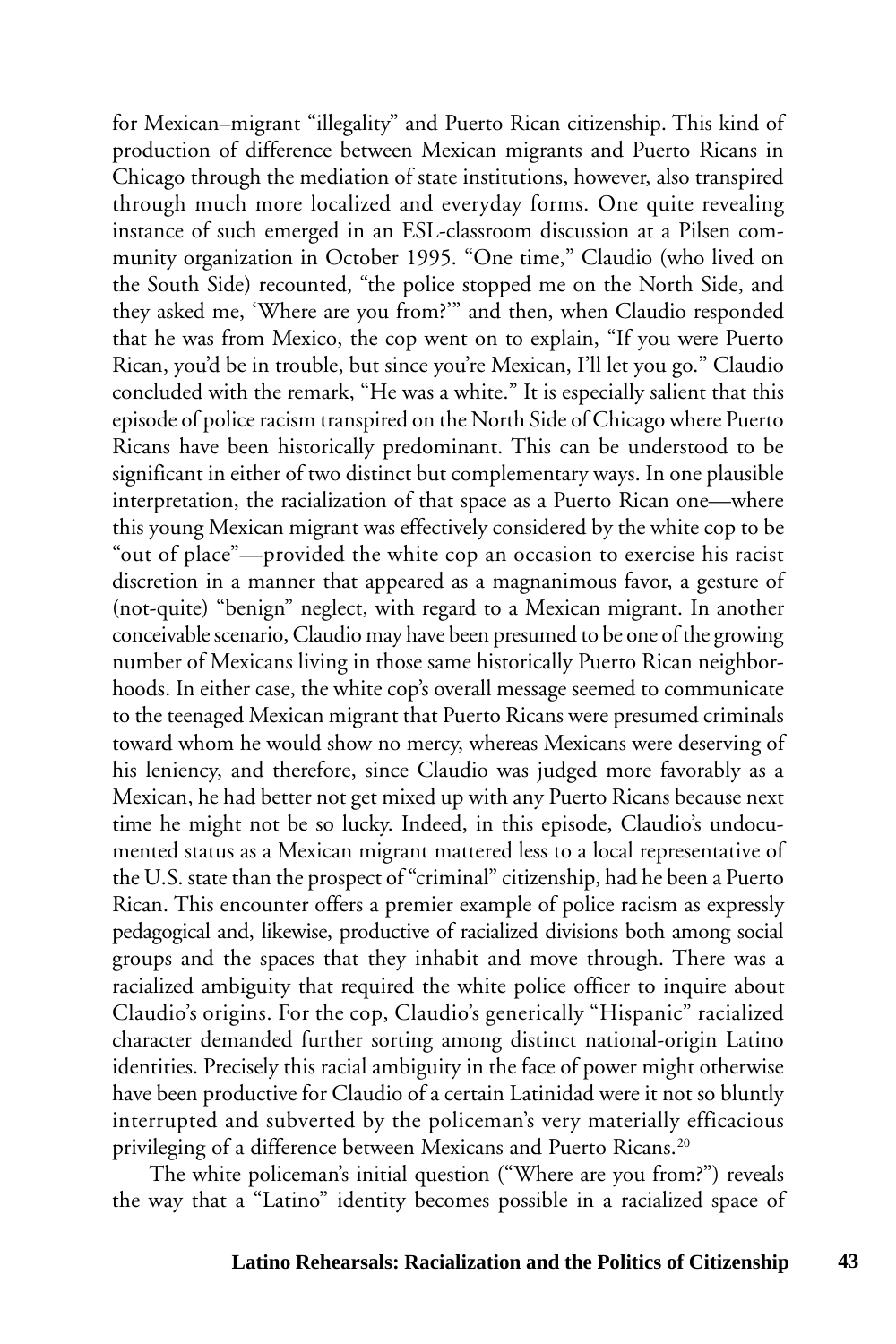indeterminacy and ambiguity; likewise, his forceful interruption of an incipient occasion for Latinidad exposes the extent to which the institutions of the U.S. nation-state often serve to impede those Latino possibilities as well. It seems fitting that this article should have explored a variety of disparate expressions of pan-Latino identification between Mexicans and Puerto Ricans, only then to confront anew a stark demonstration of the unequal politics of citizenship and racialization between Mexican migrants and Puerto Ricans. Indeed, the conditions of possibility for the emergence of a shared sense of Latinidad between these two groups have been framed at each juncture by these two defining axes of inequality in the United States. To the varying degrees that a shared sense of Latino identity became possible, this tended to be necessarily posited in relation to whiteness and Blackness, as well as inevitably fractured by class and haunted by the politics of citizenship.

#### **Conclusion**

In a concluding attempt to account for the political stakes of this essay, it is useful to recall the clear correlation between the passage of the Illegal Immigration Reform and Immigrant Responsibility Act of 1996 (signed September 30, 1996) and the extensive anti-immigrant stipulations that were likewise included in the so-called Welfare Reform passed five weeks earlier with an equally self-righteous and still more hypocritical name: the Personal Responsibility and Work Opportunity Reconciliation Act (signed August 22, 1996). These pronouncedly punitive legislations together represented a major material and practical culmination of the protracted onslaught against the poor that had been defining of the broader ideological climate of hostility against both "welfare" and "immigrants," especially the undocumented, in which each of us realized our respective research projects. This recent conjuncture of "nativism" was clearly distinguished by anti-immigrant racism and was disproportionately directed against Mexicans in particular, due to the hegemonic conflation of Mexicans with "illegal aliens," and especially against Mexican/ migrant women who come to be equated with Mexican/migrant long-term settlement (Chock 1996; Coutin and Chock 1995; Lowe 1996:159–160; Roberts 1997). This exacerbated anti-immigrant racism has operated in tandem with what is, in effect, the inherent racism and sexism of the assault against welfare—inasmuch as it is disproportionately identified with African American and Puerto Rican U.S. citizens, and likewise, especially targets women.

The anti-immigrant politics of the 1990s was coupled, both discursively and in its implementation, with the dismantling and, to a significant degree, the liquidation of the social welfare safety net. Both can be seen as disciplinary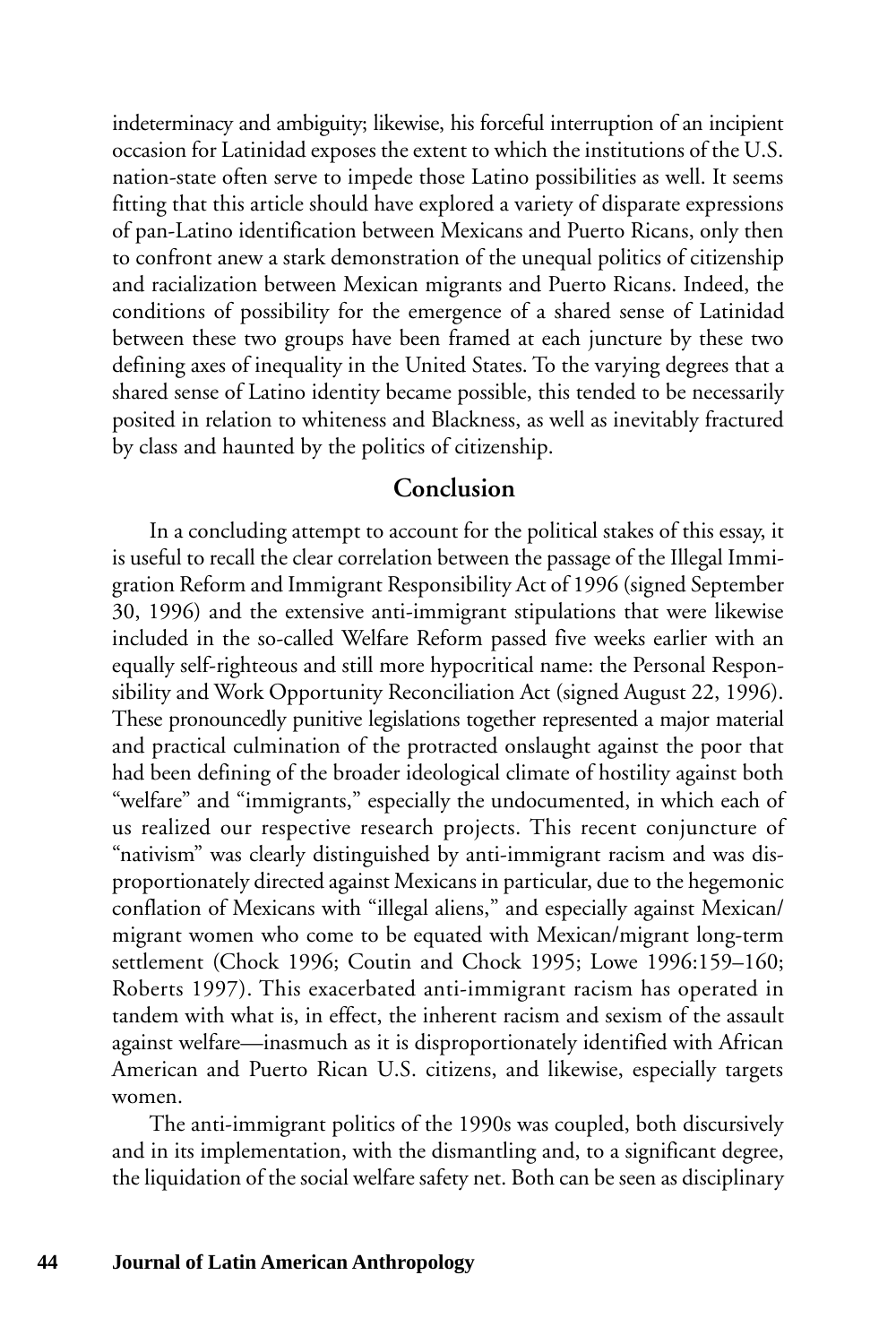measures intended to intensify the subordination of labor in general in the United States by rendering more vulnerable, and thus, more tractable and flexible, precisely the poorest of working-class people (whether they be more or less permanently unemployed and underemployed U.S. citizens, or the consistently overemployed migrant working poor). That both of these social categories are disproportionately represented by those not racialized as white is hardly necessary to point out. In this context, however, these hegemonic projects have relied, in part, on the extent to which the desperation of impoverished U.S. citizens could be effectively articulated as resentment for the "cheap labor" of migrants who are purportedly displacing "American" workers from "American" jobs. On the other hand, migrant (and especially undocumented) workers' tenuous hold on their own employment sustains a climate of insecurity that can be quite readily enlisted into the denigration (as unproductive or "lazy") of the labor-power which is the commodity for sale on the part of their most proximate competitors in the labor market—impoverished U.S. citizens, especially other racialized "minorities," such as African Americans and Puerto Ricans (as well as U.S.-born Mexicans), who often can marshal various other advantages, such as U.S. citizenship, English-language fluency, and higher levels of formal schooling. This serves as a kind of double-disciplining, of course, in that both the U.S.-born poor and the migrant working poor are used by employers as disciplinary mechanisms, one against the other, and furthermore, inasmuch as migrant workers are compelled to participate in their own intensified exploitation, always at pains to demonstrate to their overseers that they are hardworking and not "lazy."21

Thus, while we have examined some characteristic occasions where a shared sense of Latino identity, or Latinidad, became possible between Mexican migrants and Puerto Ricans in Chicago, what is crucial is that these moments of possibility tended to be fractured and fraught. The obstacles to such a sense of Latino commonalities of identity or interest, moreover, have to be situated in the context of U.S. nationalism itself as a racial formation and U.S. citizenship as a racializing institution.

#### **Notes**

*Acknowledgments*. Earlier drafts of this essay were presented at the 99th Annual Meeting of the American Anthropological Association (San Francisco) for the session entitled "Latino Racial Formations in the United States" (November 18, 2000), and at the Centro de Estudios Puertorriqueños, Hunter College/City University of New York (New York) for the panel entitled "Latino Racial Formations in Chicago and the United States" (February 28, 2001). We are grateful to all who attended, shared their insights and criticisms, or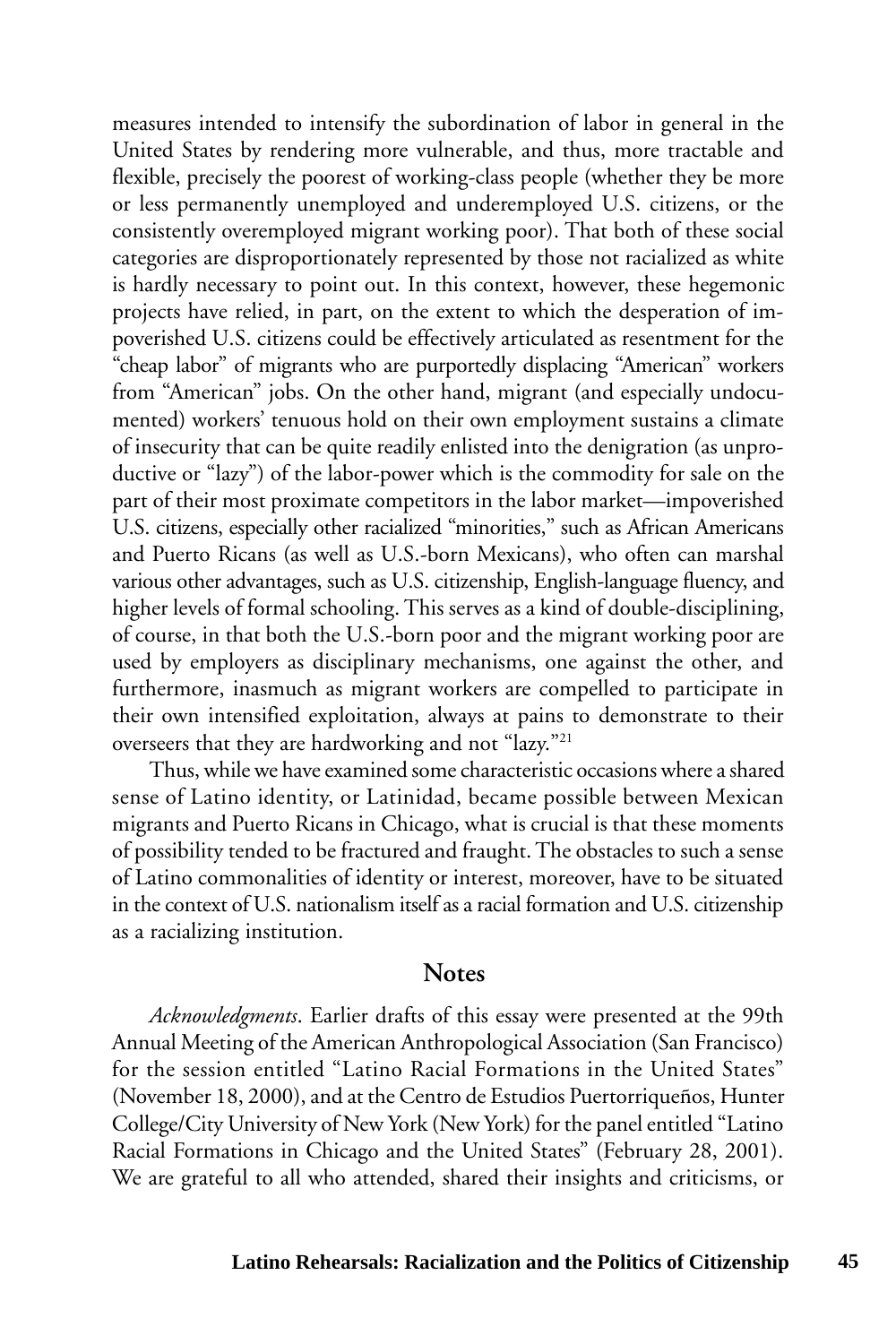prodded us with their concerns and questions. A particular note of appreciation is due to Micaela di Leonardo and Josiah Heyman for their careful and insightful readings of this article in their capacity as reviewers for the *Journal of Latin American Anthropology*.

1. Article 11 of Mexico's Decree of April 6, 1830, stated: "It is prohibited that emigrants from nations bordering on this Republic shall settle in the states or territory adjacent to their own nation" (Moquin and Van Doren 1971:193).

2. When the category "migrant" is deployed here, it should not be confused with the more precise term *migratory*; rather, the term *migrant* is intended to do a certain epistemological work—that is, to serve as a category of analysis that disrupts the implicit teleology of the more conventional term *immigrant*, which is posited from the standpoint of the U.S. nation-state (see De Genova 1999 in press). Among those designated here as "Mexican–migrant," there is a remarkable heterogeneity of experiences ranging from seasonal migration to long-term settlement, and from undocumented legal status to U.S. citizenship.

Regardless of their various legal statuses and heterogeneous migration histories, Mexican migrants in Chicago virtually never use the terms "*Mexican American*" or "*Chicano/a*" for self-identification; the pervasive categories are "*mexicano/a*" in Spanish or "Mexican" in English. Similarly, among those designated here as "Mexicans raised in the United States," the pervasive category of self-identification is likewise "Mexican," rather than either "Chicano/a" or "Mexican American." Thus, due to the ways that both migrants from Mexico and U.S.-born or raised Mexicans would be equally inclined to self-identify as simply "Mexican," we use the term *Mexican* to refer to both, whereas we use "*Mexican–migrant*" to refer to people who have migrated from Mexico to the United States (to Chicago, in the specific ethnographic research reported here), in contradistinction to "Mexicans raised in the United States."

3. This Chicago-based private employment agency had opened offices in various cities throughout the United States and Puerto Rico (M. Martínez 1989:93; Welfare Council of Metropolitan Chicago [Office of the Department of Labor] 1957). Government and private agencies recruited contract or seasonal workers directly from Puerto Rico and placed them in steel mills and factories in Lorraine, Ohio, and Gary, Indiana, agricultural fields around Milwaukee, Wisconsin, in addition to domestic service and foundry jobs in Chicago.

4. Official letter from Mr. Waitstill H. Sharp, director of the Chicago Council Against Racial and Religious Discrimination, to Miss Hagel Holm of Maryville College, TN, in reference to Anthony Vega's policy to integrate Puerto Ricans; dated January 25, 1951 (Chicago: Chicago Historical Society).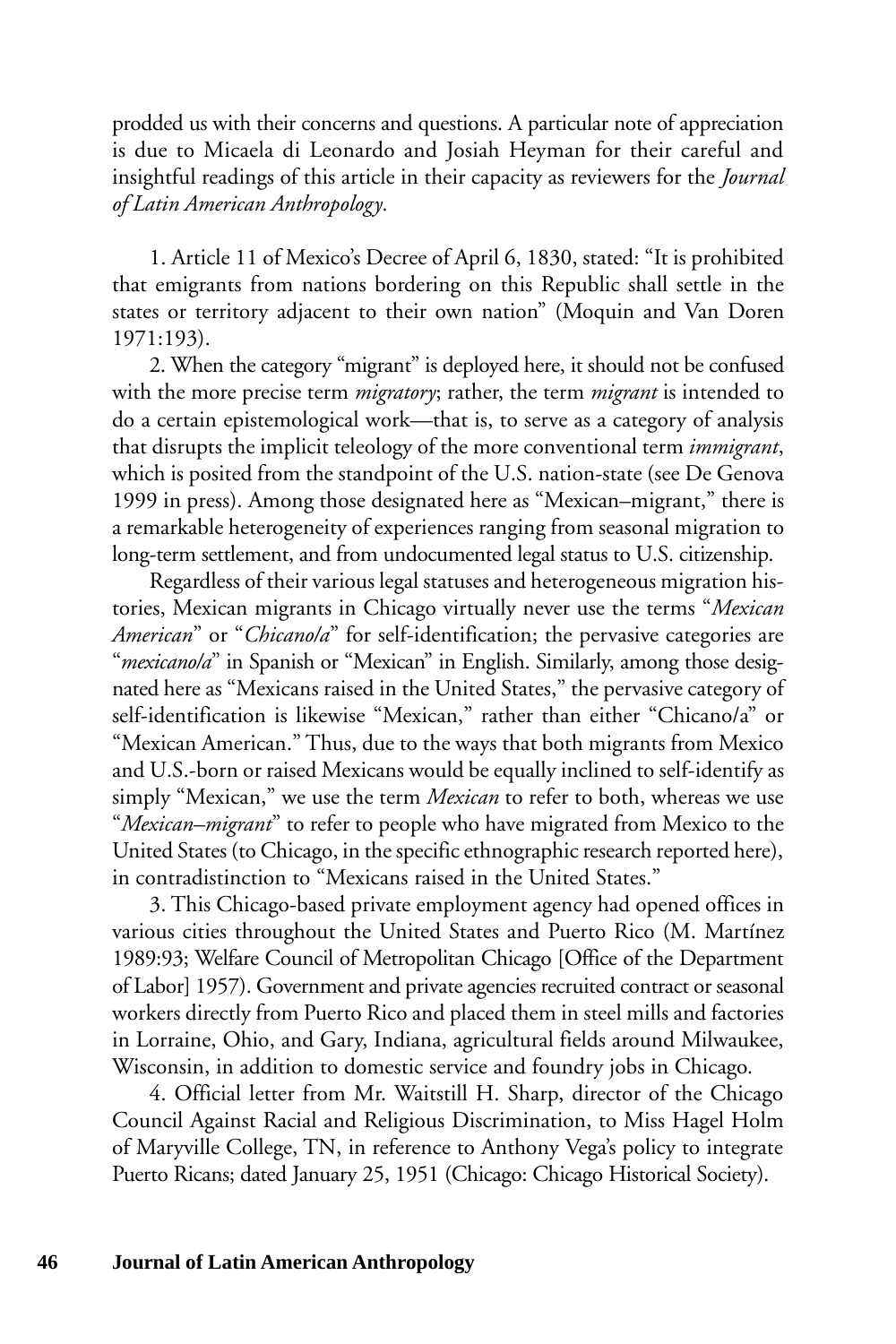5. Ironically, by 1995 some Mexican and Puerto Rican organizations had begun to demand the dismantling of the congressional district that comprised parts of both of their communities, for which their predecessors had struggled to create. Both sides concurred that these two "Latino" groups were "racially different and had little in common beyond their language" (Oclander 1995:22–23).

6. These figures are based on U.S. Census data for Chicago Community Areas, compiled by the Latino Institute, June 1991.

7. Nicholas De Genova's materials were primarily produced over the course of two and a half years of ethnographic field research in Chicago (May 1993 to December 1995). During the entirety of the research period, De Genova was employed in a workplace literacy program as an instructor of English as a Second Language (ESL), as well as basic mathematics (in Spanish) for workers (of whom the great majority were Mexican migrants) in ten industrial workplaces (principally, metal-fabricating factories) located throughout the metropolitan area. He also worked, to a lesser extent, as an ESL teacher in a voluntary job-placement vocational training program and in community organizations. Likewise, during the same period, he was living in the Mexican neighborhood known as Pilsen (or *La Dieciocho*), on Chicago's Near Southwest Side (a.k.a., Lower West Side). The research involved extensive participant-observation in daily life activities there as well as several other predominantly Mexican– migrant areas of the city, especially that known as Little Village (or *La Villita*, a.k.a. South Lawndale). The project also entailed conducting ethnographic interviews in people's homes throughout the metropolitan area. This primary research was augmented, furthermore, by ongoing communication and frequent visits during the subsequent period (April 1996 to August 1997), and then by another year of research when De Genova was again living in the Pilsen neighborhood more recently (August 1999 to August 2000).

Ana Ramos-Zayas's materials were produced over 17 months of field research (April 1994 to September 1995) and several week-long follow-up visits (March 1996, August 1997, May 1998, November 1999, March 2000) among activists and residents of the Humboldt Park barrio, traditionally marked as the symbolic center of Puerto Rican Chicago. When Ramos-Zayas arrived in Chicago in the spring of 1994, she became a volunteer teacher at four main organizations: a local chapter of a national not-for-profit Latino organization, a grassroots adult education program, a parent institute at the local public high school, and an alternative high school program for "high-risk" youth (Ramos-Zayas 1998). The organizations where Ramos-Zayas volunteered reflect a variety of political perspectives—from mainstream social service in the liberal tradition to nationalist militant activism and Puerto Rican separatism.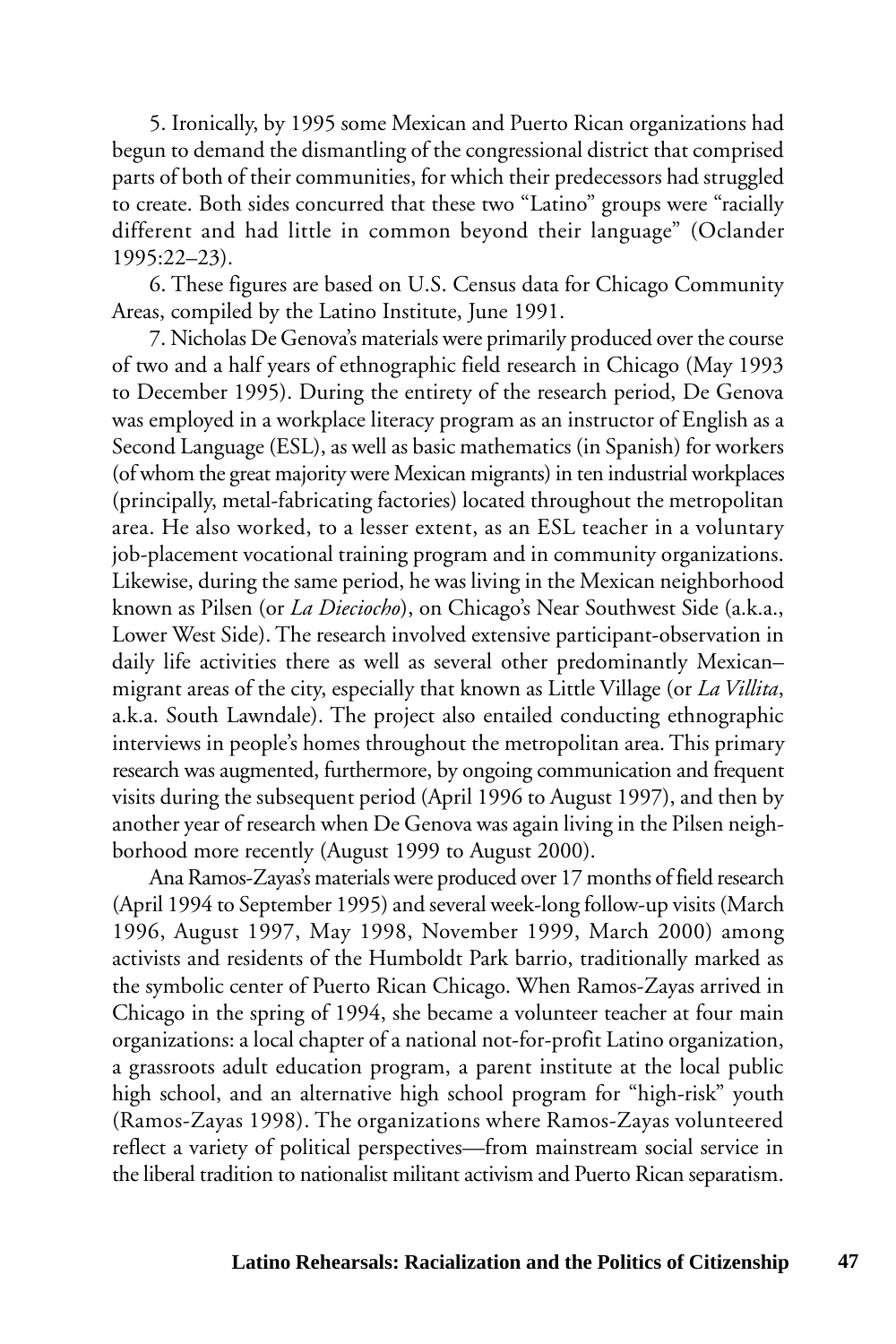The staff and clients of these various organizations were mostly secondgeneration U.S.-born or raised Puerto Ricans, though there were also Mexicans, Central Americans, Cubans, and whites. Ramos-Zayas also participated in neighborhood-wide activities, such as parades, street festivals, political marches, religious services, local museum exhibits, and trips outside the city with young people, local teachers, and activists. Since Ramos-Zayas was interested in examining the intersection of nationalism and class identities, she also conducted interviews with U.S.- and island-born Puerto Ricans living in the Chicago suburbs, many of whom were "middle class" and had little connection with the poor and working-class barrio residents. Overall, her collaboration with barrio residents, youth, and grassroots activists was more intensive and consistent than her interaction with middle-class professionals living outside the barrio, most of whom Ramos-Zayas knew in predominantly institutional contexts and organized social events. Nevertheless, structured life history interviews yielded significant insights into the professionals' lives.

8. The "anthropological" aspirations of these two research projects were inextricable from the politics of our respective social locations. As a U.S. citizen by birth and as a Chicago native, De Genova was conducting research on citizenship, immigration law, and the politics of nativism among people who had migrated to the United States—not only as noncitizens—but very commonly as undocumented migrants, and in a sociopolitical context of heightened hostility and restriction against them as such. As someone racialized as white, he was investigating processes of racialization in the experience of people who come to be racialized as not-white. As a credentialed intellectual affiliated with an elite university, and thus, as a relatively privileged and effectively middle-class professional, he was studying class formation and labor subordination among factory workers. As someone employed through the initiative of the factory managements to teach courses in which the workers' participation was often mandatory, his position within the organizational hierarchy of these workplaces was always an intermediate and somewhat ambiguous one between the workers and their bosses. As a native speaker of English, he was teaching English as a Second Language to migrant workers who very seldom had completed much more than primary school in their own native Spanish.

In the case of so-called native anthropologists, the politics of an anthropologist's social location becomes even more profoundly conditioned by personal and political commitments, constantly shifting self-positionings, and, in the case of anthropologists belonging to groups characterized by high levels of material scarcity and marginality, even by something akin to "survivor's guilt." As a Puerto Rican born and raised on the island but who, at the time of the research, had already spent much of her adult life in the United States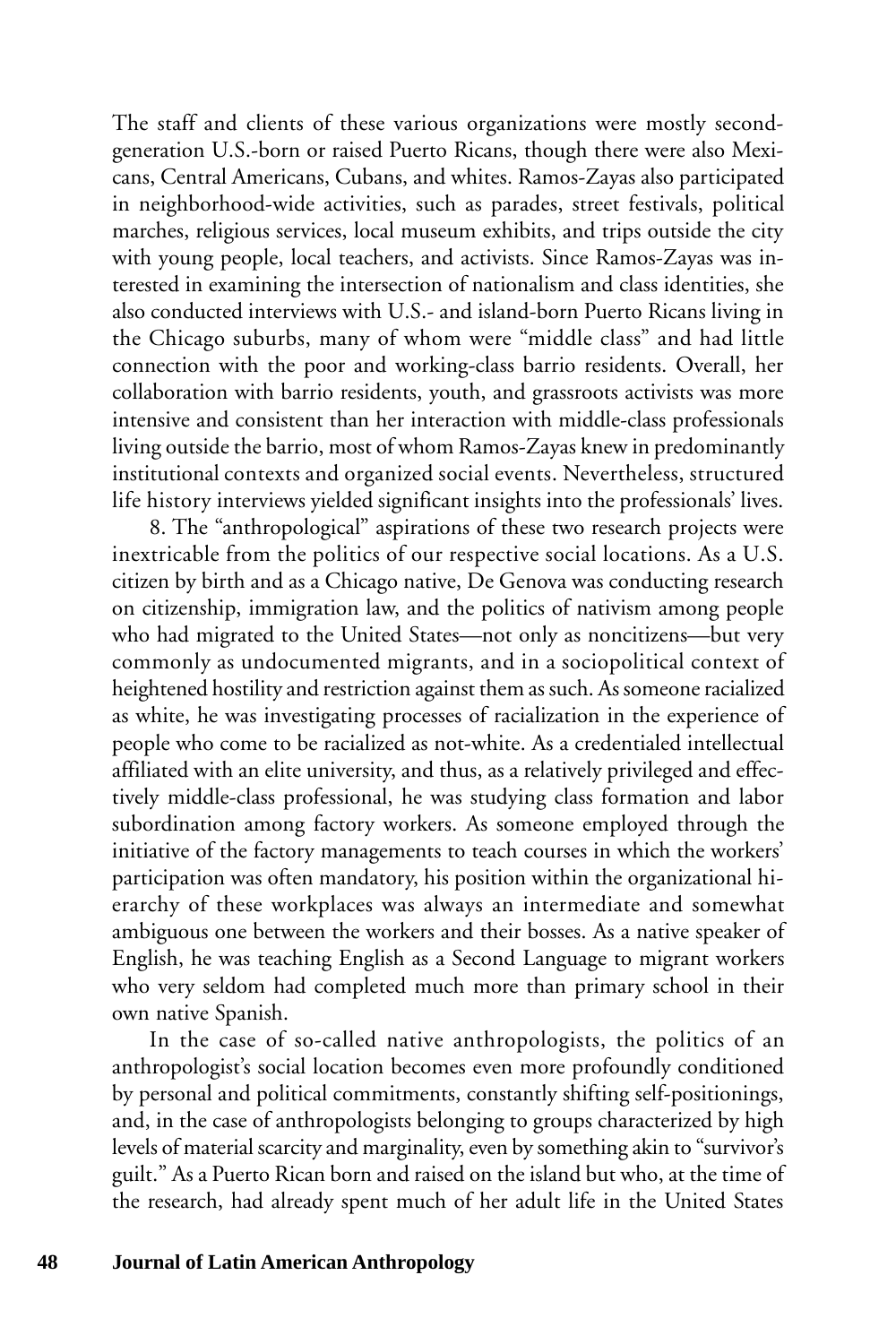(principally, in East Coast cities), Ramos-Zayas was interested in the lives of youth who were second-generation, Chicago-born and raised. As a native Spanish speaker, she was interested in the roles of Spanish, Spanglish, and English in definitions of "cultural authenticity." An upwardly mobile, light-skinned, and Ivy League educated professional, she was examining class formations, racialization processes, and educational marginality among residents of some of the most impoverished and neglected Census-tract blocks in the United States. As a young woman who grew up in an ethnically-mixed area of Puerto Rico (with a large Dominican population), she was also concerned with issues of gender subordination and inter-Latino relations in organizational contexts and among Chicago-based Puerto Rican political activists who considered themselves "*muy nacionalistas*," and thus, who at times sustained rigid norms about gender roles as well as often essentialist understandings of "Puerto Rican"-ness.

These socially and politically significant inequalities comprise some of the defining contours of the material and practical conditions of possibility of our respective ethnographies. Thus, these conditions can be seen to inflect the actual dialogics of the research presented here, and also can be understood to provide a wider frame through which to conceive of the possible limits of the ethnographic claims so produced. Due to the comparativist ambitions of this study, however, a critical attention to some of these questions will remain relatively understated, and except where necessary, considered beyond the scope of this work (see De Genova and Ramos-Zayas in press).

9. All personal names that appear here are fictive. Some of the people who have been interlocutors in De Genova's research are vulnerable to the punitive legal recriminations that could be brought to bear upon their undocumented immigration status. Similarly, some of the people who have been interlocutors in Ramos-Zayas's research might be vulnerable to the repressive political recriminations that could be directed against their community activism. Thus, in the interests of protecting the anonymity of the people depicted here, we have deliberately obfuscated or altered various descriptive details deemed to be inconsequential for the analysis, but that nonetheless could potentially serve to identify particular persons.

10. This company name and all others that appear in the ensuing text, as with all personal names, are fictive. In the interests of protecting himself legally against any possible charges of breach of contract or confidentiality on the part of the companies where he was employed, De Genova has opted to exclude or alter any extraneous details that could serve to identify particular companies or workplaces.

11. For a more extended treatment of the gendered dimensions of Mexican migrants' racialized constructions of "laziness," see De Genova 1999:287–356; in press.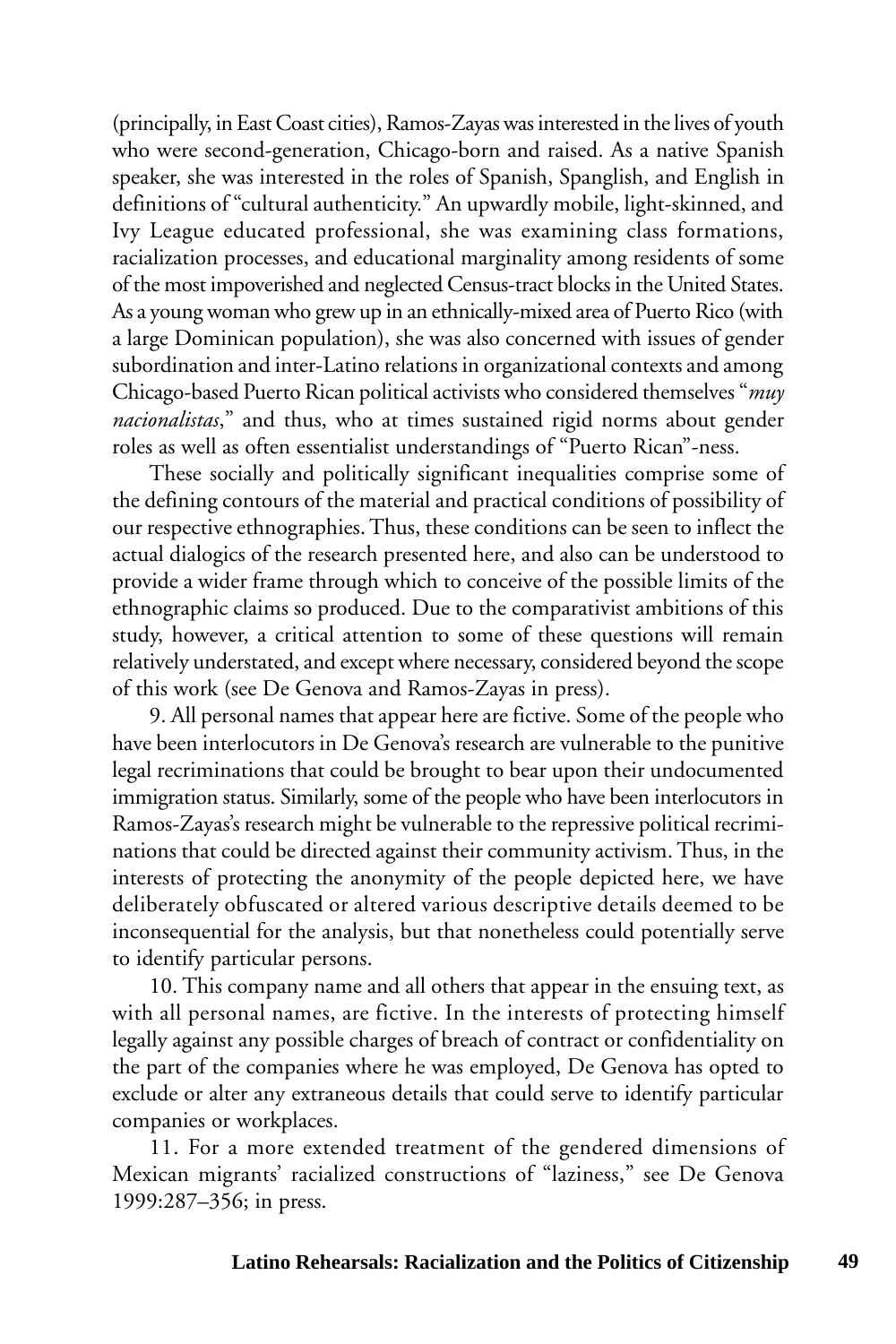12. There are several racialized (but ostensibly neutral) categories that are variously deployed in Mexican Spanish in Chicago to refer to African Americans—such as *negros, morenos, prietos* (among others, including several that are decidedly derogatory, such as *changos* [monkeys] or *xicotes* or *mayates* [dung beetles]). Nonetheless, the term that is by far the most pervasive is *los morenos*. For a more extended discussion of these racialized terms, see De Genova 1999:287–356, in press.

13. For a discussion of Pancho Villa jokes as a distinct genre, see Reyna 1984. For a more extended discussion of this joke, especially in relation to Blackness, see De Genova 1999: 287–356, in press.

14. It is possible to identify the same distinctions, deployed fairly consistently, in the transcripts of interviews conducted mainly in Mexico, compiled by Jorge Durand and his collaborators, and published in Spanish (1996). One encounters the phrase "americanos o negros" (Durand 1996:217), as well as an operative mutually exclusive juxtaposition of "*gringos*" and "negros" (Durand 1996:92–93,106), or "*gabachos*" and "negros" (Durand 1996:57).

15. This sense that "American"-ness was a more or less transparent name for racial whiteness, and thus excluded African Americans and Puerto Ricans, was likewise understood to exclude Mexicans who had been born in the United States. For further discussion, see De Genova 1999:287–356, in press; De Genova and Ramos-Zayas in press.

16. In Mexican Spanish, the term ¿*Mande* . . . ? supplies a polite but ubiquitous way of asking the question "What?"—especially when requesting that someone repeat what he or she has already said. Literally, the word is the polite form of address for the imperative of the verb *mandar*, hence glossed here by a Puerto Rican observer to mean "Order me . . ." or something akin to "At your service . . ."

17. For further discussion of Puerto Ricans' "citizenship identity," see Ramos-Zayas in press.

18. We are grateful to Carlos Vargas-Ramos for calling our attention to this discrepancy in Alfredo's usage.

19. It is important to note here that Mexican migrants' discourses pathologizing Puerto Ricans as culturally deficient are mirrored by still more contradictory discourses that frequently disavow their own connection to Mexicans raised in the United States, whom they often characterized as deracinated in various ways that approximated their negative assessments of Puerto Ricans. Likewise, Mexicans raised in the United States sometimes produced the differences between themselves and Mexican migrants in ways that resonated with many Puerto Rican discourses about Mexicans as "rural," "backward," and generally gullible. Ultimately, the relations between Mexican migrants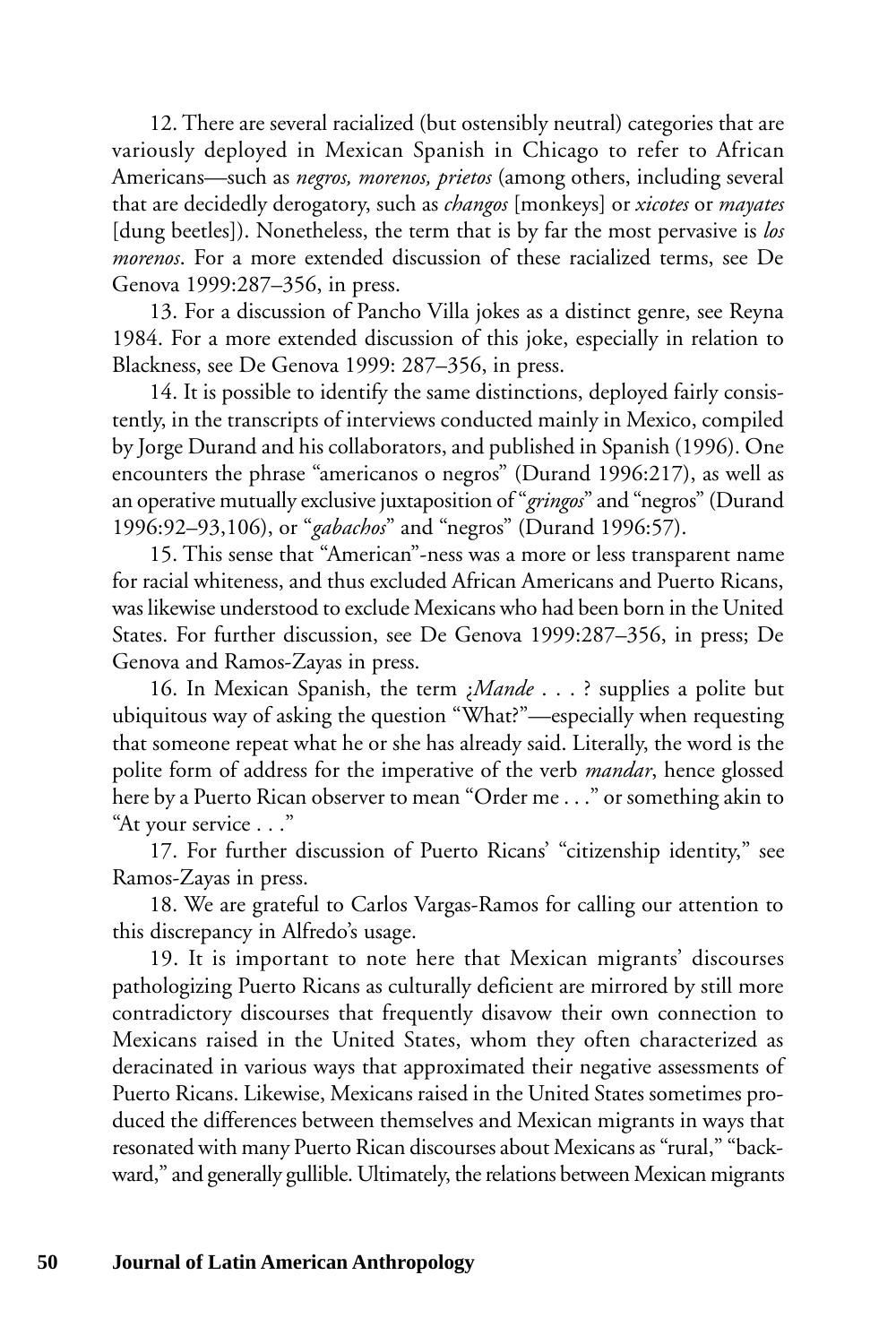and Mexicans raised in the United States are almost always—of course—intimate (intergenerational) ones. Thus, any attempt to produce a stable or coherent opposition between the two inevitably founders in spite of very palpable sociocultural differences. Significantly, these thoroughly ambivalent Mexican/ migrant discourses in Chicago can be seen to figure Mexicans raised in the United States (in some instances, explicitly disavowed as "Chicanos")—in effect, Mexican migrants' own children—as a pivotal link in the fraught nexus between Mexicans and the Puerto Ricans. Notably, some mainland-born Puerto Ricans likewise perceived meaningful continuities between themselves and Mexicans raised in the United States, as U.S.-oriented, "urban," and generally "modern." For further discussion, see De Genova and Ramos-Zayas in press; for discussions of the tensions between U.S.-born Mexicans—as U.S. citizens and Mexican migrants, see De Genova in press; Gutiérrez 1995; Heyman 2002; Martínez 1994; and Vila 2000.

20. This episode ought not to be misunderstood to suggest that police in Chicago were otherwise lenient toward Mexican migrants. Indeed, what followed was an extended discussion of how undocumented Mexican migrants routinely found themselves harassed by police who extracted bribes from them whenever the vulnerability that defined their generally undocumented condition became exposed—for example, not having a driver's license. For further discussion of the "illegalities of everyday life," see De Genova 1999:471–476; 2002.

21. Michael Kearney has characterized this kind of double disciplining as "jujitsu politics," whereby the momentum of migrant workers' and impoverished U.S. citizens' respective efforts at self-defense is used to subvert their own resistance (1996:156; 1998:29).

### **References Cited**

Acuña, Rodolfo

1981 Occupied America: A History of Chicanos, 2nd edition. New York: Harper and Row.

Allen, Theodore

1994 The Invention of the White Race, vol. 1: Racial Oppression and Social Control. New York: Verso.

Alonso, Ana María

1995 Thread of Blood: Colonialism, Revolution, and Gender on Mexico's Northern Frontier. Tucson: University of Arizona Press.

Año Nuevo Kerr, Louise

1976 The Chicano Experience in Chicago, 1920–70. Ph.D. dissertation, Department of History, University of Illinois at Chicago.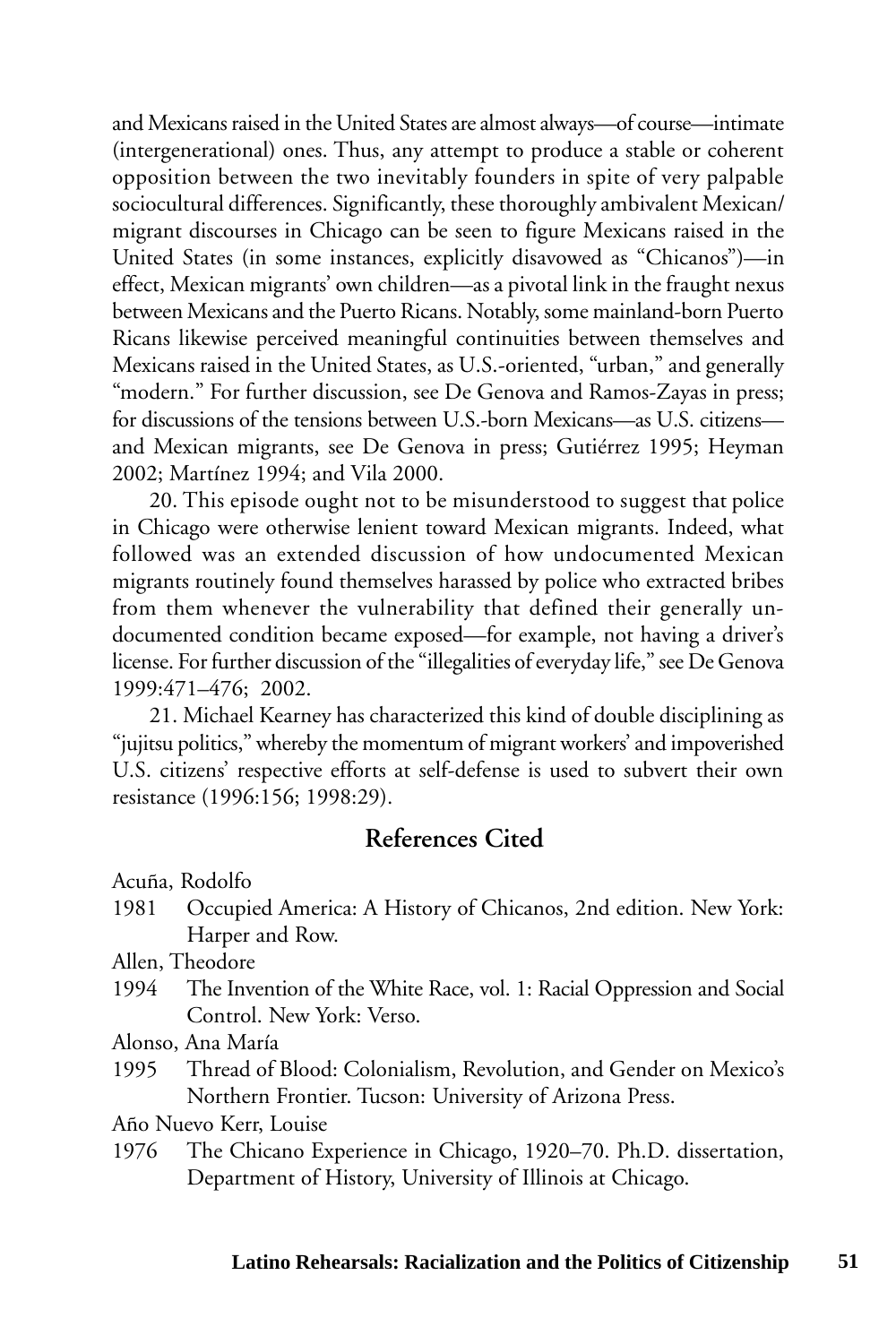Barrera, Mario

1979 Race and Class in the Southwest: A Theory of Racial Inequality. Notre Dame: University of Notre Dame Press.

Betancur, John J., Teresa Cordova, and María de los Angeles Torres

1993 Economic Restructuring and the Process of Incorporation of Latinos into the Chicago Economy. *In* Latinos in a Changing U.S. Economy: Comparative Perspectives on Growing Inequality. Rebecca Morales and Frank Bonilla, eds. Pp. 109–132. Newbury Park, CA: Sage.

Calavita, Kitty

- 1992 Inside the State: The Bracero Program, Immigration, and the I.N.S. New York: Routledge.
- Cardoso, Lawerence
- 1980 Mexican Emigration to the United States, 1897–1931. Tucson: University of Arizona Press.
- Chock, Phyllis Pease
- 1996 No New Women: Gender, "Alien," and "Citizen" in the Congressional Debate on Immigration. PoLAR: Political and Legal Anthropology Review 19(1):1–9.
- Clark, Victor S.
- 1974[1908] Mexican Labor in the United States (from Department of Commerce and Labor, Bureau of Labor Bulletin, Number 78). *In* Mexican Labor in the United States. Carlos E. Cortés, ed. Pp. 466–522. New York: Arno Press.

Cockcroft, James D.

- 1986 Outlaws in the Promised Land: Mexican Immigrant Workers and America's Future. New York: Grove Press.
- Coutin, Susan Bibler, and Phyllis Pease Chock
- 1995 "Your Friend, the Illegal": Definition and Paradox in Newspaper Accounts of U.S. Immigration Reform. Identities 2(1–2):123–148.

Cronon, William

1991 Nature's Metropolis: Chicago and the Great West. New York: W. W. Norton.

Dávila, Arlene M

- 1997 Sponsored Identities: Culture and Politics in Puerto Rico. Philadelphia: Temple University Press.
- De Genova, Nicholas
- 1999 Working the Boundaries, Making the Difference: Race and Space in Mexican Chicago. Ph.D. dissertation, Department of Anthropology, University of Chicago.
- 2002 Migrant "Illegality" and Deportability in Everyday Life. Annual Review of Anthropology 31:419–447.

#### **52 Journal of Latin American Anthropology**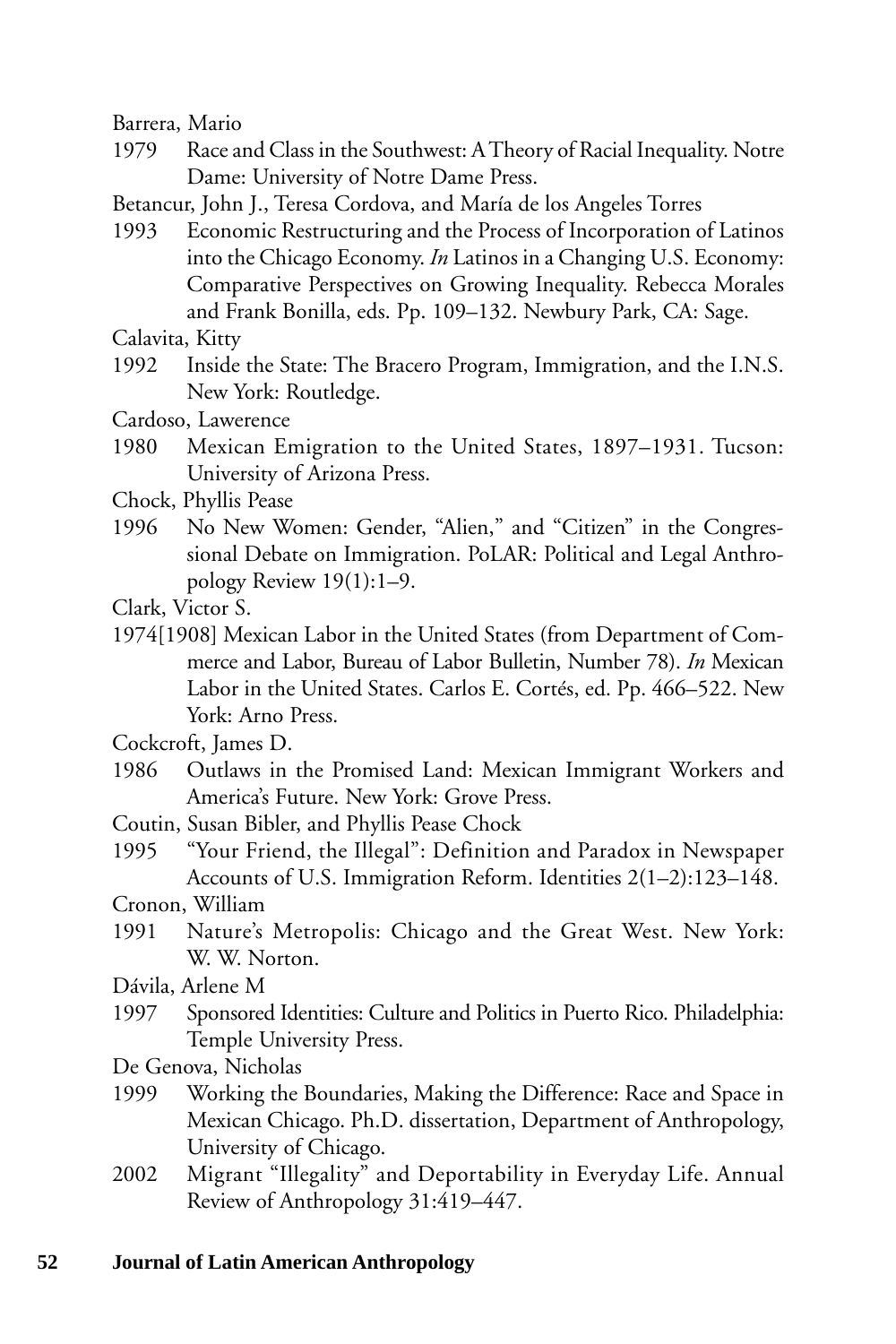- In press Working the Boundaries: Race, Space, and "Illegality" in Mexican Chicago. Durham: Duke University Press.
- De Genova, Nicholas, and Ana Ramos-Zayas
- In press Latino Crossings: Mexicans, Puerto Ricans, and the Politics of Race and Citizenship. New York: Routledge.

Duany, Jorge

- 2000 Nation on the Move: The Construction of Cultural Identities in Puerto Rico and the Diaspora. American Ethnologist 27(1):1–26.
- Durand, Jorge, ed.
- 1996 El Norte es como el mar: Entrevistas a trabajadores migrantes en Estados Unidos. Guadalajara: Universidad de Guadalajara.

Flores, Juan

- 2000 From Bomba to Hip-Hop: Puerto Rican Culture and Latino Identity. New York: Columbia University.
- García, Juan Ramón
- 1980 Operation Wetback: The Mass Deportation of Mexican Undocumented Workers in 1954. Westport, CN: Greenwood Press.
- González, Nacho
- 1980 Latino Politics in Chicago. Centro: Journal of the Center for Puerto Rican Studies 2(5):46–57.
- Grosfoguel, Ramón
- 1999 Puerto Ricans in the USA: A Comparative Approach. Journal of Ethnic and Migration Studies 25(2):233–249.
- Grosfoguel, Ramón, and Chloé S. Georas
- 1996 The Racialization of Latino Caribbean Migrants in the New York Metropolitan Area. Centro: Journal of the Center for Puerto Rican Studies 8(1–2):191–201.
- Gutiérrez, David G.
- 1995 Walls and Mirrors: Mexican Americans, Mexican Immigrants, and the Politics of Ethnicity. Berkeley: University of California Press.

Heyman, Josiah McC.

2002 U.S. Immigration Officers of Mexican Ancestry as Mexican Americans, Citizens, and Immigration Police. Current Anthropology 43(3):479–508.

History Task Force

1979 Labor Migration Under Capitalism: The Puerto Rican Experience. New York: Centro de Estudios Puertorriqueños.

Jones, Anita Edgar

1971[1928] Conditions Surrounding Mexicans in Chicago. Master's thesis, University of Chicago. [San Francisco: R and E Research Associates].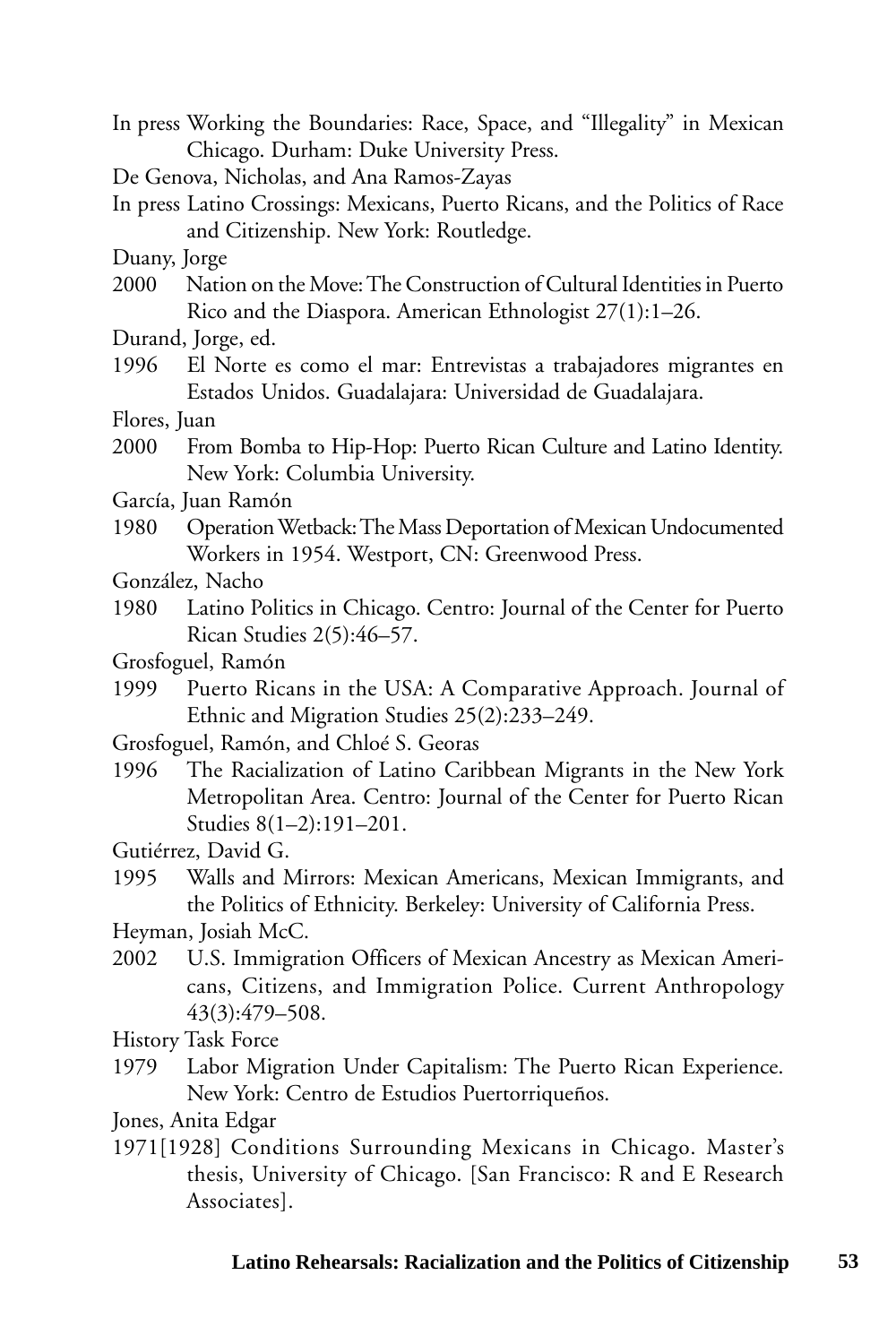Jones, Isham

1955 The Puerto Rican in New Jersey: His Present Status. New Jersey: State Department of Education, Division Against Discrimination, July.

Kearney, Michael

- 1996 Reconceptualizing the Peasantry: Anthropology in Global Perspective. Boulder: Westview Press.
- 1998 Peasants in the Fields of Value: Revisiting Rural Class Differentiation in Transnational Perspective. Unpublished MS, Department of Anthropology, University of California, Riverside.

Lowe, Lisa

- 1996 Immigrant Acts: On Asian American Cultural Politics. Durham: Duke University Press.
- Maldonado, Edwin
- 1979 Contract Labor and the Origins of Puerto Rican Communities in the United States. International Migration Review 13(1):103–121.

Martínez, Manuel

1989 Chicago: Historia de Nuestra Comunidad Puertorriqueña. Chicago: Published and distributed by author. Photographic documentary.

Martínez, Oscar

1994 Border People: Life and Society in the U.S.-Mexico Borderlands. Tucson: The University of Arizona Press.

Mirandé, Alfredo

- 1985 The Chicano Experience: An Alternative Perspective. South Bend: University of Notre Dame Press.
- 1987 Gringo Justice. Notre Dame, IN: University of Notre Dame Press. Montejano, David
- 1987 Anglos and Mexicans in the Making of Texas, 1836–1986. Austin: University of Texas Press.
- Moquin, Wayne, and Charles Van Doren
- 1971 A Documentary History of the Mexican Americans. New York: Bantam Books.

Ngai, Mai M.

In press Illegal Aliens and Alien Citizens: Immigration Restriction, Race, and the Nation, 1924–1965. Princeton: Princeton University Press.

Oboler, Suzanne

1995 Ethnic Labels, Latino Lives: Identity and the Politics of (Re)Presentation in the United States. Minneapolis: The University of Minnesota Press.

Oclander, Jorge

1995 Latinos Split Over Keeping Their House District. Chicago Sun-Times, December 13:A22–23.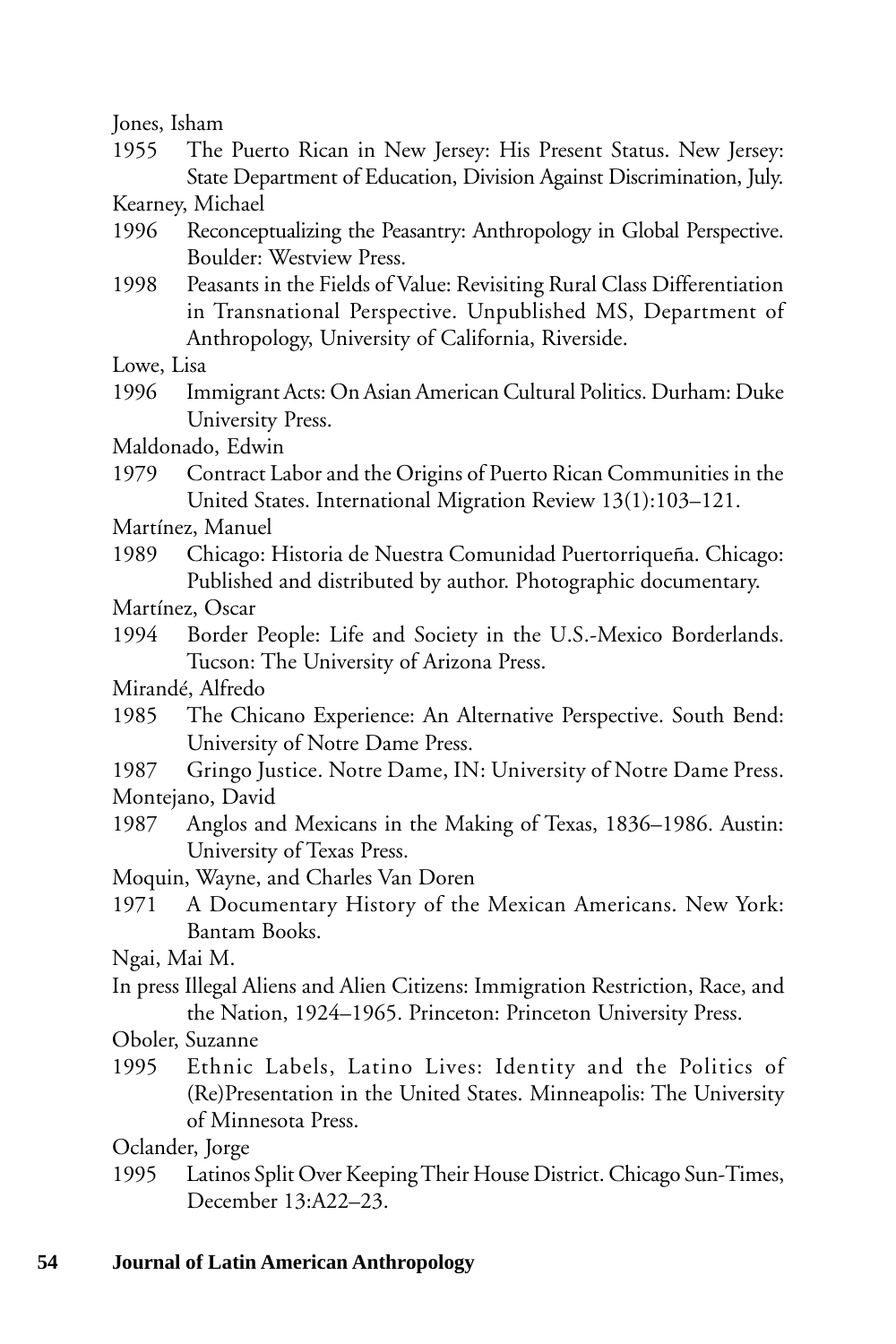Omi, Michael, and Howard Winant

- 1986 Racial Formation in the United States: From the 1960s to the 1980s. New York: Routledge.
- Ong, Aihwa
- 1996 Cultural Citizenship as Subject-Making: Immigrants Negotiate Racial and Cultural Boundaries in the United States. Current Anthropology 37(5):737–751.
- Padilla, Elena
- 1947 Puerto Rican Immigrants in New York and Chicago: A Study in Comparative Assimilation. Master's thesis, Department of Anthropology, The University of Chicago.
- Padilla, Elena, and Muna Muñoz
- 1946 Preliminary Report on Puerto Rican Workers in Chicago. Archived material, Chicago Historical Society Archives, Chicago.
- Padilla, Felix M.
- 1985 Latino Ethnic Consciousness: The Case of Mexican Americans and Puerto Ricans in Chicago. Notre Dame: University of Notre Dame Press.
- 1987 Puerto Rican Chicago. Notre Dame: University of Notre Dame Press.
- Paredes, Américo
- 1993[1971] "The United States, Mexico, and *Machismo*." *In* Folklore and Culture of the Texas–Mexican Border. Pp. 215–234. Austin: Center for Mexican American Studies, University of Texas Press.
- 1993[1978] "The Problem of Identity in a Changing Culture: Popular Expressions of Culture Conflict Along the Lower Rio Grande Border." *In* Folklore and Culture of the Texas–Mexican Border. Pp. 19–47Austin: Center for Mexican American Studies, University of Texas Press.

Ramos-Zayas, Ana Yolanda

- 1997 "La Patria Es Valor y Sacrificio": Nationalist Ideologies, Cultural Authenticity, and Community Building among Puerto Ricans in Chicago. Ph.D. dissertation, Department of Anthropology, Columbia University.
- In press National Performances: The Politics of Class, Race and Space in Puerto Rican Chicago. Chicago: The University of Chicago Press.

Reisler, Mark

1976 By the Sweat of Their Brow: Mexican Immigrant Labor in the United States, 1900–1940. Westport, CN: Greenwood Press.

Reyna, José R.

1984 Pancho Villa: The Lighter Side. New Mexico Humanities Review 7(1):57–62.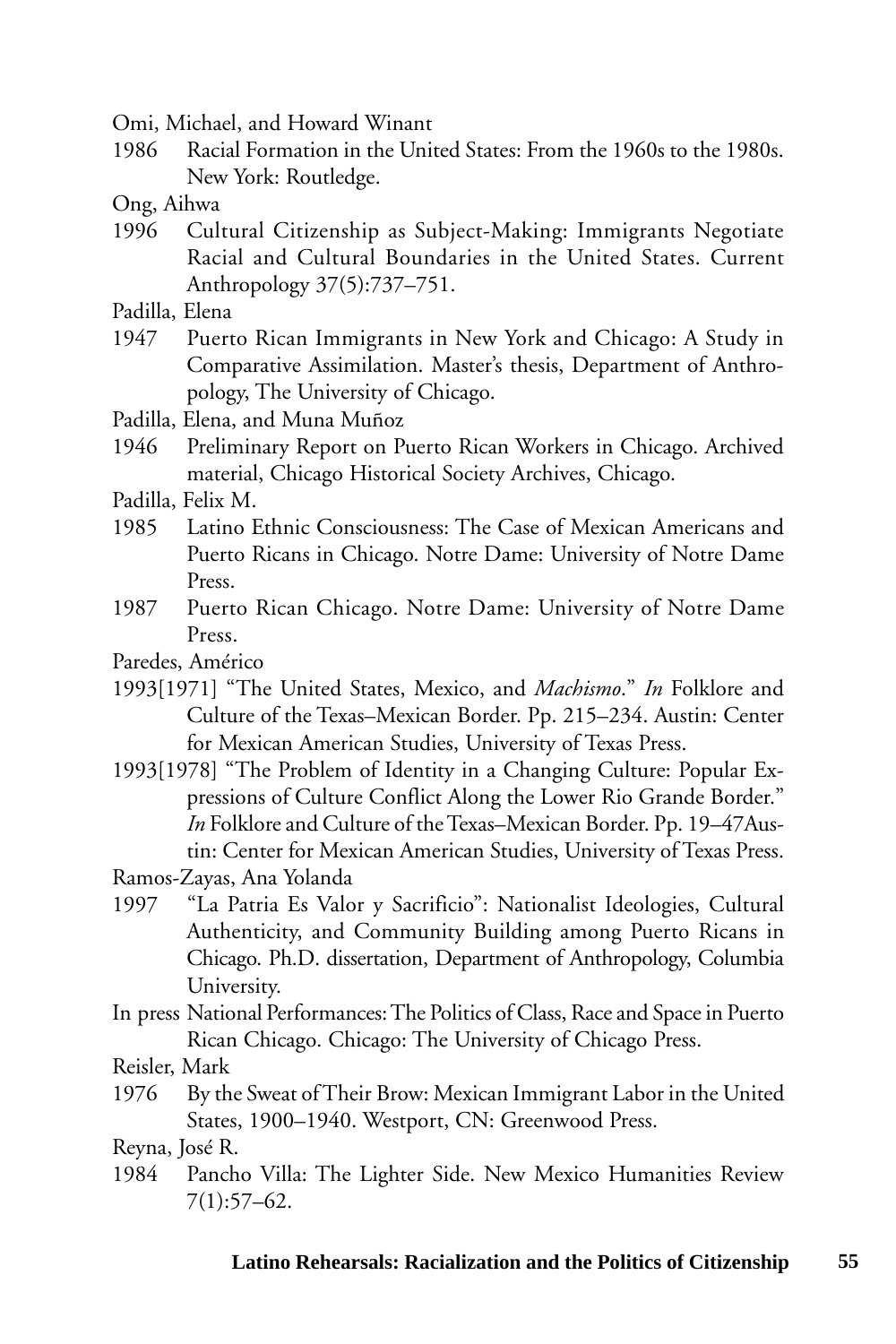Roberts, Dorothy E.

1997 Who May Give Birth to Citizens? Reproduction, Eugenics, and Immigration. *In* Immigrants Out! The New Nativism and the Anti-Immigrant Impulse in the United States. Juan F. Perea, ed. Pp. 205–219. New York: New York University Press.

Rosales, Francisco A.

1978 Mexican Immigration to the Urban Midwest during the 1920's. Ph.D. dissertation, Department of History, Indiana University.

Samora, Julian

- 1971 Los Mojados: The Wetback Story. Notre Dame: University of Notre Dame Press.
- Senior, Clarence, and Donald O.Watkins.
- 1966 Towards a Balance Sheet of Puerto Rican Migration. *In* Status of Puerto Rico: Selected Background Studies for the United States–Puerto Rico Commission on the Status of Puerto Rico. Pp. 715–716. Washington: U.S. Government Printing Office.
- Taylor, Paul S.
- 1932 Mexican Labor in the United States: Chicago and the Calumet District. University of California Publications in Economics, 7(2). Berkeley: University of California Press.

Urciuoli, Bonnie

1996 Exposing Prejudice: Puerto Rican Experiences of Language, Race, and Class. Boulder: Westview Press.

Vélez-Ibáñez, Carlos G.

1996 Border Visions: Mexican Cultures of the Southwest United States. Tucson: University of Arizona Press.

Vila, Pablo

2000 Crossing Borders, Reinforcing Borders: Social Categories, Metaphors, and Narrative Identities on the U.S.-Mexico Frontier. Austin: University of Texas Press.

Wagenheim, Kal, and Olga Jimenez de Wagenheim, eds.

1994 The Puerto Ricans: A Documentary History. Princeton: Markus Wiener Publishers.

Weber, David S.

1982 Anglo Views of Mexican Immigrants: Popular Perceptions and Neighborhood Realities in Chicago, 1900–1940. Ph.D. dissertation, Department of History, Ohio State University.

Welfare Council of Metropolitan Chicago and Office of the Department of Labor

1946 Preliminary Report on Puerto Rican Workers in Chicago. Presented November 25. Archived material, Chicago Historical Society Archives, Chicago.